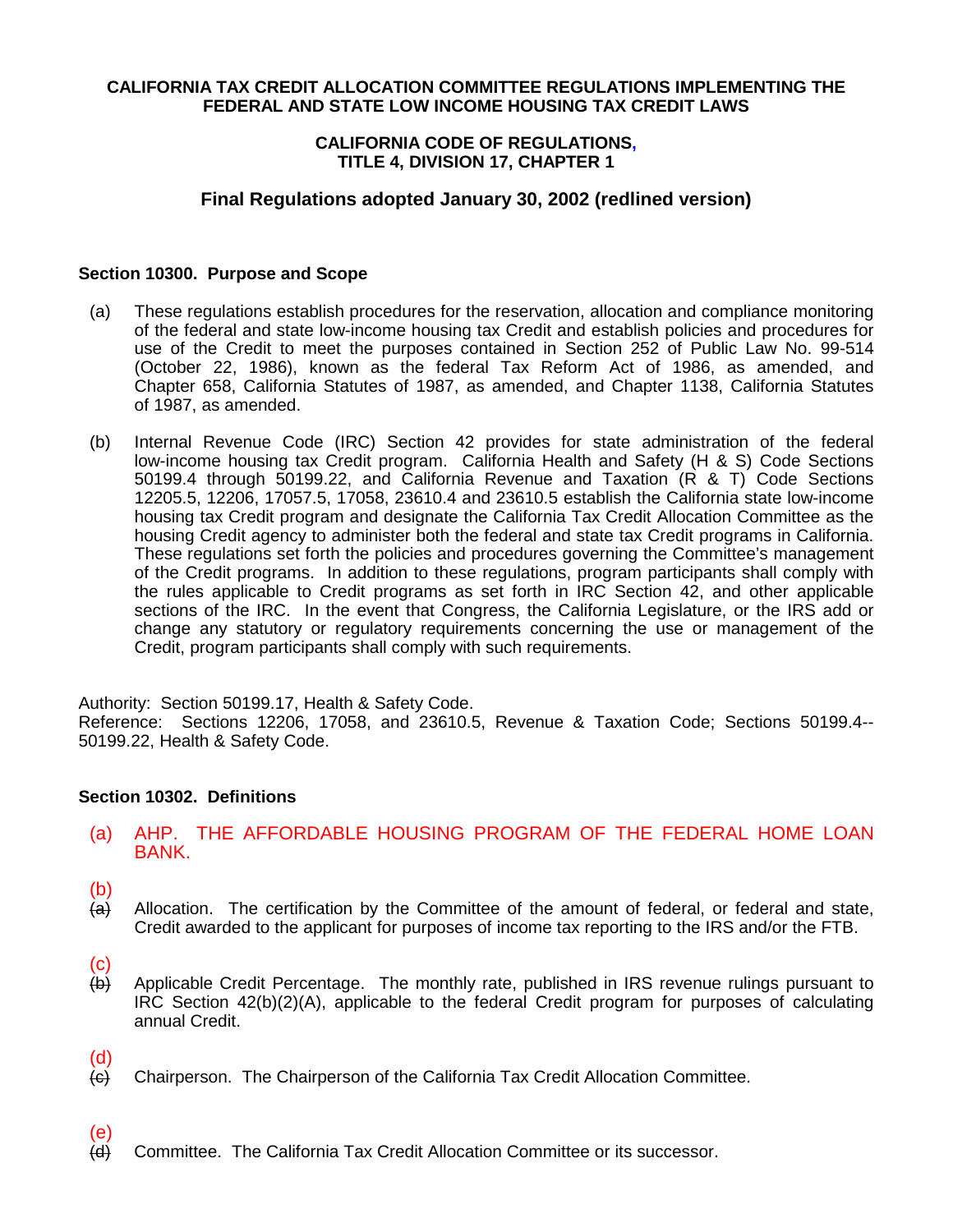# (f) COMMUNITY FOUNDATION. A LOCAL FOUNDATION ORGANIZED AS A PUBLIC CHARITY UNDER SECTION 509(A)(1) OF THE INTERNAL REVENUE CODE.

(g)

 $\overline{e}$  Compliance Period. That period defined by IRC Section 42(i)(1) and modified by R & T Code Section 12206(h), and further modified by the provisions of these regulations.

- $\frac{f(t)}{f(t)}$
- Credit. Low-Income Housing Tax Credit.
- (i)
- (g) Developer Fee. Amount of identified uses of project funds paid as compensation for developing the proposed project to include, all Credit consultant fees, broker fees OTHER THAN REAL ESTATE BROKERAGE FEES PAID BY THE SELLER TO AN UNRELATED PARTY AND LOAN BROKERAGE FEES PAID TO AN UNRELATED PARTY, processing agent fees, developer overhead and profit, compensation for any construction management oversight provided by the developer, the cost of any personal guarantees, syndicator consulting fees, and reserves in excess of those customarily required by multi-family housing lenders.
- $\frac{(\mathsf{j})}{(\mathsf{h})}$ Executive Director. The executive director of the California Tax Credit Allocation Committee.
- $\frac{(\mathsf{k})}{(\mathsf{i})}$ Federal Housing Credit ceiling. The amount specified in Title 26, IRC Section 42(h)(3)(C).
- $\frac{1}{1}$ Federally Subsidized. As defined by IRC Section 42(i)(2).
- (m)
- (k) Federal Credit. The tax Credit for low-income rental housing provided under IRC Section 42 and implemented in California by the Committee.
- (n)
- $\overline{H}$  Financial Feasibility. As required by Title 26, IRC Section 42(m)(2)(A), and further defined by these regulations in Section 10327.
- (o)
- (m) FTB. State of California Franchise Tax Board.
- (p)
- (n) Housing And Community Development Funds. As used in these regulations, commitment of funds shall mean, in the case of federal HOME and/or CDBG funds administered by the state Department of Housing and Community Development, funds for which the Department has made a funding reservation
- (q)
- (o) IRS. United States Internal Revenue Service.
- (r)
- $\leftrightarrow$  Local Development Impact Fees. The amount of impact fees, mitigation fees, or capital facilities fees imposed by municipalities, county agencies, or other jurisdictions such as public utility districts, school districts, water agencies, resource conservation districts, etc.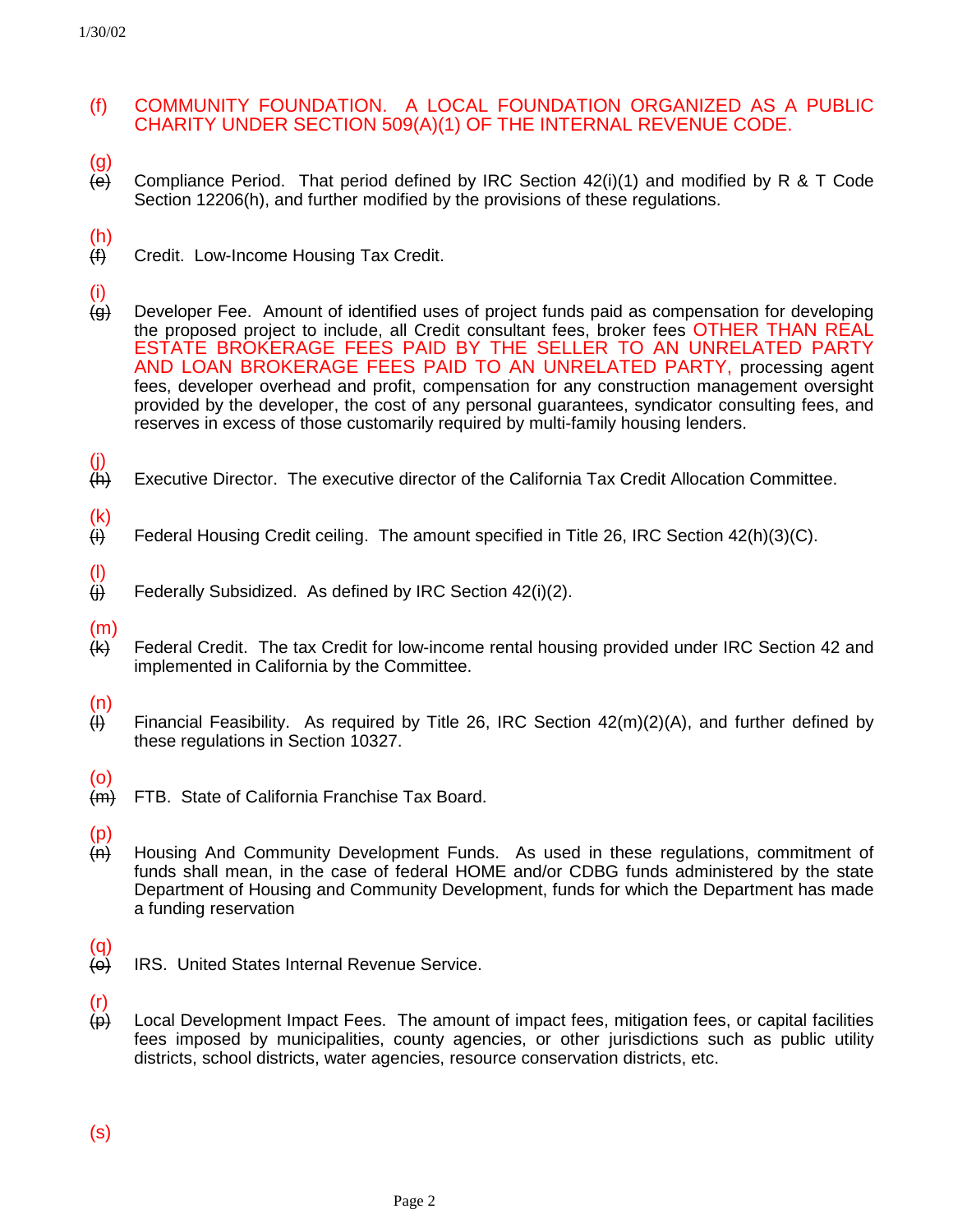- $\overline{+q}$  Local Reviewing Agency. An agency, so designated by the local government having jurisdiction, that will perform evaluations of proposed projects in its locale according to criteria set forth by the Committee.
- $\frac{f(t)}{f(t)}$
- Low-Income Unit. As defined by IRC Section 42(i)(3).
- (u)
- $\leftarrow$  Market-Rate Unit. A unit other than a low-income unit as defined by these regulations.
- (V) MHP. MULTIFAMILY HOUSING PROGRAM OF CALIFORNIA'S DEPARTMENT OF HOUSING AND COMMUNITY DEVELOPMENT.
- (w)
- (t) Neighborhood Revitalization Area. A federally defined Qualified Census Tract, a neighborhood revitalization strategy area designated by the U.S. Department of Housing and Urban Development, an Empowerment Zone, Enterprise Community or an area that has been designated by a local agency to be the focus of revitalization or similar efforts.
- (X) NET TAX CREDIT FACTOR. THE QUOTIENT OF THE ESTIMATED OR ACTUAL EQUITY AMOUNT RAISED OR TO BE RAISED FROM A CREDIT SYNDICATION OR OTHER INSTRUMENT, NOT INCLUDING SYNDICATION RELATED EXPENSES, DIVIDED BY THE TOTAL AMOUNT OF FEDERAL AND STATE CREDIT RESERVED OR ALLOCATED TO A PROJECT. THE CALCULATION MUST INCLUDE THE FULL TEN YEAR AMOUNT OF FEDERAL CREDIT AND THE TOTAL AMOUNT OF STATE CREDIT.
- $\begin{array}{c} (y) \\ \hline (u) \end{array}$
- Project. As defined by IRC Section  $42(q)(1)$ , one or more buildings that contain rental units of similar construction and are located on the same tract of land, financed under a common plan, and owned by the same person for federal tax purposes. Buildings that are part of a scatteredsite project may be treated as part of a single project if they meet these requirements, and if all of the dwelling units in the buildings are rent-restricted residential rental units.

 $\begin{array}{c} (Z) \\ (\vee) \end{array}$ QAP. The "Low Income Housing Tax Credit Programs Qualified Allocation Plan," adopted by the Committee on December 11, 1997 in accordance with the standards and procedures of IRC Section 42(m).

# (aa)

(w) Qualified Nonprofit Organization. An organization which has been designated as a tax-exempt organization under IRC Section  $501(c)(3)$  or  $501(c)(4)$ , and whose exempt purposes include the development of low-income housing as described in IRC Section 42, and, if a state Credit is requested, also qualifies under H & S Code Section 50091.

# (bb)

 $\leftrightarrow$  RHS. United States Rural Housing Service, formerly Rural Housing and Community Development Service or RHCDS, formerly Farmers Home Administration or FmHA.

# (cc)

- $\leftrightarrow$  Related Party. Means:
	- (i) the brothers, sisters, spouse, ancestors, and direct descendants of a person;
	- (ii) a person and corporation where that person owns more than 50% in value of the outstanding stock of that corporation;
	- (iii) two or more corporations that are connected through stock ownership with a common parent with stock possessing
		- (a) at least 50% of the total combined voting power of all classes that can vote, or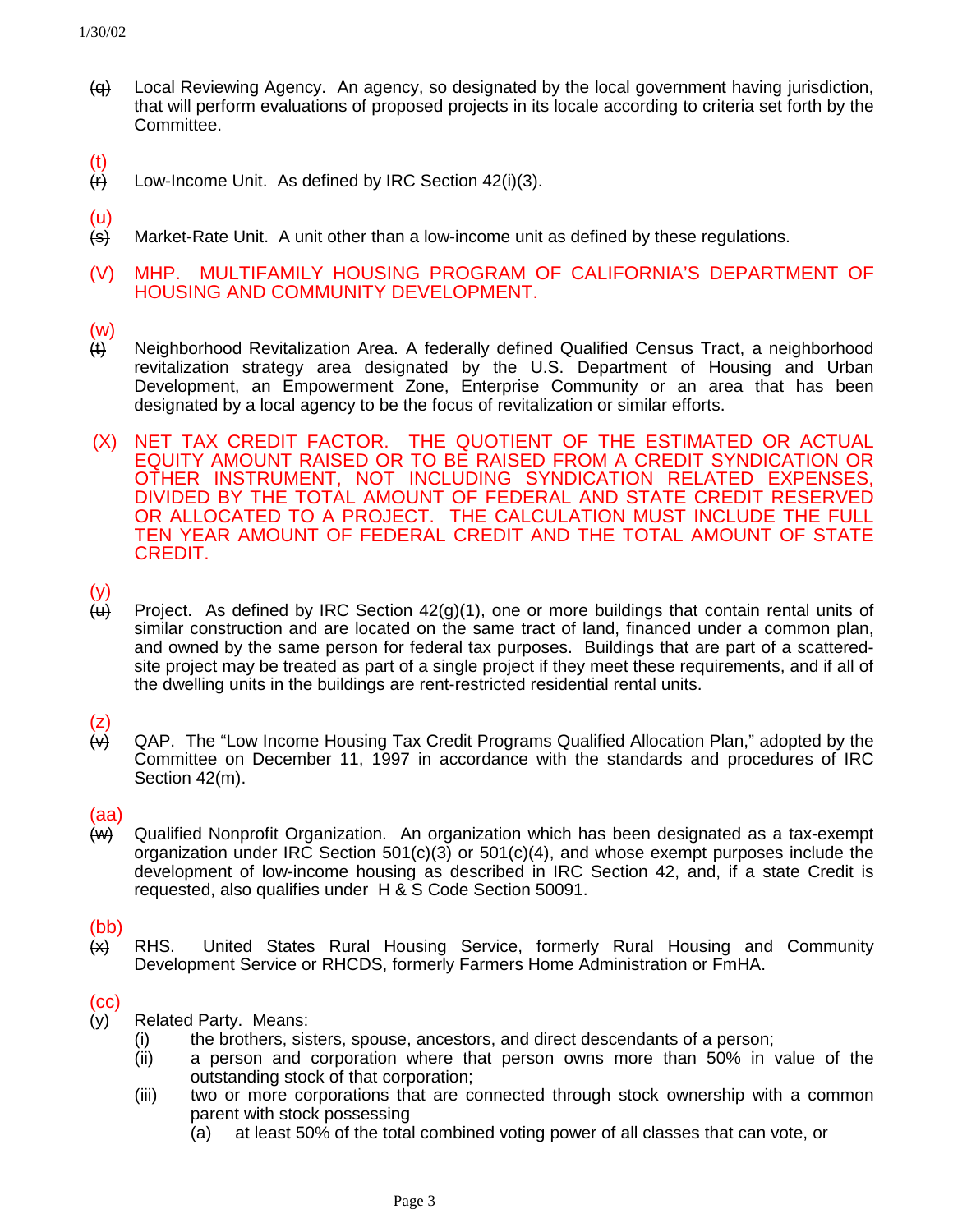- (b) at least 50% of the total value of shares of all classes of stock of each of the corporations, or
- (c) at least 50% of the total value of shares of all classes of stock of at least one of the other corporations, excluding, in computing that voting power or value, stock owned directly by that other corporation;
- (iv) a grantor and fiduciary of any trust;
- (v) a fiduciary of one trust and a fiduciary of another trust, if the same person is a grantor of both trusts;
- (vi) a fiduciary of a trust and a beneficiary of that trust;
- (vii) a fiduciary of a trust and a corporation where more than 50% in value of the outstanding stock is owned by or for the trust or by or for a person who is a grantor of the trust;
- (viii) a person or organization and an organization that is tax-exempt under Subsection 501(a) of the IRC and that is affiliated with or controlled by that person or the person's family members or by that organization;
- (ix) a corporation and a partnership or joint venture if the same persons own more than:
	- (a) 50% in value of the outstanding stock of the corporation; and
	- (b) 50% of the capital interest, or the profits' interest, in the partnership or joint venture;
- (x) one S corporation and another S corporation if the same persons own more than 50% in value of the outstanding stock of each corporation;
- (xi) an S corporation and a C corporation, if the same persons own more than 50% in value of the outstanding stock of each corporation;
- (xii) a partnership and a person or organization owning more than 50% of the capital interest, or the profits' interest, in that partnership; or
- (xiii) two partnerships where the same person or organization owns more than 50% of the capital interests or profits' interests.

For purposes of the previous, the constructive ownership provisions of IRC Subsection 267 apply.

(dd)

 $\overline{f(z)}$  Rent-Restricted Units. Units meeting the requirements of IRC Section 42(g)(2).

# (ee)

 $\overline{A}$  Reservation. As provided for in H & S Code Section 50199.10(e)(2), the initial award of Credit to an eligible project. Reservations may be preliminary or final. Reservations may be conditional.

# (ff)

(bb) Rural. An area defined in H & S Code Section 50199.21.

### (gg)

(cc) State Housing Credit Ceiling. The aggregate state housing Credit dollar amount available for annual allocation by the Committee under R & T Code, Sections 12206(g), 17058(g), and 23610.5(g).

### (hh)

- (dd) State Credit. The tax Credit for low-income rental housing provided by R & T Code, Sections 12206, 17058, and 23610.5.
- (ee) Tax Credit Factor. The quotient of the estimated or actual equity amount raised from a Credit syndication or other instrument (not including syndication-related expenses) divided by the total amount of federal and state Credit reserved or allocated to a project. The calculation is to include the full ten-year amount of federal Credit and the total of state Credit.

 $\frac{\text{(ii)}}{\text{(ff)}}$ 

Tax-Exempt Bond Project. A project that meets the definition provided in IRC Section  $42(h)(4)$ .

(jj)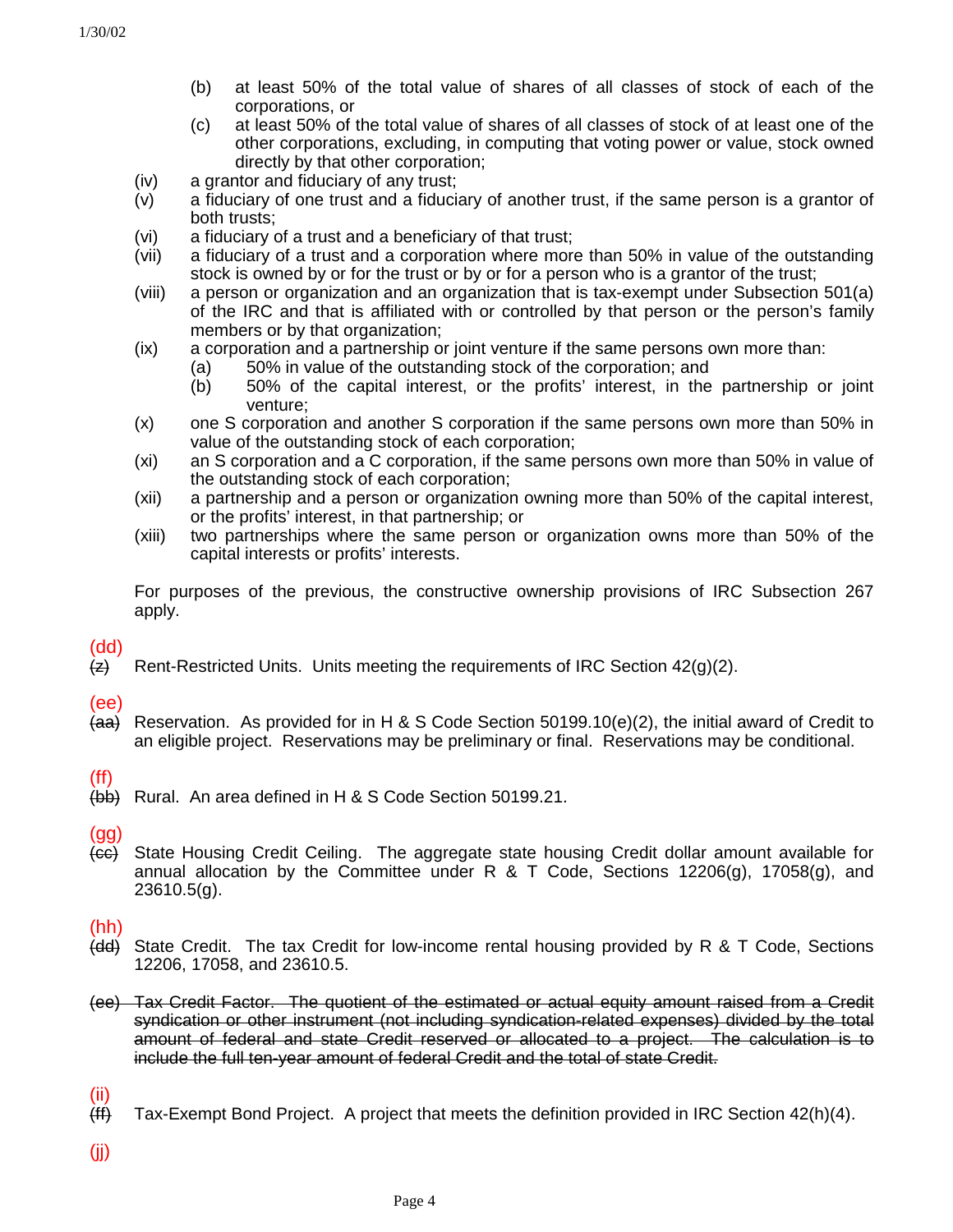(gg) Tax forms. Income tax forms for claiming Credit: for federal Credit, IRS Form 8609; and, for state Credit, FTB Form 3521A.

(kk)

(hh) Threshold Basis Limit. The aggregate limit for all proposed project units on amounts of unadjusted eligible basis allowed by the Committee for purposes of calculating Credit, published by the Committee in its Application Supplement by unit size and project location, based upon mortgage limits published by the U. S. Department of Housing and Urban Development for the  $221(d)(3)$  Nonprofit program. However, local development impact fees as defined in Section 10302(p) of these regulations shall be excluded from this calculation. *HOWEVER, LOCAL DEVELOPMENT IMPACT FEES AS DEFINED IN SECTION 10302(p) OF THESE REGULATIONS SHALL BE EXCLUDED FROM THIS CALCULATION TO THE EXTENT THAT THEY ARE DOCUMENTED IN THE APPLICATION SUBMISSION BY THE ENTITIES CHARGING SUCH FEES.*

Authority: Section 50199.17, Health & Safety Code.

Reference: Sections 12206, 17058, and 23610.5, Revenue & Taxation Code; Sections 50199.4-- 50199.22, Health & Safety Code.

### **Section 10305. General Provisions**

- (a) Meetings. The Committee shall meet on the call of the Chairperson.
- (b) Report. At each meeting of the Committee at which Credit reservations from the housing Credit ceiling are made, the Executive Director shall make a report to the Committee on the status of the federal and state Credit reserved and allocated.
- (c) Forms. The Executive Director shall develop such forms as are necessary to administer the programs and is authorized to request such additional information from applicants as is appropriate to further the purposes of the programs. Failure to provide such additional information may cause an application to be disqualified or render a reservation null and void.
- (d) Limitations. No applicant shall be eligible to receive a Credit if, together with the amount of federal or state Credit being requested, the applicant would have, in the capacity of individual owner, corporate shareholder, general partner, sponsor, developer or housing consultant, received a reservation or allocation greater than fifteen percent (15%) of the total federal and state Credit ceiling for any calendar year.
- (e) Notification. The Committee shall notify the Chief Executive Officer (e.g., city manager, county administrative officer) of the local jurisdiction within which the proposed project is located and provide such individual an opportunity to comment on the proposed project (IRC Section 42(m)(1)(ii)).
- (f) Conflicting provisions. These regulations shall take precedence with respect to any and all conflicts with provisions of the QAP or other guidance provided by the Committee. This subsection shall not be construed to limit the effect of the QAP and other guidance in cases where said documents seek to fulfill, without conflict, the requirements of federal and state statutes pertaining to the Credit programs.

Authority: Section 50199.17, Health & Safety Code. Reference: Sections 12206, 17058, and 23610.5, Revenue & Taxation Code; Sections 50199.4-- 50199.22, Health & Safety Code.

### **Section 10310. Reservations of Tax Credit**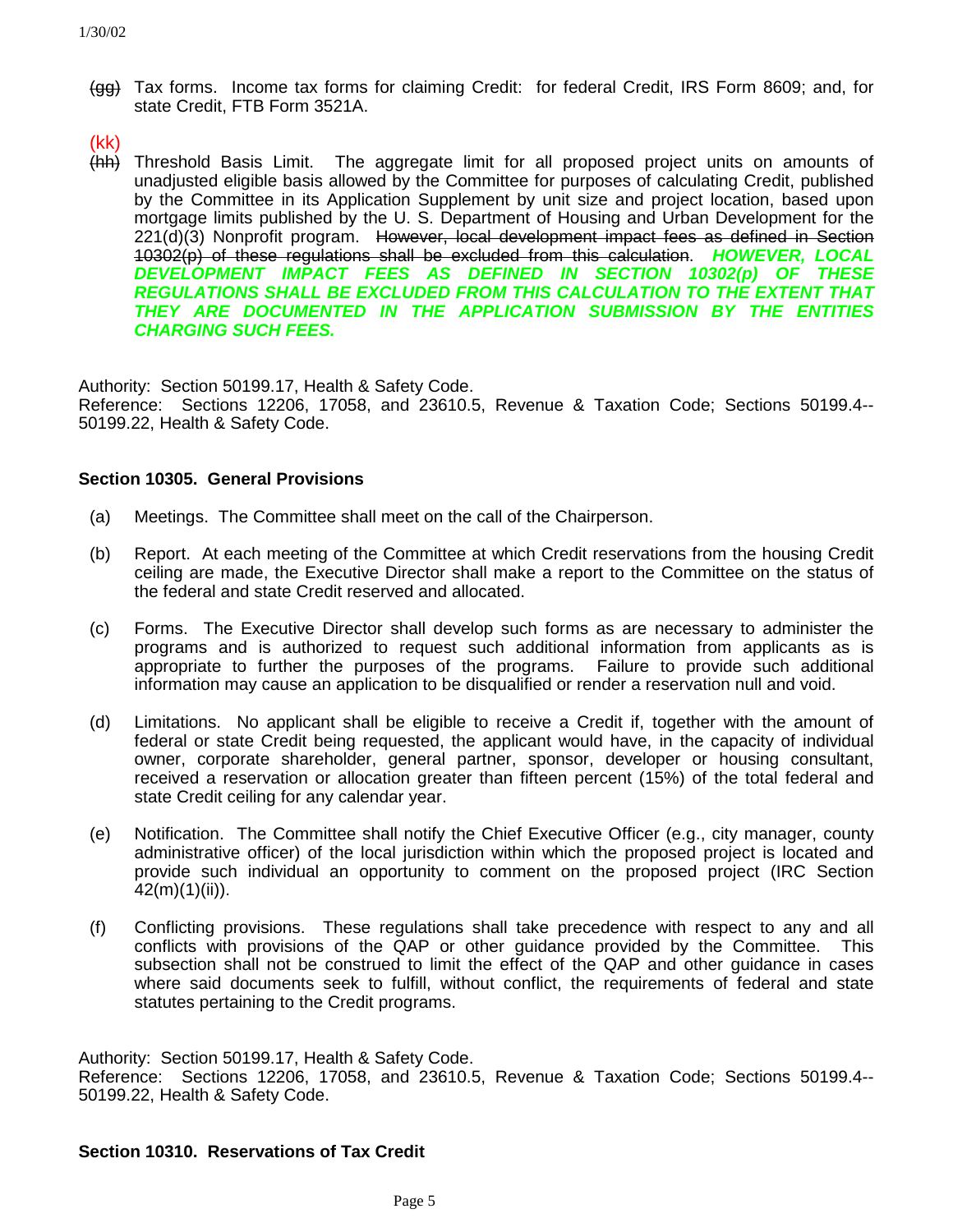- (a) Reservation cycles. The Committee shall allocate Credit on a regular basis in accordance with H & S Code Section 50199.14(a), pursuant to these regulations and the QAP, incorporated by reference in full.
- (b) Credit amounts available. The approximate amount of Credit available in each reservation cycle shall be established by the Committee at a public meeting designated for that purpose, in accordance with the following provisions:
	- (1) Amount of federal Credit. The amount of federal Credit available for reservation in a reservation cycle shall be equal to the sum of:
		- (A) the per capita amount authorized by law for the year, plus the unused, or deficit, federal Credit ceiling balance from the preceding calendar year, multiplied by a percentage amount established by the Committee for said cycle;
		- $(B)$  the amount allocated, and available, under IRC Section  $42(h)(3)(D)$  as of the date that is thirty days following the application deadline for said cycle;
		- (C) the amount of federal Credit ceiling returned, and available, as of the date that is thirty days following the application deadline for said cycle; and,
		- (D) additional amounts of federal Credit ceiling, from the current or subsequent year, necessary to fully fund projects pursuant to the allocation procedures set forth in these regulations.
	- (2) Amount of state Credit. The amount of state Credit available for reservation in a reservation cycle shall be equal to the sum of:
		- (A) the amount authorized by law for the year, plus the unused, or deficit, state Credit ceiling balance from the preceding calendar year, multiplied by a percentage amount established by the Committee for said cycle;
		- (B) the amount of state Credit ceiling returned, and available, by the date that is thirty days following the application deadline for said cycle; plus,
		- (C) additional amounts of state Credit ceiling, from the current or subsequent year, necessary to fully fund projects pursuant to the allocation procedures set forth in these regulations.
	- (3) Waiting list Credit. Credit returned and Credit allocated under IRC Section 42(h)(3)(D) during any calendar year, and not made available in a reservation cycle, shall be made available to applications on Committee waiting lists, pursuant to subsection 10325(h).

Authority: Section 50199.17, Health & Safety Code.

Reference: Sections 12206, 17058, and 23610.5, Revenue & Taxation Code; Sections 50199.4-- 50199.22, Health & Safety Code.

### **Section 10315. Set-asides and Apportionments**

- (a) Nonprofit set-aside. Ten percent (10%) of the federal Credit ceiling for any calendar year shall be set-aside for projects involving, over the entire restricted use period, qualified non-profit organizations as the only general partners and developers, as defined by these regulations, and in accordance with IRC Section (42)(h)(5).
	- (1) Homeless assistance apportionment. In each reservation cycle, fifty percent (50%) of the Nonprofit set-aside shall be made available to projects assisted, under U.S. Code Title 42 Chapter 119 Subchapter IV Part E -- Miscellaneous Provisions, Assistance for Single Room Occupancy Dwellings and U.S. Code Title 42 Chapter 119 Subchapter IV Part F-- Shelter Plus Care Program and U.S. Code Title 42 Chapter 131--Housing Opportunities for Persons With AIDS -- and the Stewart B. McKinney Homeless Assistance Act . If rental assistance is the type of assistance provided by the above named programs, the rental assistance must be *SPONSOR-BASED OR* project-based and the remaining term of the project-based assistance contract shall be no less than five (5) years and shall apply to no less than thirty percent (30%) of the units in the proposed project. Any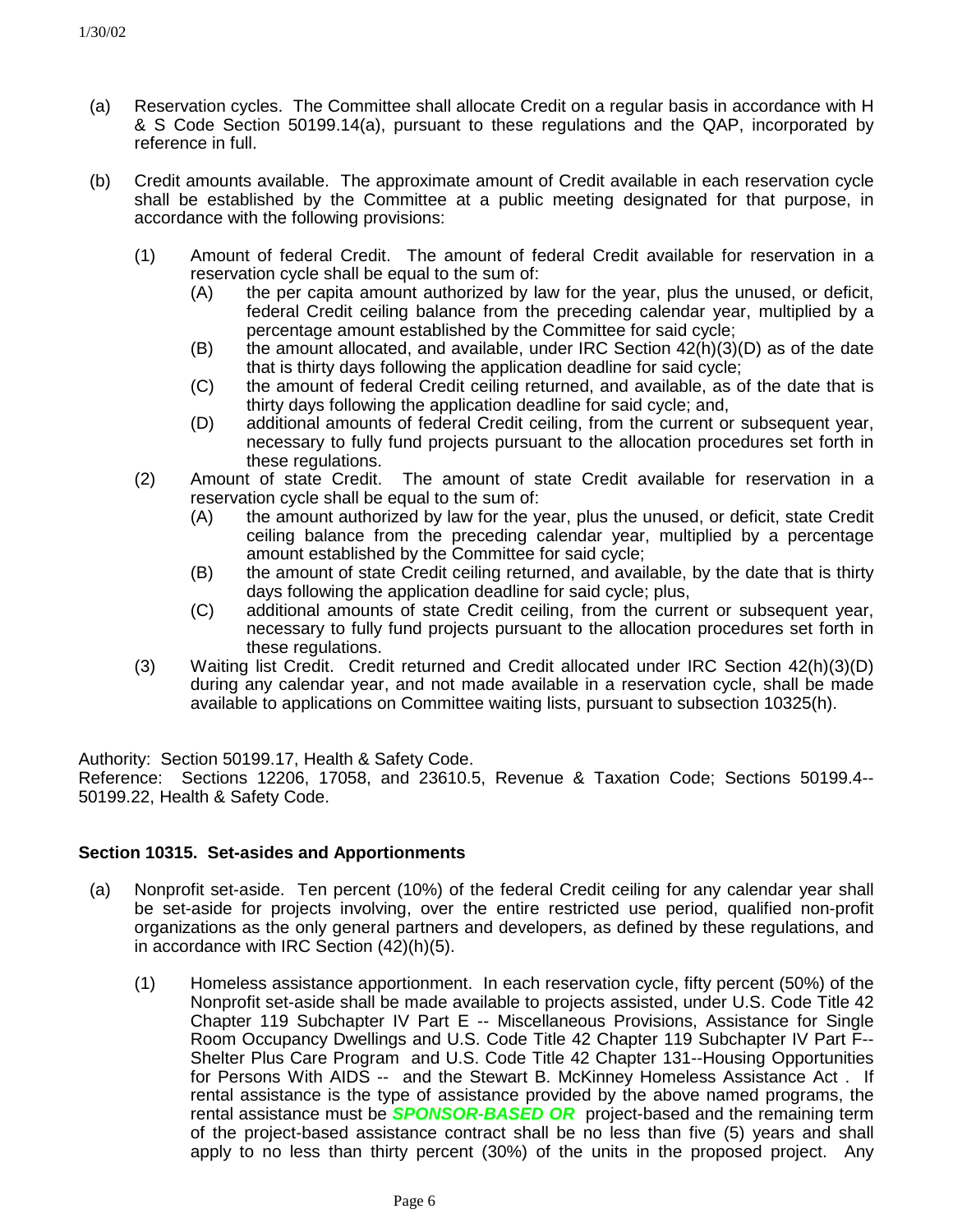amount of Credit apportioned by this subsection and not reserved during a reservation cycle shall be available for applications qualified under the Nonprofit set-side.

- (b) Rural set-aside. Twenty percent (20%) of the federal Credit ceiling for any calendar year shall be set-aside for projects in rural areas as defined in H & S Code Section 50199.21. *ALL PROJECTS QUALIFYING TO COMPETE UNDER THE RURAL SET-ASIDE MUST COMPETE IN THAT CATEGORY AND MAY NOT CHOOSE TO COMPETE UNDER THE GEOGRAPHIC AREA ALLOTMENTS.*
	- (1) RHS program apportionment. In each reservation cycle, fourteen percent (14%) of the rural set-aside shall be available first to projects financed by the RHS Section 514, OR 515, <del>or</del> 546, Programs *IRRESPECTIVE OF LOCATION AND* to the extent that these projects will be providing permanent housing, and, if any amount remains, second to projects financed under the 538 Program. Any amount reserved under this subsection for which RHS funding does not become available in the calendar year in which the reservation is made, or any amount of Credit apportioned by this subsection and not reserved during a reservation cycle shall be available for applications qualified under the Rural set-aside.
	- (2) Any amount of Credit set aside under this subsection remaining after the reservation of Credit in the final cycle of any calendar year shall be available for allocation to any eligible project.
	- (2) FOR 2002, PROJECTS COMPETING UNDER THE RURAL SET-ASIDE WILL NOT BE ELIGIBLE FOR THE HIGH COST AREA/DIFFICULT TO DEVELOP ADJUSTMENT AND THE AMOUNT OF FEDERAL TAX CREDIT FOR WHICH ANY RURAL SET-ASIDE DEVELOPMENT MAY APPLY AND BE AWARDED WILL BE LIMITED TO \$850,000. FURTHER, PROJECTS APPLYING IN THE RURAL SET-ASIDE SHALL NOT BE ELIGIBLE TO COMPETE IN THE GEOGRAPHIC AREAS.
- (c) Small development set-aside. Two percent (2%) of the federal Credit ceiling for any calendar year shall be set aside for projects of twenty (20) or less units. Any amount of Credit set aside under this Section remaining after the reservation of Credit in the final cycle of any calendar year shall be available for allocation to any eligible project.
- (d) "At risk" set aside. Ten percent (10%) of the federal Credit ceiling for any calendar year shall be set aside for projects that qualify as "at risk" pursuant to these regulations. Any amount of Credit set aside under this Section remaining after the reservation of Credit in the final cycle of any calendar year shall be available for allocation to any eligible project.
- (e) Housing types. To be considered eligible for Credit all proposals must SELECT AND COMPETE IN ONLY be in one of the housing types listed below and must meet the "additional threshold requirements" of Section 10325(g). With the exception of "At risk" projects, for which a 10% set aside is established pursuant to subsection (d) above, the Committee will attempt to achieve funding of Federal and State Credit awards in each year in the approximate following percentages to the housing types below:

| <b>Housing Type</b>   | Goal |
|-----------------------|------|
| Large Family          | 60%  |
| Single Room Occupancy | 10%  |
| "At Risk"             | 10%  |
| <b>Special Needs</b>  | 5%   |
| <b>Seniors</b>        | 15%  |

(f) Geographic apportionments. Apportionments of the federal and state Credit ceiling shall be made in approximately the amounts shown below to geographic areas of the state. Reservations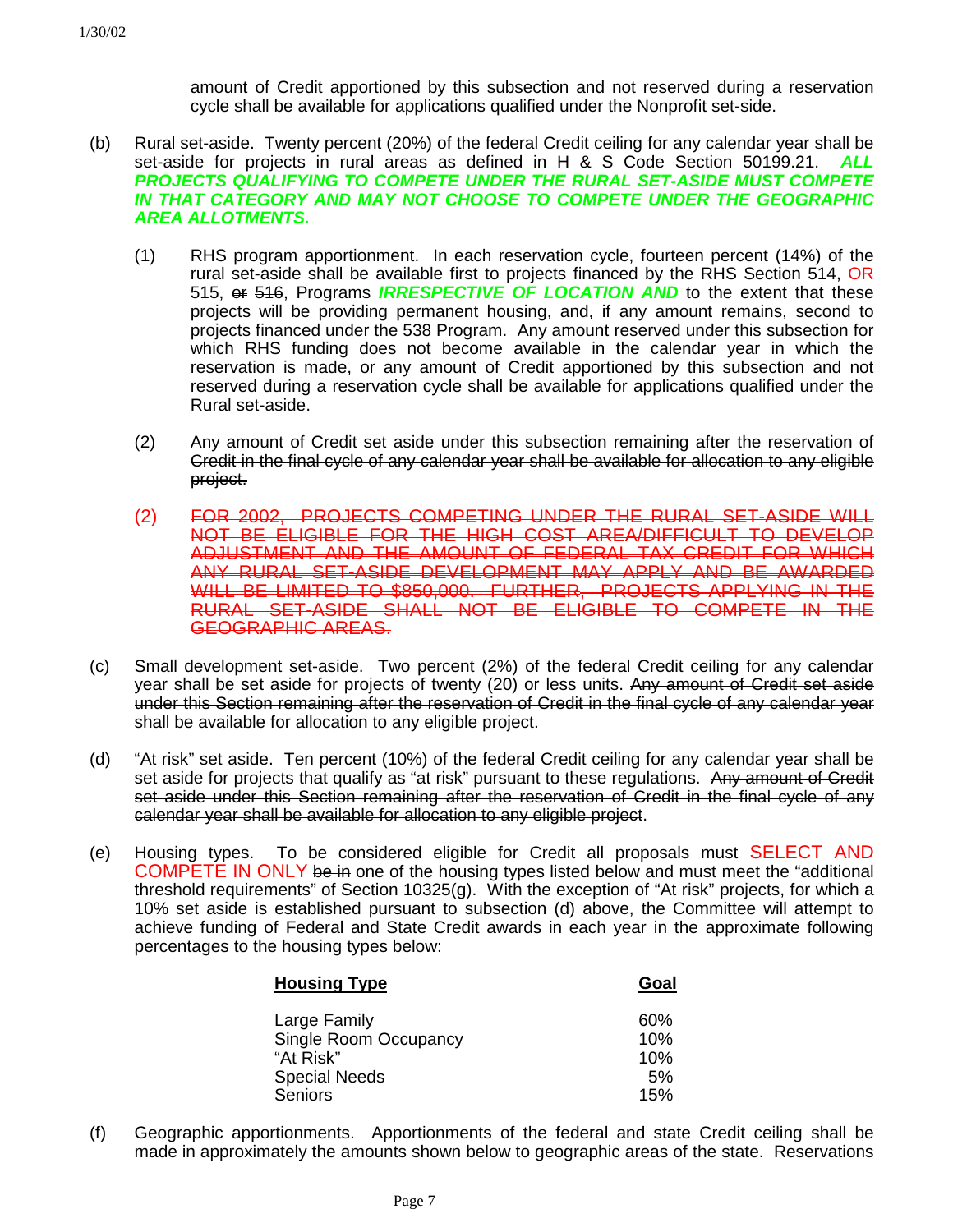of Credit made according to this section **in the first funding round** shall begin with the geographic area having the smallest apportionment and proceed to the largest. **This order will be reversed for the second funding round.** In order to receive an award of Credit, at least 50% of the total combined federal and state Credit for which the project has applied and is eligible must remain available within the geographic apportionment, except that at least one project in each geographic area will be funded during each *THE FIRST* **each** funding round, unless there are no applications filed for a geographic area in a given funding round or the Committee determines that, under the unique circumstances of the funding round and in consideration of the relative scores and ranking of the proposed projects, that all applicants' scores are too low to warrant a reservation of credit pursuant to section 10325(c). The total federal and state Credit available to the geographic areas shall be expressed as the ten year amount of federal Credit remaining and the total amount of state Credit remaining after funding the set-asides*.* Any Credit amounts remaining after allocations have been made to the geographic areas will be added together after making awards in the geographic areas and will be awarded first to the highest ranking applicant in any housing type whose goal*,* as delineated in paragraph (e) above has not been met, starting with the housing type having the largest discrepancy between awards already made and the enumerated goal and continuing to fund the highest ranking project in each housing type whose goal has not been met, irrespective of geographic location, and second, to the highest ranked applications, irrespective of their geographic location.

| <b>Geographic Area</b>     | <b>Apportionment</b> |
|----------------------------|----------------------|
| Los Angeles County         | 39.7%                |
| <b>All Other Counties</b>  | 13.2%                |
| San Diego County           | 10.3%                |
| <b>Orange County</b>       | 8.0%                 |
| Alameda County             | 5.3%                 |
| San Francisco County       | 4.6%                 |
| Santa Clara County         | 4.4%                 |
| <b>Sacramento County</b>   | 4.2%                 |
| San Bernardino County      | $3.9\%$              |
| <b>Contra Costa County</b> | 2.2%                 |
| San Mateo County           | 2.0%                 |
| <b>Riverside County</b>    | $2.0\%$              |

(g) Credit available for geographic apportionments. Geographic apportionments, as described in this Section, shall be made available during each reservation cycle in approximately the percentage amounts of the total federal and state Credit amount made available pursuant to Subsection 10310(b) after the set aside reservations have been made, unless otherwise permitted by these regulations. ALL AMOUNTS OF CREDIT RESERVED OR ALLOCATED UNDER THE NONPROFIT, SMALL DEVELOPMENT, AND AT-RISK SET-ASIDES WILL BE COUNTED AGAINST THE GEOGRAPHIC AREAS IN WHICH THOSE PROJECTS ARE LOCATED. *AFTER THE SET ASIDE RESERVATIONS HAVE BEEN MADE, UNLESS OTHERWISE PERMITTED BY THESE REGULATIONS.*

Authority: Section 50199.17, Health & Safety Code.

Reference: Sections 12206, 17058, and 23610.5, Revenue & Taxation Code; Sections 50199.4-- 50199.22, Health & Safety Code.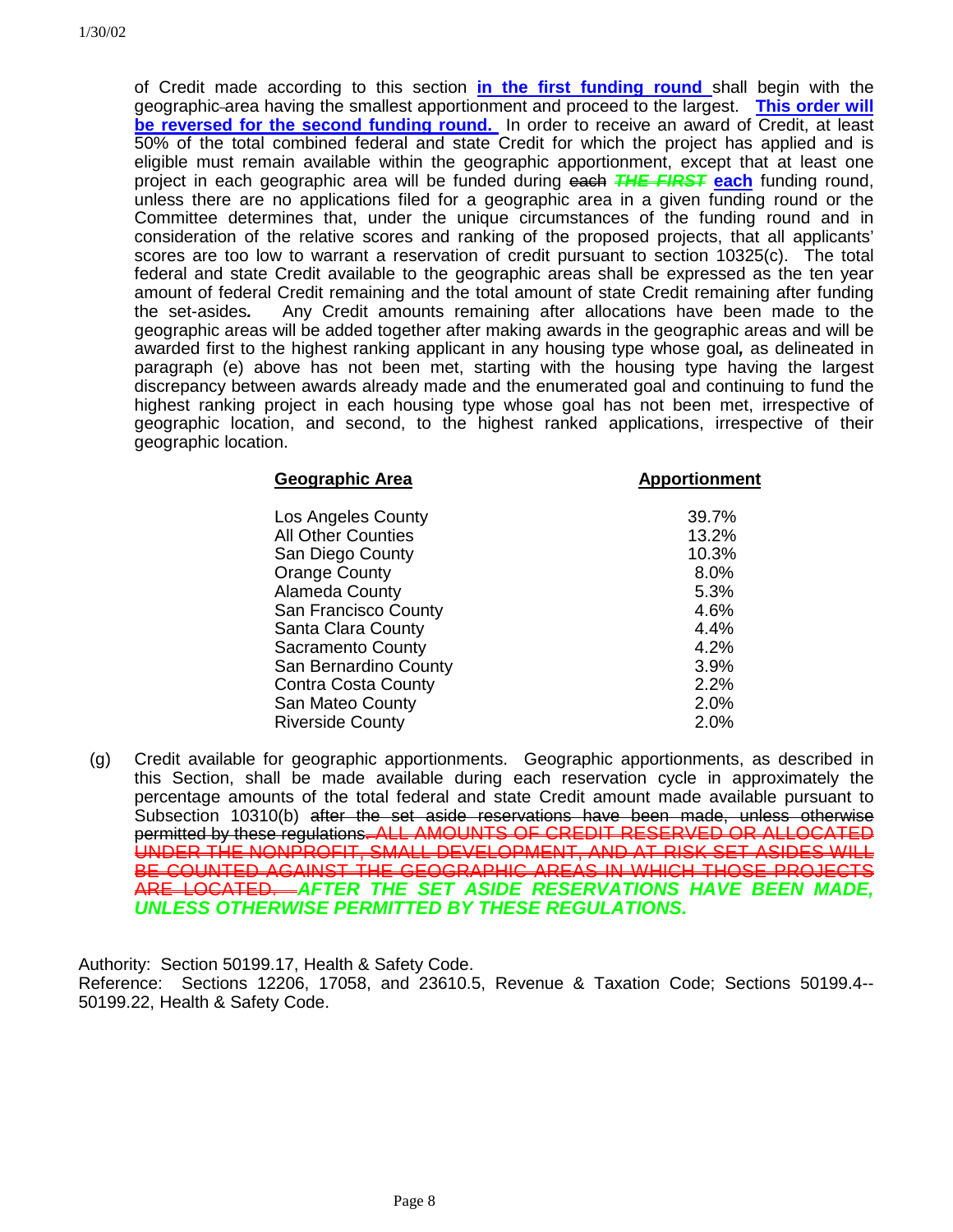### **Section 10317. State Tax Credit Eligibility Requirements**

- (a) General. In accordance with R & T Code Sections 12205.5, 12206, 17057.5, 17058, 23610.4 and 23610.5, there shall be allowed as a Credit against the "tax" (as defined by R & T Code Section 12201) a state Credit in an amount equal to the amount determined in R & T Code Section 12206(c), computed in accordance with IRC Section 42, except as otherwise provided in applicable sections of the R & T Code.
- (b) Allocation of federal Credit required. State Credit recipients shall have first been awarded federal Credit, or shall qualify for Credit under Section 42(h)(4)(b), as required under H & S Code Section 50199.14(e) and R & T Code Section 12206(b)(1)(A).
- (c) Limit on Credit amount. The combined amount of federal Credit and state Credit allocated to a building shall be limited to the lesser of the amount of state Credit pursuant to R & T Code Section 12206(c) plus the amount of federal Credit allocated under Section 42 computed on one hundred percent (100%) of the qualified basis of the building, or the amount sufficient for financial feasibility.
- (d) Allocation Priorities. The Committee shall give equal priority when allocating state Credit to applications proposing projects with one or more of the following characteristics:
	- (1) not eligible for the 130% basis adjustment, pursuant to IRC Section  $42(d)(5)(C)$ ;
	- (2) HUD HOME program funds are a source of funds and eligible basis is limited to the amount of unadjusted basis; or,
	- (3) HUD HOME program funds are a source of funds and state Credit is needed to satisfy HOME program fund match requirements. The local jurisdiction or Community Housing Development Organization shall provide an explanation why other sources are not available to provide matching funds.
- (e) State Credit exchange. Applications for projects not possessing one of the allocation priorities described in the previous subsection may also include a request for state Credit. *DURING* Following the ANY final reservation cycle of any year, and*/OR FOLLOWING ANY* RESERVATION OR allocation of state Credit to all applications meeting the above allocation priorities, remaining balances of state Credit may be awarded to applicants having received a reservation of federal Credit during same year, in exchange for the "equivalent" amount of federal Credit. Said exchanges shall be offered at the discretion of the Executive Director, and shall be offered to applications following the order of their selection in the Credit competitions.
- (f) Acquisition Credit. State Credit for acquisition basis is allowed only for projects meeting the definition of a project "at risk of conversion," pursuant to Section 42 and R & T Code Section 17058(c)(4).
- (g) Tax-Exempt Bond Financing. Projects financed under the tax-exempt bond financing provisions of Section 42(h)(4)(b) of the IRC, and Section 10326 of these regulations shall be eligible for an allocation of state credit only at the end of the second funding cycle to the extent that there is state credit remaining after all available state credit has been awarded to applicants applying under Section 10325 of these regulations.

Authority: Section 50199.17, Health & Safety Code. Reference: Sections 12206, 17058, and 23610.5, Revenue & Taxation Code; Sections 50199.4-- 50199.22, Health & Safety Code.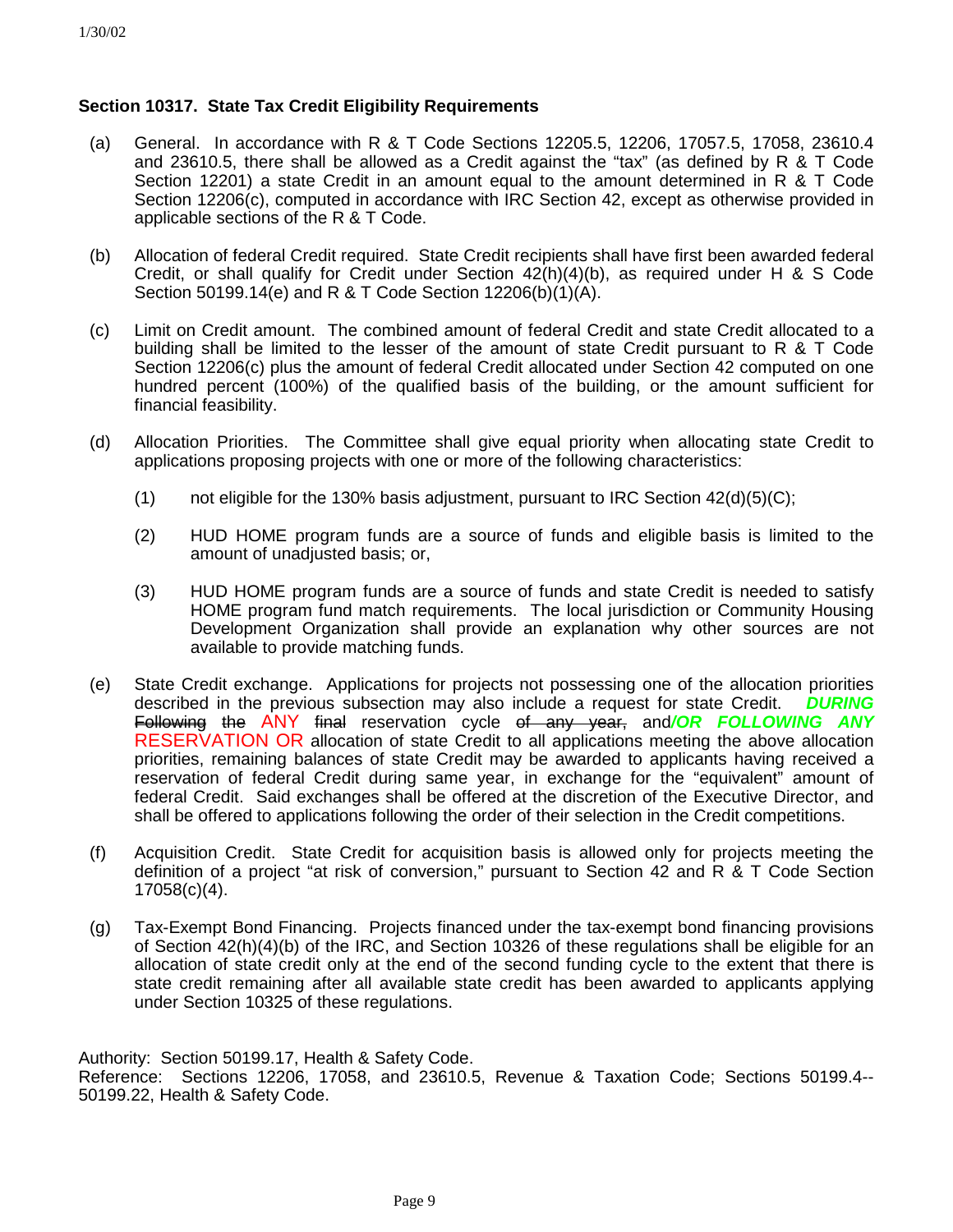### **Section 10320. Actions by the Committee**

- (a) Meetings. Except for Reservations made pursuant to Section 10325(h) of these Regulations, Reservations of Credit shall occur only at scheduled meetings of the Committee, which shall announce application filing deadlines and the approximate dates of reservation meetings as early in the year as possible.
- (b) Credit and ownership transfers. No allocation of the federal or state housing Credit ceilings, or ownership of a Credit project, may be transferred by a housing Credit applicant unless written approval of the Executive Director is obtained prior to the proposed transfer. Said approvals shall not be unreasonably withheld.
	- (1) Any transfer of project ownership or allocation of Credit shall be evidenced by written agreement between the parties to the transfer, including agreements entered into by the transferee and the Committee.
	- (2) The entity acquiring ownership or Credit shall be subject to a "qualifications review" by the Committee to determine if sufficient project development and management experience is present for owning and operating a Credit project. Information regarding the names of the purchaser(s) or transferee(s), and detailed information describing the experience and financial capacity of said persons, shall be provided to the Committee upon request.
- (c) False information. Upon being informed, or finding, that information supplied by a Credit applicant, or any person acting on behalf of a Credit applicant, pursuant to these regulations, is false or no longer true, the Committee may take appropriate action as described in H & S Code Section 50199.22(b).

Authority: Section 50199.17, Health & Safety Code. Reference: Sections 12206, 17058, and 23610.5, Revenue & Taxation Code; Sections 50199.4-- 50199.22, Health & Safety Code.

### **Section 10322. Application Requirements**

- (a) Separate Application. A separate application is required for each project.
- (b) Application forms. Applications shall be submitted on forms provided by the Committee. Applicants shall submit the most current Committee forms and supplementary materials in a manner and number prescribed by the Committee.
- (c) Late application. Applications received after an application filing deadline shall not be accepted.
- (d) Incomplete application. Applications not meeting all basic threshold requirements and application submission requirements shall be considered incomplete, and shall be disqualified from receiving a reservation of Credit during the cycle in which the application was determined incomplete. Incomplete applications shall be retained by the Committee. An applicant shall be notified by the Committee should its application be deemed incomplete and the application will not be scored.
- (e) Complete application. Determination of completeness, compliance with all basic thresholds, and the point total of the application, shall be based entirely on the documents contained in the application as of the final filing deadline. No additional documents in support of the basic thresholds or point selection categories shall be accepted beyond the application filing deadline, except that the Executive Director may request additional clarifying information from third party sources, such as local government entities. Notwithstanding the previous paragraphs of this Section, applicants submitting applications with missing documents not related to basic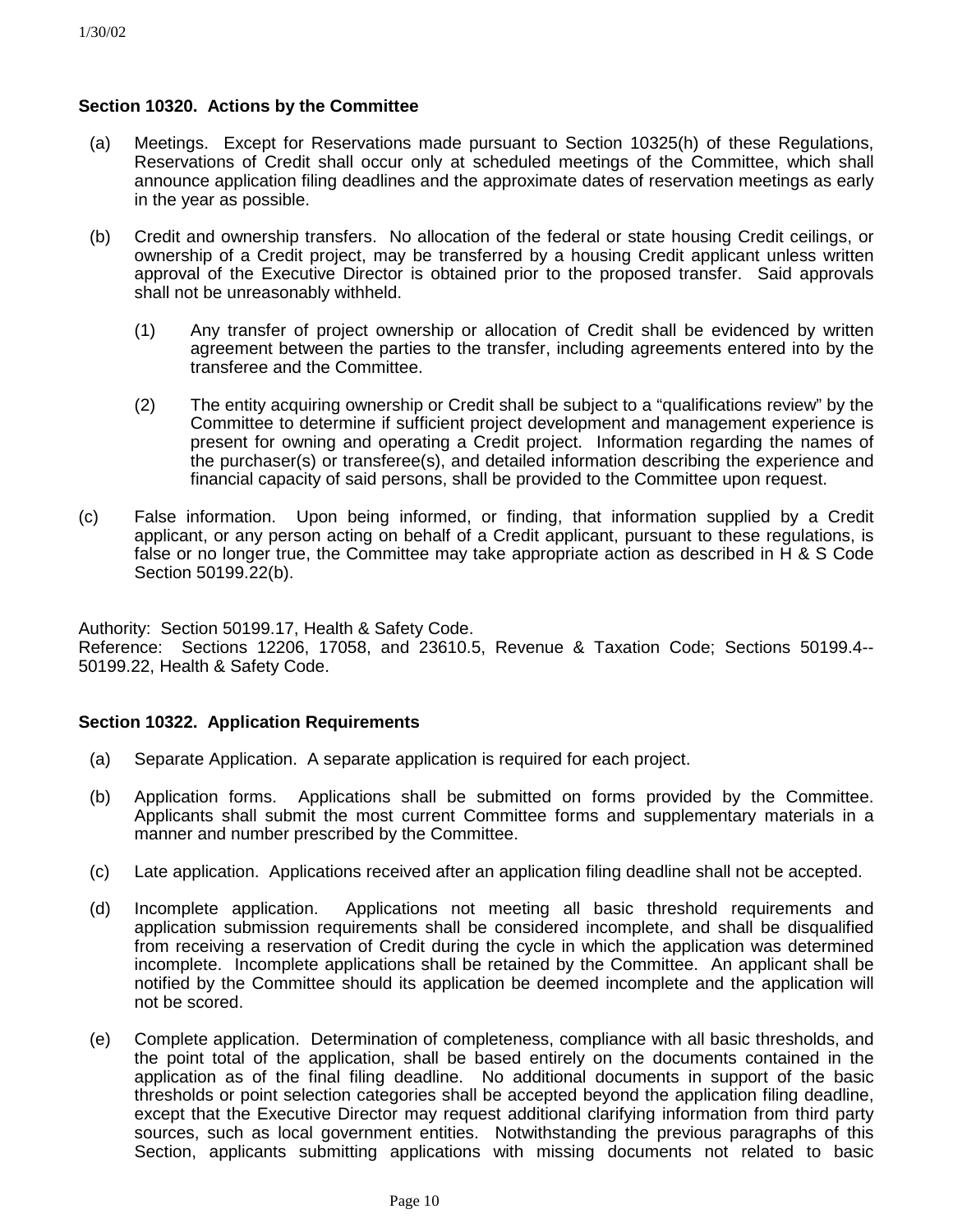thresholds or point selection criteria described in Section 10325(c) shall be given five (5) business days, from the date of receipt of Committee notification, to submit said documents to complete the application. The applicant shall be required to confirm that all evidentiary documents deemed to be missing from the application were executed on, or prior to, the application filing deadline. If required documents are not submitted within the time provided, the application shall be considered incomplete

- (f) Application changes. An application may not be changed subsequent to the application filing deadline nor may any supplemental information related to the awarding of points or meeting of basic thresholds be submitted.
- (g) Applications not fully evaluated. Applications not expected to receive a reservation of Credit, due to a relatively low point ranking, may or may not be fully evaluated by the Committee.
- (h) Standard application documents. The following documentation relevant to the proposed project is required to be submitted with all applications:
	- (1) Applicant's Statement. A signed, notarized statement signifying the responsibility of the applicant to:
		- (A) provide application related documentation to the Committee upon request;
		- (B) be familiar with and comply with Credit program statutes and regulations;
		- (C) hold the Committee and its employees harmless from program-related matters;
		- (D) acknowledge the potential for program modifications resulting from statutory or regulatory actions;
		- (E) acknowledge that Credit amounts reserved or allocated may be reduced in some cases when the terms and amounts of project sources and uses of funds are modified;
		- (F) agree to comply with laws outlawing discrimination;
		- (G) acknowledge that the Committee has recommended the applicant seek tax advice;
		- (H) acknowledge that the application will be evaluated according to Committee regulations, and that Credit is not an entitlement;
		- (I) acknowledge that continued compliance with program requirements is the responsibility of the applicant;
		- (J) acknowledge that information submitted to the Committee is subject to the Public Records Act;
		- (K) agree to enter with the Committee into a regulatory contract if Credit is allocated; and,
		- (L) acknowledge, under penalty of perjury, that all information provided to the Committee is true and correct, and that applicant has an affirmative duty to notify the Committee of changes causing information in the application or other submittals to become false.
	- (2) The Application form. Completion of all applicable parts of Committee-provided application forms which shall include, but not be limited to:
		- (A) General Application Information
			- (i) Credit amounts requested
			- (ii) minimum set-aside election
			- (iii) application stage selection
			- (iv) set-aside selection
			- (v) housing type
		- (B) Applicant Information
			- (i) applicant role in ownership
			- (ii) applicant legal status
			- (iii) developer type
			- (iv) contact person
		- (C) Development Team Information
		- (D) Subject Property Information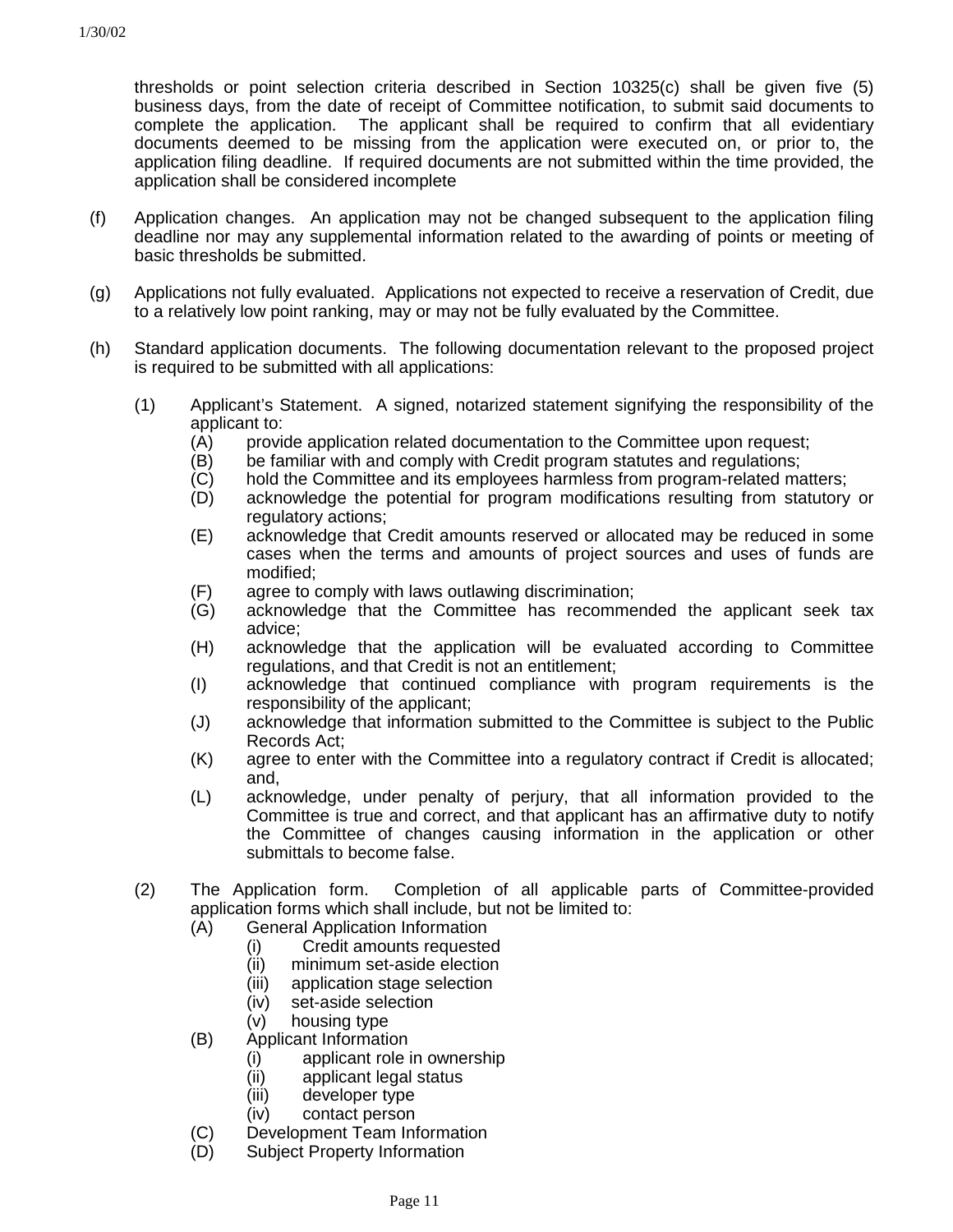- (E) Proposed Project Information
	- (i) project type
	- (ii) Credit type
	- (iii) building and unit types
- (F) Land Use Approvals
- (G) Development Timetable
- (H) Identification and Commitment Status of Fund Sources
- (I) Identification of Fund Uses
- (J) Calculation of Eligible, Qualified and Requested Basis
- (K) Syndication Cost Description<br>(L) Syndicator Contacts
- Syndicator Contacts
- (M) Determination of Credit Need and Maximum Credit Allowable
- (N) Project Income Determination
- (O) Restricted Residential Rent and Income Proposal
- (P) Subsidy Information
- (Q) Operating Expense Information
- (R) Projected Cash Flow Calculation
- (S) Basic Threshold Compliance Summary
- (T) Additional Threshold Selection
- (U) Tax-exempt Financing Information
- (V) Market Study or Rent Comparables, whichever is applicable
- (3) Organizational documents. All applicable proposed or executed organizational documents of the applicant entity, including a detailed plan describing the ownership role of the applicant throughout the low-income use period of the proposed project.
- (4) Designated contact person. A contract between the applicant and the designated contact person for the applicant signifying the contact person's authority to represent and act on behalf of the applicant with respect to the Application. The Committee reserves its right to contact the applicant directly.
- (5) Identification of project participants. For all of the following project participants, if applicable, the company name and contact person, address, telephone number, and fax number:
	- (A) developer
	- (B) architect
	- (C) attorney
	- (D) tax professional
	- (E) property management company
	- (F) consultant
	- (G) market analyst
- (6) Identities of interest. Identification of any persons or entities (including affiliated entities) that plan to provide development or operational services to the proposed project in more than one capacity, and full disclosure of Related parties, as defined.
- (7) Legal description. A legal description of the subject property.
- (8) Site and surrounding area description. A narrative description of the current use of the subject property, all adjacent property land uses, the surrounding neighborhood, and identification and proximity of services available to the subject property, including transportation. Provide labeled photographs or color copies of the subject property and all adjacent properties.
- (9) Site layout. A layout of the subject property, including the location and dimensions of existing buildings, utilities, and other pertinent features.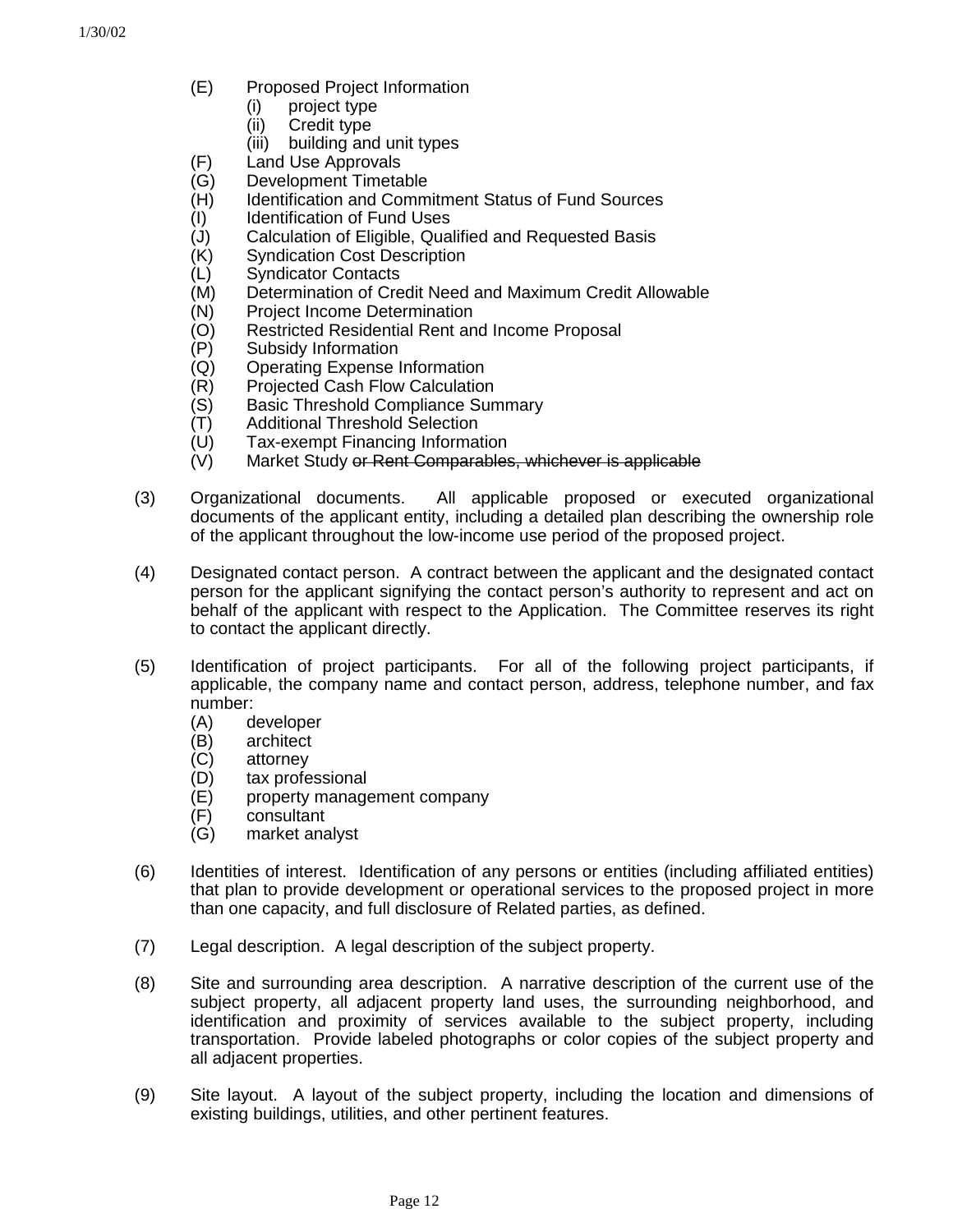- (10) Market Studies**.** A full market study prepared within 180 days of the application filing deadline, by an independent 3rd party having no identity of interest with the development's partners, intended partners, or general contractor. The study must comport with the market study guidelines distributed by the Committee, and establish both need and demand for the proposed project. Should the market study not comport with the guidelines or not support sufficient need and demand for the project, the application may be considered ineligible to receive credit. Applications applying under Section 10326 of these regulations, must submit the following modified market study in the initial application that must include the following: a detailed description of at least three comparable rental properties within one mile of the subject property with similar market rate units submitted in a format prescribed by the Committee, or in the case of rural projects where comparables do not exist within one mile, the surrounding market area. This modified market study must be prepared by an independent third party having no identity of interest with the development's partners, intended partners, or general contractor, and must define the proposed market area and demonstrate that the tenant paid tax Credit rents of each unit type within the subject property will be at least ten percent (10%) below the same unit type in the weighted average of the three comparable rental properties, except that the Executive Director may waive this requirement for projects applying at placed in service for additional credit under Section 10326 of these regulations. Should comparable rental properties of a similar unit mix be unavailable, sufficient rental data shall be obtained to allow comparison of at least three comparable rents for each unit size. Comparable units shall have the same number of bathrooms. Should three and/or four-bedroom units be unavailable in the market area, single family residences located within a ½ mile radius may be substituted. The proposed rents of the subject three and/or four-bedroom units shall be at least twenty percent (20%) below the three comparable four-bedroom single-family homes. This requirement that rents be at least 10% below market rents may be waived in unusual circumstances, such as where the market is primarily comprised of tax credit rentals and need is demonstrated.
- (11) Site and comparable unit location. A map indicating the location of the subject property and comparable rental units.
- (12) Unique site features. A description of unique features of the subject property, estimated to result in either increased project costs or environmental mitigation.
- (13) Construction and design description. A detailed narrative description of the proposed project construction and design, including how the design will serve the targeted population.
- (14) Architectural drawings. Preliminary drawings of the proposed project, including a site plan, building elevations, and unit floor plans (designate square footage). The project architect must certify that the development will comply with the physical building requirements of all applicable fair housing laws. The site plan shall identify all areas or features proposed as project amenities, laundry facilities, recreation facilities and community space. Drawings shall be to a scale that clearly shows all requested information. Blueprints need not be submitted.
- (15) Placed-in-service schedule. A schedule of the projected placed-in-service date for each building.
- (16) Identification of local jurisdiction. The following information related to the local jurisdiction within which the proposed project is located:
	- (A) jurisdiction (e.g., City of Sacramento)
	- (B) chief executive officer and title (e.g., Susan Smith, City Manager)
	- (C) mailing address
	- (D) telephone number
	- (E) fax number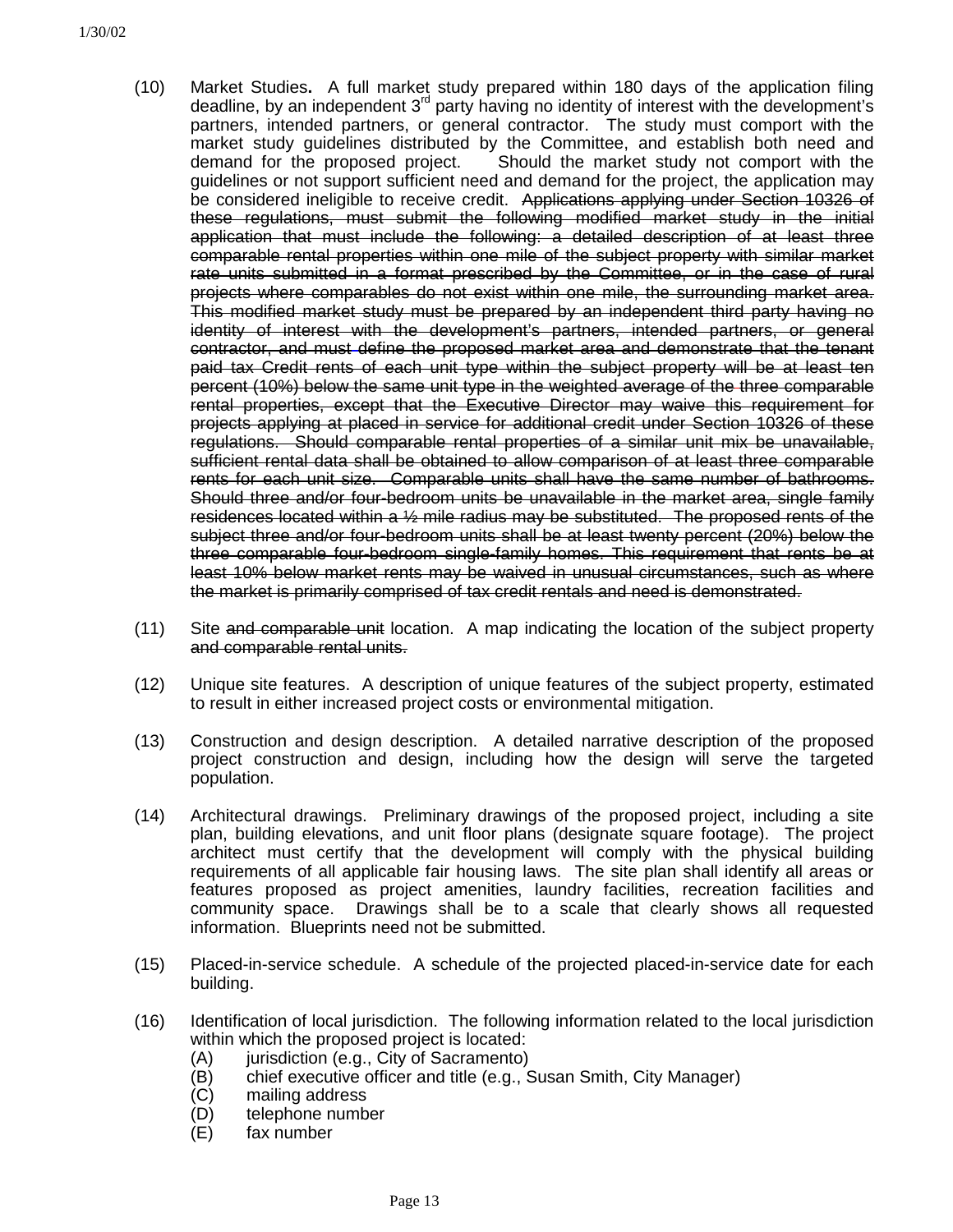- (17) Sources and uses of funds. The sources and uses of funds description shall separately detail apportioned amounts for residential space and commercial space.
- (18) Financing plan. A detailed description of the financing plan, and proposed sources and uses of funds, to include construction, permanent, and bridge loan sources, and other fund sources, including rent or operating subsidies and reserves. The commitment status of all fund sources shall be described, and non-traditional financing arrangements shall be explained.
- (19) Operating expense comparable. A detailed operating expense budget from an existing similarly sized and located California rental housing project serving a similar tenant population. The comparable budget provided must indicate the full address of the project and its total number of units.

# $(19)$ <br> $(20)$

- Eligible basis certification. A certification from a certified public accountant or tax attorney that project costs included in eligible basis are allowed by IRC Section 42, as amended, and are presented in accordance with standard accounting procedures.
- $(20)$ <br> $(24)$
- Use of tax benefits description. If the Credit is not to be offered to investors, a detailed explanation of how the tax benefits will be used by the applicant.

# $\frac{(21)}{(22)}$

- Justification of syndication costs in basis. If including syndication costs in eligible basis, a justification from a tax attorney or tax accountant for each cost category.
- $(22)$ <br> $(23)$ 
	- (23) Terms of syndication agreement. Written estimate(s) from syndicator(s) or financial consultant of equity dollars expected to be raised for the proposed project from the amount of Credit requested, including pay-in schedules, syndication costs (including syndicator consulting fees), and an estimated NET tax Credit factor.

# $(23)$ <br> $(24)$

Tax Credit factor certification. If the Credit is not to be syndicated, a letter from a certified public accountant establishing the tax Credit factor.

# $(24)$ <br> $(25)$

Utility allowance estimates. Current utility allowance estimates from the local housing authority, in the form of a letter from the local public housing authority signifying that the proposed project is located in their jurisdiction and that the utility allowance schedule provided is current (ref: IRS Final Regulations T.D. 8520). The applicant must indicate which components of the utility allowance schedule apply to the project.

# $\frac{(25)}{(26)}$

Description of subsidies. If rental assistance, operating subsidies or annuities are proposed, all related contracts and agreements that secure said funds. Identify the source, annual amount, term, number of units receiving assistance, and expiration date of contracts and agreements.

# (26)

(27) Certification of subsidies. Certification by the applicant as to the full extent of all Federal, State, and local subsidies which apply (or which the taxpayer expects to apply) with respect to the proposed project. (IRC Section 42(m)(2)(C)(ii))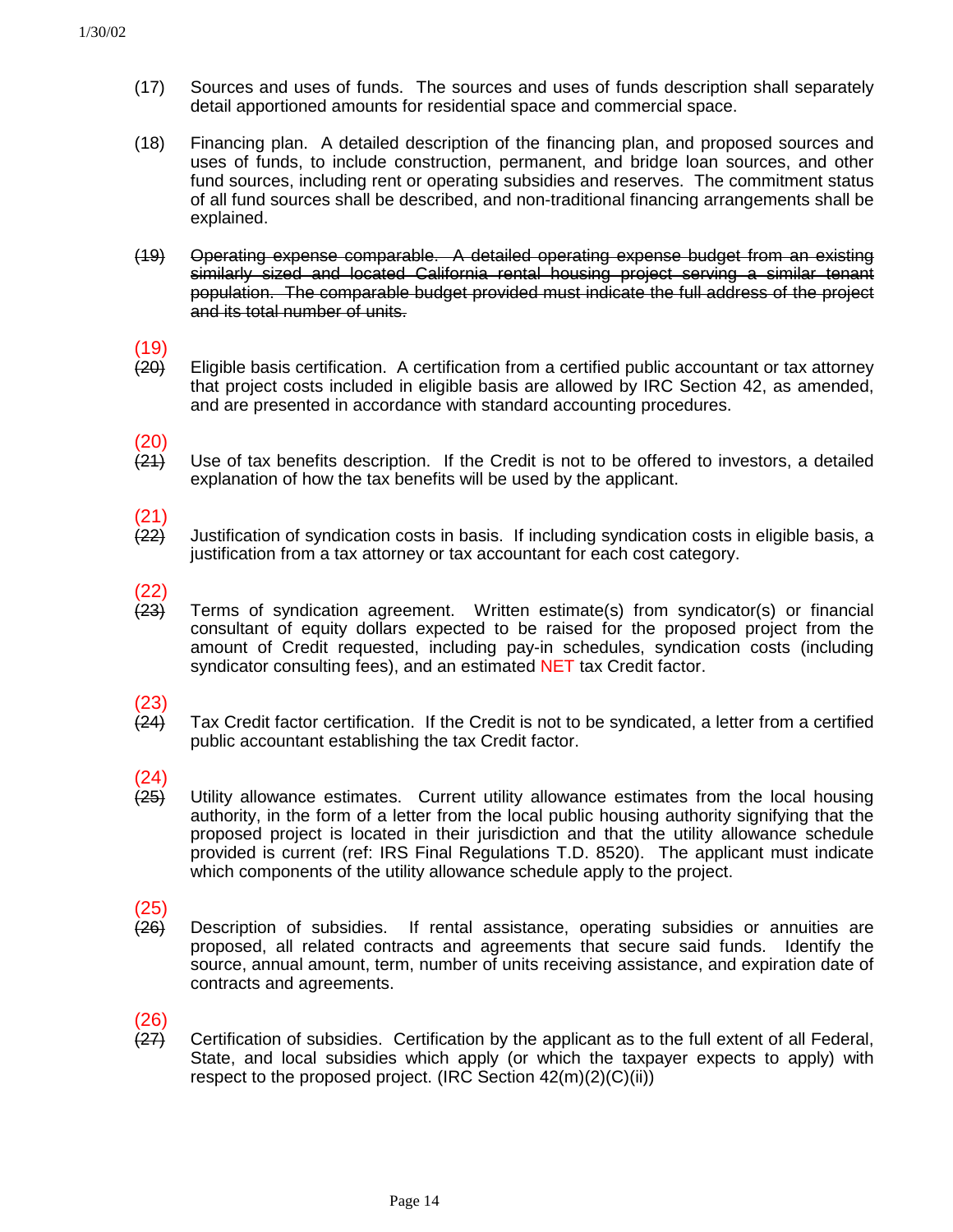# $\frac{(27)}{(28)}$

Cash flow projection. A 15-year projection of project cash flow. Separate cash flow projections shall be provided for residential and commercial space. ONLY A SPECIAL NEEDS PROJECT CAN UTILIZE *IF A CAPITALIZED RENT RESERVE IS* **PROPOSED A CAPITALIZED RENT RESERVE TO MEET** UNDERWRITING REQUIREMENTS OF SECTION 10327, ANY SUCH PROJECT REQUIRING A CAPITALIZED RENT RESERVE MUST INCLUDE SUCH ANNUAL RESERVE PAYMENT IN ITS CASH FLOW PROJECTIONS. **Use of a capitalized rent reserve is limited to special needs projects, SRO projects, projects under the non-profit homeless assistance set-aside, HOPE VI projects, and Section 8 project based projects.**

(28)

- (29) Self-scoring sheet as provided in the application. except for projects applying under Section 10326 of these regulations.
- (i) Additional application documents. In addition to all above requirements of this Section, the following documentation relevant to the proposed project is required to be submitted with applications having certain characteristics, as described below:
	- (1) Final Reservation application. Applicants proposing a final reservation application shall provide the following:
		- (A) the company name and contact person, address, telephone number, and fax number of the:
			- (i) general contractor, and
			- (ii) syndication firm or investor;
		- (B) an executed construction contract;
		- $(C)$  recorded deeds of trust for all construction loan financing;
		- (D) a current title report (dated no later than 30 days before the application deadline or no earlier than January 1st of the year in which the building must be placed in service as provided in section 10328(c), whichever applies);
		- (E) binding commitments for permanent financing;
		- (F) binding commitments for any other financing required to complete project construction;
		- (G) a construction lender trade payment breakdown of approved construction costs; and,
		- (H) an executed partnership agreement, or if not yet executed, a commitment letter between the applicant and investor verifying the expected equity raise, pay-in schedule and costs of syndication
		- (I) building permits
		- (J) completed Final Reservation Status Report Form provided by the Committee
		- (K) a detailed explanation of any changes from the initial application

The Executive Director may waive any of the above submission requirements if not applicable to the proposed project.

- (2) Placed-In-Service application. Applicants proposing a placed-in-service application shall provide, in addition to the aforementioned submission requirements of a Final Reservation Application:
	- (A) certificates of occupancy for each building in the project (or a certificate of completion for rehabilitation projects). If acquisition Credit are requested, evidence of the placed in service date for acquisition purposes, and evidence that all rehabilitation is completed;
	- (B) a third party audited certification, on a Committee-provided form, of actual total project costs incurred;
	- (C) detailed breakdown of incurred costs and placed-in-service dates, shown separately for each building, on a Committee-provided form. If the placed-in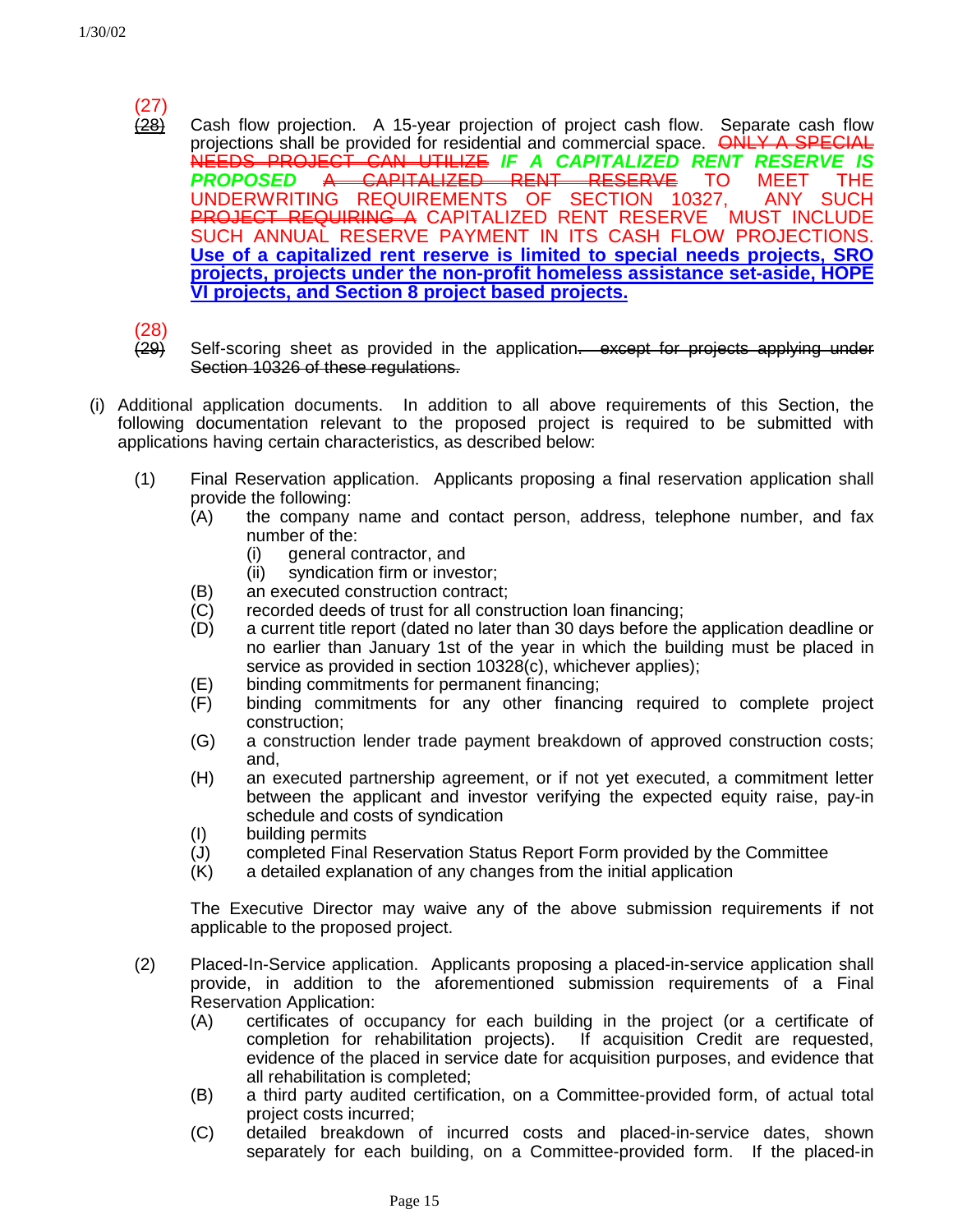service date(s) denoted are different from the date on the certificate of occupancy, a detailed explanation is required;

- (D) photographs of the completed building(s);
- (E) a request for issuance of IRS Form(s) 8609 and/or FTB Form(s) 3521A;
- (F) a certification from the syndicator of equity raised and syndication costs in a Committee-provided format;
- (G) a project ownership profile on a Committee-provided form;
- (H) a copy of any cost certification submitted to and approved by RHS or other lender;
- (I) a list of all amenities provided at the project site. If the list differs from that submitted at application, an explanation must be provided.
- (J) a description of any charges that may be paid by tenants in addition to rent, with an explanation of how such charges affect eligible basis.
- (K) a certification from a tax professional stating the percentage of aggregate basis (including land) financed by tax exempt bonds for projects that received credits under the provisions of Section 10326 of these regulations.
- (L) A certification from the owner that all of the minimum construction standards of Sections 10325(f)(7) and 10326(g)(6)have either been met or waived pursuant to these regulations.
- (M) If seeking a reduction in the operating expenses used in the Committee's final underwriting pursuant to Section  $10327(q)(i)$  of these regulations, the final operating expenses used by the lender and equity investor.
- (N) A certification from the project architect that the physical buildings are in compliance with all applicable fair housing laws.
- (O) A certification from the project architect that the sustainable building methods of section 10325 (c)(7) have been incorporated into the project, if applicable.
- (P) A certification from the project architect that the project is eligible for the adjusted eligible basis pursuant to section 10327(c)(5), if applicable.

The Executive Director may waive any of the above submission requirements if not applicable to the proposed project.

- (3) Acquisition Credit application. Applicants requesting acquisition Credit shall provide:
	- (A) a chain of title report and tax professional's opinion documenting the acquisition meets the requirements of IRC Section  $42(d)(2)(B)(ii)$  as to the 10-year placed-inservice rule; and,
	- $(B)$  if a waiver of the 10-year ownership rule is necessary, provide a letter from the appropriate Federal official that states that the proposed project qualifies for a waiver under IRC Section 42(d)(6).
- (4) Rehabilitation application. Applicants proposing rehabilitation of an existing structure shall provide:
	- (A) an "as-is" appraisal prepared within one year prior to the application filing deadline by a California certified appraiser having no identity of interest with the development's partner(s) or intended partner or general contractor, acceptable to the Committee, and that includes, at a minimum, the following:
		- (i) the highest and best use value of the proposed project as residential rental property;
		- (ii) the Sales Comparison Approach, and Income Approach valuation methodologies;
		- (iii) the appraiser's reconciled value
		- (iv) land value of the subject property; and,
		- (v) an on site inspection
	- (B) A purchase contract verifying the sales price of the subject property.
	- (C) A capital needs assessment performed within 180 days prior to the application filing deadline of the funding round by the project contractor, engineer, or architect, or, if there is an identity of interest between the general partner and the contractor, engineer, or architect, by an independent 3rd party with no identity of interest with the general partner or intended partner, that details all necessary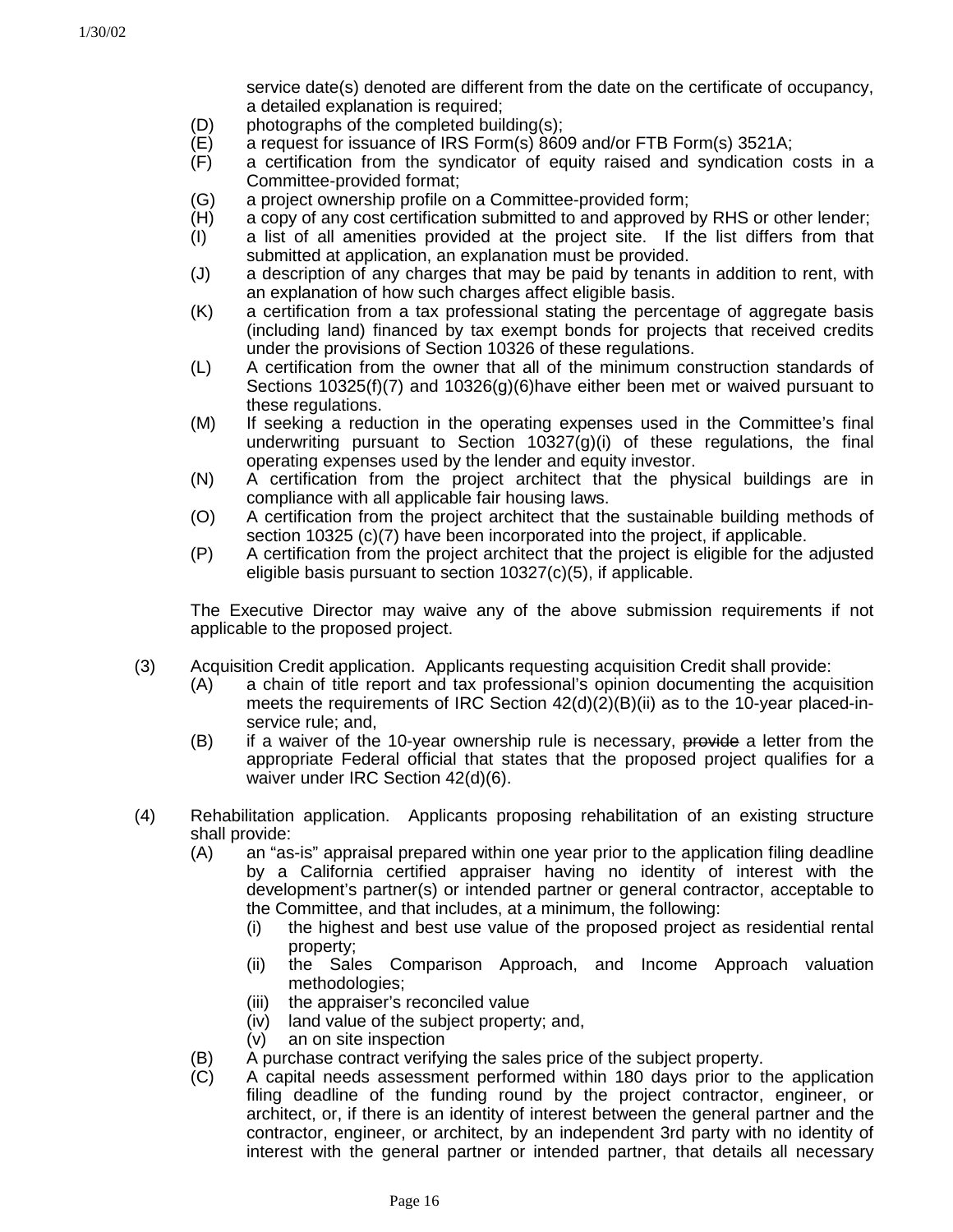work to be undertaken, the associated costs, levels of reserves and the condition and remaining useful life of the building's major structural components. If a waiver of any requirement of the minimum construction standards delineated in section  $10325(f)(7)$  and section  $10326(g)(6)$  is requested, the assessment must show, to the satisfaction of the Executive Director, that meeting the requirement is unnecessary, financially burdensome, and that the money to be spent in rehabilitating other project features will result in a better end project. Subsections (A) and (C) above shall not apply if the project previously received an allocation of credit and these requirements were met in the original application.

- (5) Acquisition of Occupied Housing application. Applicants proposing acquisition of occupied rental residential housing shall provide income, rent and family size information for the current tenant population.
- (6) Tenant relocation plan. Applicants proposing rehabilitation of occupied housing shall provide an explanation of the relocation requirements, a detailed relocation plan including a budget with an identified funding source, and, where applicable, evidence that the relocation plan has been submitted to the appropriate local agency.
- (7) Owner-occupied Housing application. Applicants proposing owner-occupied housing projects of four units or less, involving acquisition or rehabilitation, shall provide evidence from an appropriate official substantiating that the building is part of a development plan of action sponsored by a State or local government or a qualified nonprofit organization (IRC Section 42(i)(3)(E)).
- (8) Nonprofit set-aside application. Applicants requesting Credit from the Nonprofit set-aside, as defined by IRC Section 42(h)(5), shall provide the following documentation with respect to each developer and general partner of the proposed owner:
	- $(A)$  IRS documentation of designation as a 501(c)(3) or 501(c)(4) corporation;
	- (B) proof of designation as a nonprofit corporation under Heath and Safety Code Section 50091;
	- (C) proof that one of the exempt purposes of the corporation is to provide low-income housing;
	- (D) a detailed description of the nonprofit participation in the development and ongoing operations of the proposed project; and,
	- (E) a third party legal opinion that the nonprofit organization is not affiliated with or controlled by a for-profit organization, and the basis for said determination.
	- (F) a third party legal opinion stating that the applicant is eligible for the Nonprofit setaside pursuant to IRC Section 42(h)(5).
- (9) Rural set-aside application. Applicants requesting Credit from the Rural Set-Aside, as defined by H & S Code Section 50199.21, shall provide verification that the proposed project is located in an eligible rural area. (Evidence that project is located in an area eligible for financing from RHS shall be a letter from RHS.)
- (10) RHS Section 514, 515, 516, or 538 program applications. Rural housing applicants requesting Credit from amounts made available for projects financed by the RHS Section 514, 515, 516, or 538 program shall submit evidence from RHS that such funding has been requested.
- (11) Threshold Basis Limit increase justification. Applicants submitting requests to exceed Threshold Basis Limits pursuant to Section 10327(c)(5) of these regulations shall provide a narrative explanation to evidence qualification for increase.
- $\frac{(11)}{(12)}$
- HOME funds match. Applicants requesting state Credit to match HOME funds shall provide a letter from the local jurisdiction stating why matching funds are not being provided.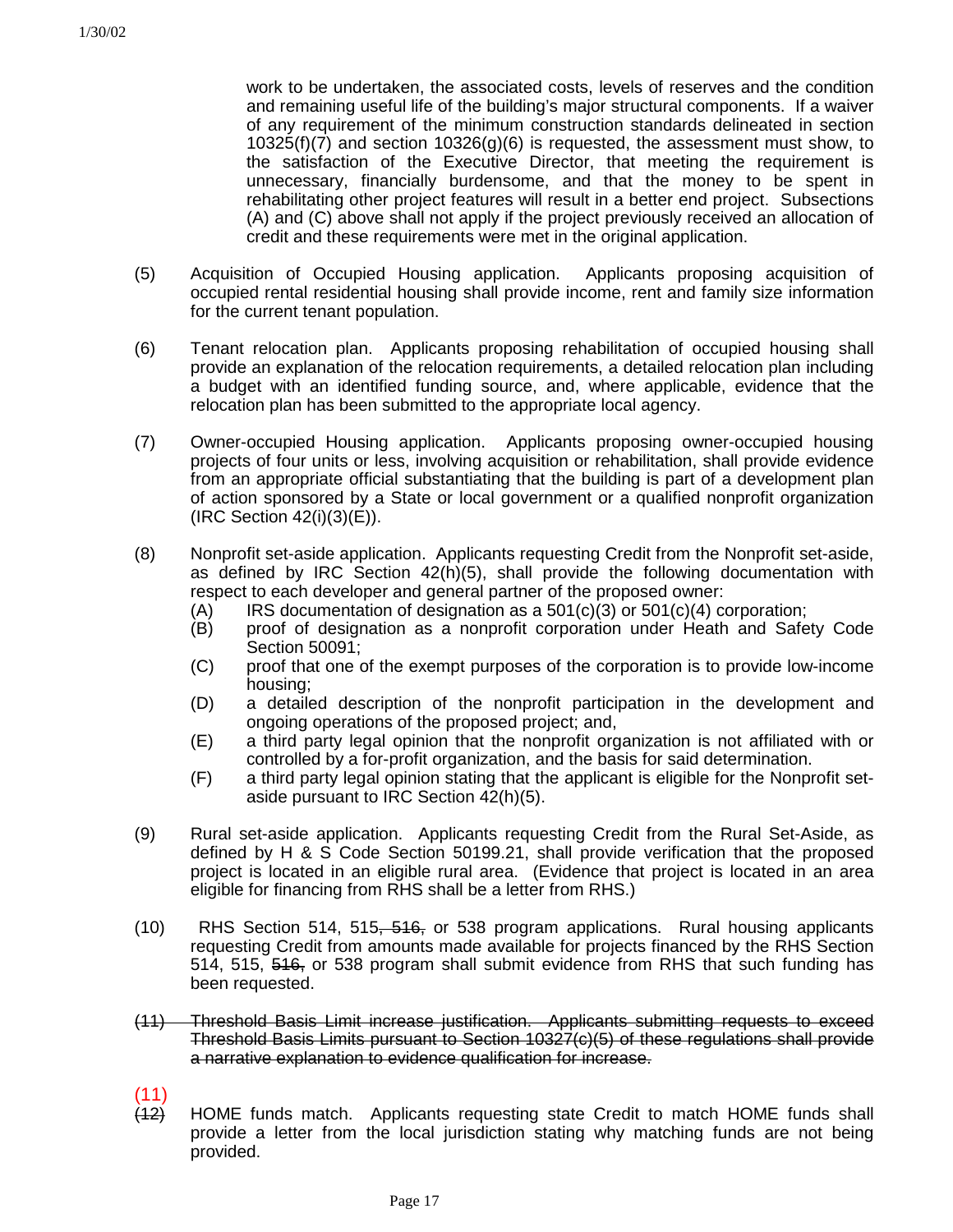(j) Re-application. Except for RE-applications submitted under Section 10326 of these regulations, WHICH MUST BE SUBMITTED TO THE COMMITTEE IN THE MONTHS OF OCTOBER, NOVEMBER, OR DECEMBER, OR AT THE TIME THE DEVELOPMENT IS PLACED IN SERVICE, **except in unusual circumstances and when approved by the Executive Director.** and **For all other projects, except** in unusual, extreme cases such as fire, or act of God, where a waiver of this subsection is permitted by the Executive Director, a reapplication for a development that has already received a tax credit reservation or allocation shall be evaluated as an entirely new application, and shall be required to return its previously reserved or allocated credit prior to or simultaneously with its new application. All re-applications shall be subject to negative points under Section  $10325(c)(2)(C)$  if applicable (for example, a project that does not meet the original placed in service deadline would receive negative points hereunder). Re-applications shall be subject to the regulations in effect at the time the reapplication is submitted.

Authority: Section 50199.17, Health & Safety Code. Reference: Sections 12206, 17058, and 23610.5, Revenue & Taxation Code; Sections 50199.4-- 50199.22, Health & Safety Code

### **Section 10325. Application Selection Criteria - Credit Ceiling Applications**

- (a) General. All applications not requesting federal Credit under the requirements of IRC Section 42(h)(4) AND SECTION 10326 OF THESE REGULATIONS for buildings financed by taxexempt bonds shall compete for reservations of Credit ceiling amounts during designated reservation cycles. Further, no project that has a pending application for a private activity bond allocation OR THAT HAS PREVIOUSLY RECEIVED A PRIVATE ACTIVITY BOND ALLOCATION will be eligible to compete under the credit ceiling competition *FOR FEDERAL CREDIT* UNLESS IT RECEIVES A WAIVER FROM THE EXECUTIVE DIRECTOR. **A project that has applied for or has received an allocation of private activity bond cap may apply for state tax credit during the second competitive funding round of the year. Such projects will be scored and ranked amongst themselves under the scoring provisions of this subsection. Such projects will be eligible to receive an award of state credit to the extent that there is state credit remaining after funding projects not financed with the proceeds of tax exempt bonds.**
- (b) Authority. Selection criteria shall include those required by IRC Section 42(m), H & S Code Section 50199.14, and R & T Code Sections 12206, 17058 and 23610.5.
- (c) Credit ceiling application competitions. Applications received in a reservation cycle, and required to compete for Credit pursuant to (a) above, shall be scored and ranked, according to the belowdescribed criteria. With respect to all projects except those selected under the set-aside categories, and notwithstanding any other provisions of these regulations, tThe Committee shall reserve the right to determine, on a case by case basis, under the unique circumstances of each funding round, and in consideration of the relative scores and ranking of the proposed projects, that a project's score is too low to warrant a reservation of credit. Further, in the event that the next ranking project to which credit may be allocated pursuant to these regulations has scored substantially lower than the highest scoring unfunded project in the same category, the Committee may either borrow from the subsequent year's state and/or federal credit as necessary to fund the highest scoring project or may move to the next category without making further allocations**.** All point selection categories shall be met in the application submission through a presentation of conclusive, documented evidence to the Executive Director's satisfaction. Point scores shall be determined solely on the application as submitted, with no ability on the applicant's part to provide additional information. FURTHER, POINTS WILL BE BASED SOLELY ON THE CURRENT YEAR'S SCORING CRITERIA AND SUBMISSIONS, WITHOUT RESPECT TO ANY PRIOR YEAR'S SCORE FOR THE SAME PROJECTS. A project that has received a reservation for tax-exempt private activity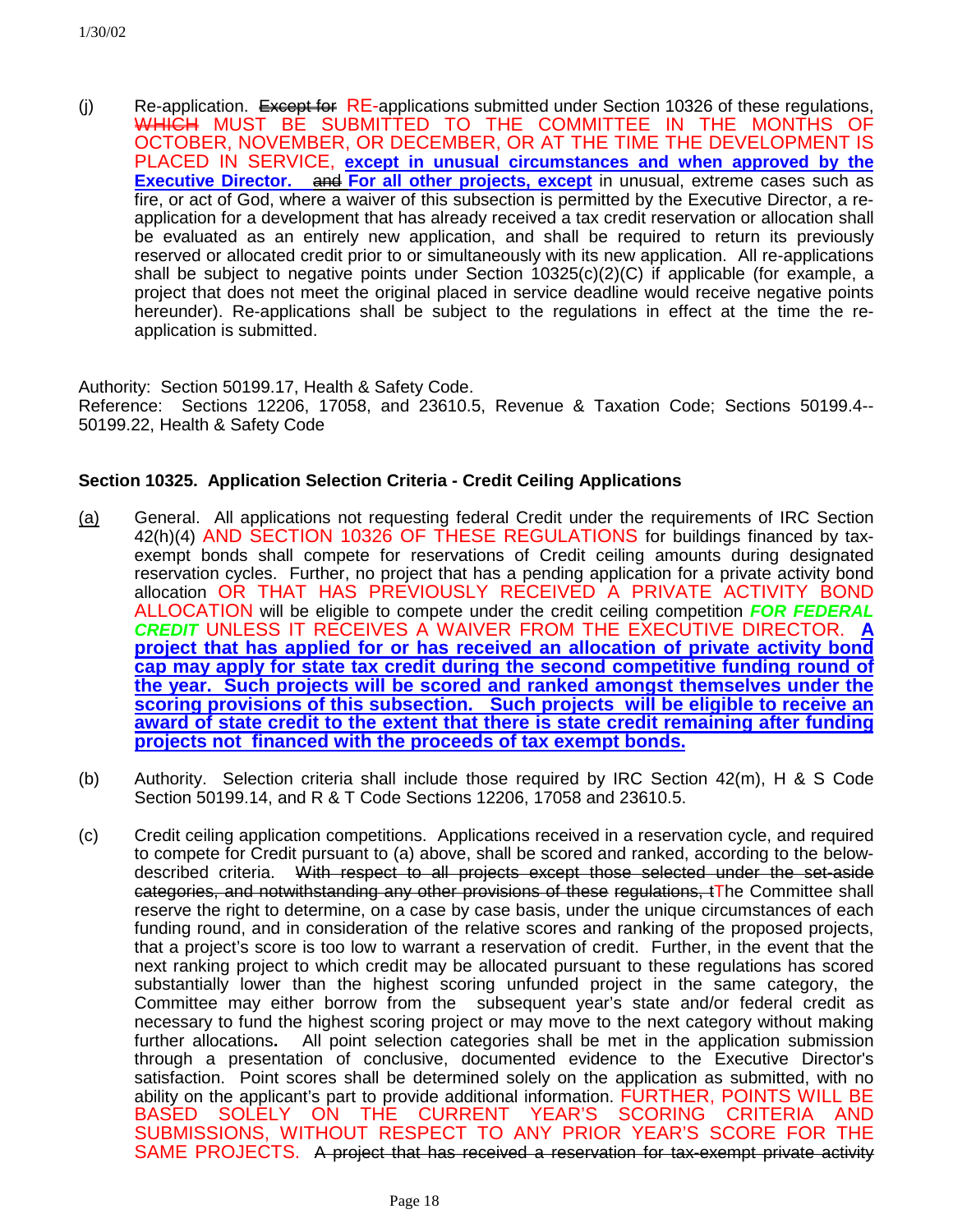bonds shall be eligible to compete for federal Credit under this Section only to the extent that it has returned the tax-exempt bond volume amount reserved to it prior to applying for federal credit under the credit ceiling.

### **SCORING**

(1)

A. Cost efficiency. A project application for a new construction or an at-risk development, or a substantial rehabilitation development where the hard costs of rehabilitation are at least \$40,000 per unit, whose total eligible basis is below the maximum permitted threshold basis limits, including permitted adjustments, *INCLUDING PERMITTED ADJUSTMENTS,* shall receive 1 point for each percent its basis is below the maximum permitted adjusted *ADJUSTED* threshold basis limits. PRIOR TO ANY PERMITTED ADJUSTMENTS. A MAXIMUM OF 15 POINTS MAY BE OBTAINED IN THIS SUBSECTION.

B.Credit reduction. A project that reduces the amount of credit it is requesting shall receive 1 point for each percent that its qualified basis is reduced. In order to receive points in this category, committed funds must be part of the permanent sources for the development.  $\mathbf{\mathsf{A}}$ MAXIMUM OF 5 POINTS MAY BE OBTAINED IN THIS CATEGORY.

C.Public funds. Projects that utilize public funds, including federal, state, or local funds, OR FUNDS FROM A LOCAL COMMUNITY FOUNDATION, funds already awarded under the affordable housing program of the Federal Home Loan Bank (AHP)**,** waivers not required by federal or state law, or the value of land donated or leased *OR LEASED* by a public entity, *OR DONATED AS PART OF AN INCLUSIONARY HOUSING ORDINANCE WHICH ORDINANCE HAS BEEN IN EFFECT FOR AT LEAST ONE YEAR PRIOR TO THE APPLICATION DEADLINE,* when supported by an independent, third party appraisal, shall receive 1 point for each 1 percent of the total development cost to a maximum of 20–45 20 points. To receive points for loans made under this subsection, loans must be "soft", or residual receipts loans for at least the first fifteen years of their terms. Points for donated or leased land shall be calculated based on the lesser of the purchase price or appraised value, except that points for land owned by the public entity for more than three years prior to the application filing deadline shall be calculated based on its appraised value. FURTHER, FOR POINTS TO BE AWARDED UNDER THIS SUBSECTION, THERE SHALL BE CONCLUSIVE EVIDENCE PRESENTED THAT THE PUBLIC FUNDS ARE AVAILABLE, AND THAT THERE HAS BEEN NO CONSIDERATION, OTHER THAN THE PROPOSED HOUSING, GIVEN BY ANYONE CONNECTED TO THE PROJECT, FOR THE FUNDS OR THE DONATED *OR LEASED* LAND. *FOR THE VALUE OF DONATED OR LEASED LAND TO BE ELIGIBLE FOR POINTS, THERE MUST BE NO ACCRUAL OF FUNDS DUE AND ANY REPAYMENT MUST BE DUE ONLY FROM RESIDUAL RECEIPTS.*

A maximum of 20 points shall be available in combining the cost efficiency, credit reduction, and public funds categories.

(2) General Partner/Management Company Characteristics.

No one general partner or related parties will be awarded more than 15% of the combined federal and state Credit during any calendar year unless imposing this requirement would result in non-allocation of Credit.

(A) General partner experience. To receive points under this subsection for projects in existence for over 3 years, the applicant must submit a certification from a certified public accountant that the projects for which it is requesting points have maintained a positive cash flow, for the year in which each development's last financial statement has been prepared (WHICH MUST HAVE BEEN PREPARED NO EARLIER THAN ONE YEAR PRIOR TO THE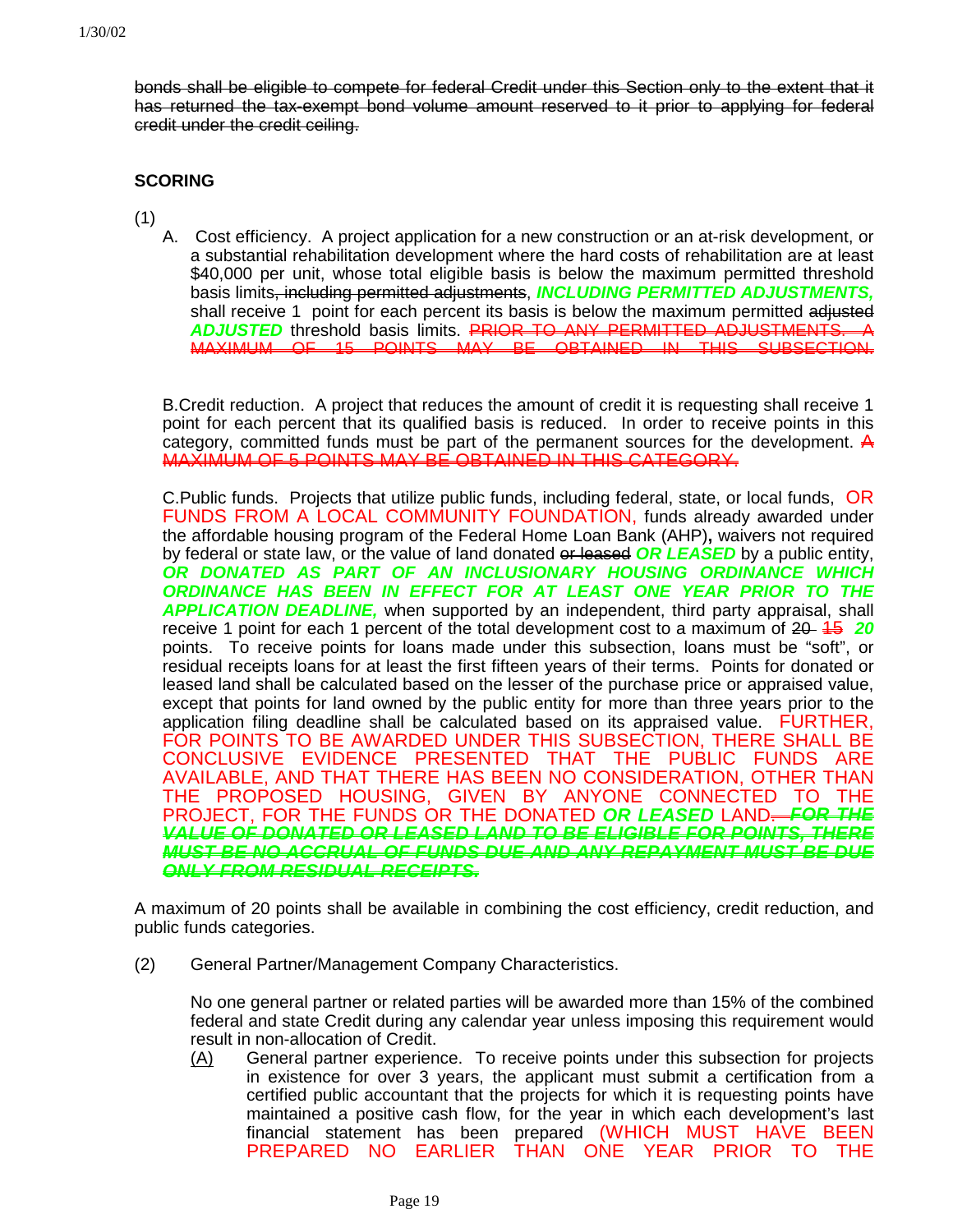APPLICATION DEADLINE) and have funded reserves. The certification of the certified public accountant may be in the form of an agreed upon procedure report that includes funded reserves as of the report date, which shall be dated within 60 days of the application deadline. **Where there is more than 1 general partner, experience points may not be aggregrated; rather, points will be awarded based on the highest points for which 1 general partner is eligible.**

1-2 projects in service under 3 years 1 point/over 3 years 2 points 3-6 projects in service under 3 years 3 points/over 3 years 4 points over 6 projects in service under 3 years 5 points/over 3 years 6 points 7 OR MORE

(B) Management Company experience

2-10 *5* projects in service under 3 years .5 point/over 3 years 1 point

 11-20 *6-10* projects in service under 3 years 1.5 points /over 3 years 2 points over 20 projects 21 *11* OR MORE PROJECTS in service under 3 years 2.5 points/over 3 years 3 points

Points in subsections (A) and (B) above will be awarded in the highest applicable category and are not cumulative. For points to be awarded in subsection (B), an enforceable management agreement executed by both parties for the subject application must be submitted at the time of application. "Projects" as used in this subsection means multifamily rental affordable developments of over 10 units that are subject to a recorded regulatory agreement, *OR, IN THE CASE OF HOUSING ON INDIAN* **tribal** *LANDS, WHERE FEDERAL HUD FUNDS HAVE BEEN UTILIZED IN AFFORDABLE RENTAL DEVELOPMENTS.* General Partner and Management Company experience points may be given based on the experience of the principals involved, or on the experience of municipalities or other nonprofit entities that have experience but have formed singleasset entities for each project in which they have participated, notwithstanding that the entity itself would not otherwise be eligible for such points. Alternatively, a management company that provides evidence that the agent to be assigned to the project **(either onsite or with management responsibilities for the site)** has been certified **prior to the application deadline** pursuant to a housing tax credit certification examination of a nationally recognized housing tax credit compliance entity on a list maintained by the Committee, may receive 2 points. These points may substitute for other management company experience but will not be awarded in addition to such points.

(3) Negative points. Negative points for each project may be given for general partners, **codevelopers,** and/or management agents for items including, but not limited to:

Failure to utilize committed public subsidies identified in an application, unless it can be demonstrated to the satisfaction of the Executive Director that the circumstances were entirely outside of the applicant's control entirely outside of the applicant's control

failure to utilize Credit within program time guidelines, including failure to meet the 150 day readiness requirements, unless it can be demonstrated to the satisfaction of the Executive Director that the circumstances were entirely outside of the applicant's control -10 points

**for projects receiving an allocation of credit after 1998, failure to request Forms 8609 within 1 year from the project's placed in service date -10 points** 

removal or withdrawal under threat of removal as general partner  $\sim$  -10 points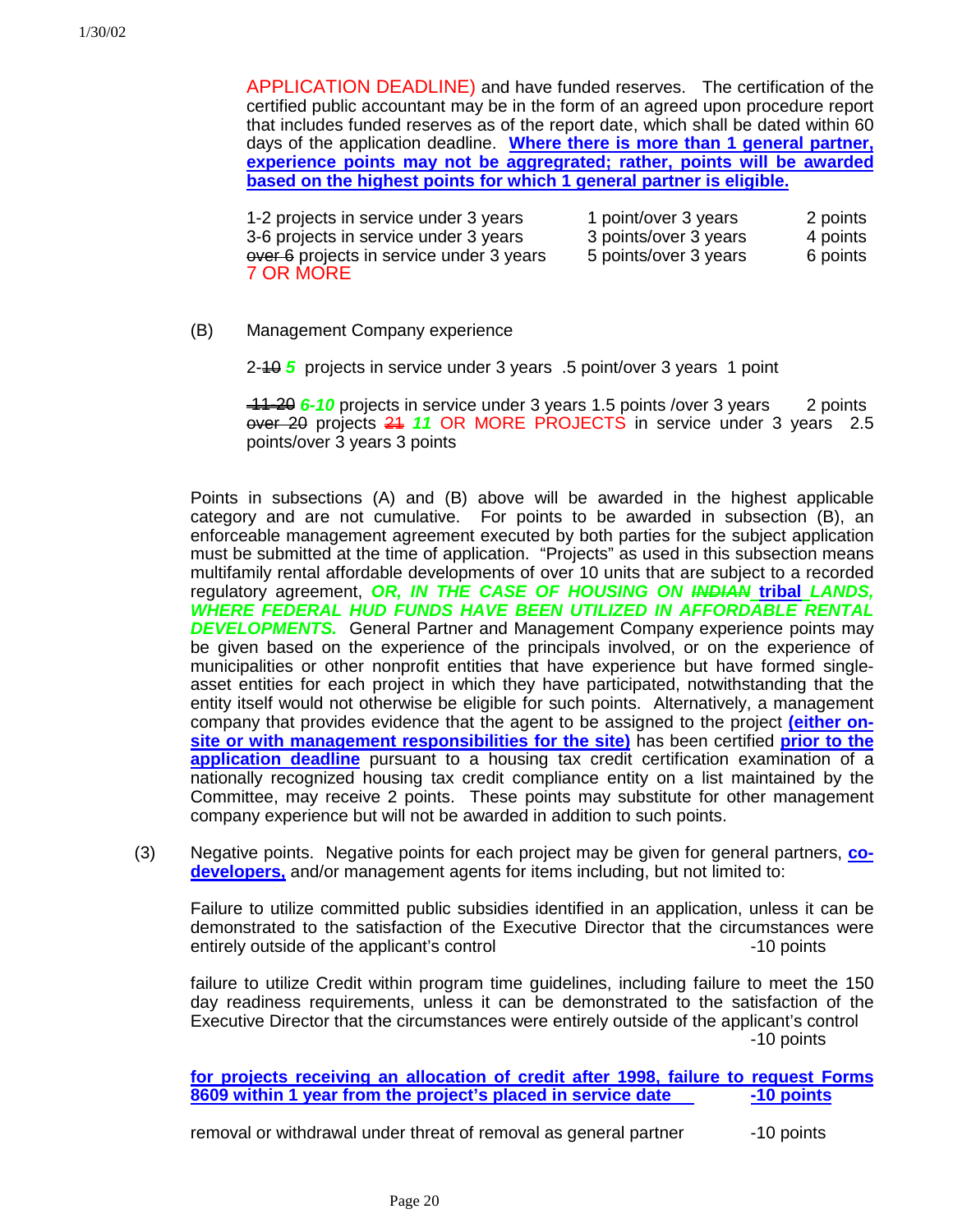failure to provide physical amenities or services OR ANY OTHER ITEM FOR WHICH POINTS WERE OBTAINED (unless funding for a specific services program promised is no longer available) -10 points

failure to correct serious noncompliance after notice and cure period within an existing project and the project of the state of the state of the state of the state of the state of the state of the state of the state of the state of the state of the state of the state of the state of the state of the state of

repeated failure to submit required compliance documentation  $\sim$  -10 points

Negative points given to either general partners**, co-developers,** or management agents will remain in effect for 2 calendar years. Additionally, multiple or repeated violations as described above may result in the Committee finding the general partner or management agent ineligible for a period of up to two calendar years, at the recommendation of the Executive Director.

(4) Housing Needs. *(Points will be awarded only in 1 category listed below)* THE CATEGORY SELECTED HEREUNDER SHALL ALSO BE THE PROJECT CATEGORY FOR PURPOSES OF THE TIE-BREAKER DESCRIBED IN SUBSECTION 10325(C)(12) BELOW.

| Large Family Projects          | 10 points             |
|--------------------------------|-----------------------|
| Single Room Occupancy projects | $4012$ points         |
| <b>Special Needs Projects</b>  | $\frac{40}{2}$ points |
| <b>Seniors Projects</b>        | 10 points             |
| At-Risk Projects               | 10 points             |

### (5) Amenities beyond those required as additional thresholds

- (A) Site Amenities: must be appropriate to the population to be served (For example, no points will be awarded to a senior project for proximity to schools). No more than 15 points will be awarded in this category. DISTANCES MUST BE MEASURED BY **using** *A STANDARDIZED RADIUS* **determined by the Committee** *FROM THE DEVELOPMENT SITE BUT MUST NOT INCLUDE NATURAL* **physical** *BARRIERS.* THE MOST DIRECT PUBLIC ACCESS ROUTE (AND NOT "AS THE CROW FLIES", NOR CAN THEY INCLUDE BARRIERS TO WALKING). Amenities may include, but are not limited to;
	- 1. Being part of a transit-oriented development strategy (located within 500 feet of a regular bus stop, next to a rapid transit system stop, etc.). For rural projects, *FULL* points may be awarded where van or dial-a-ride service is provided to tenants

5 points *BEING LOCATED WITHIN 1,500 FEET OF A REGULAR BUS STOP OR* **RAPID TRANSIT SYSTEM STOP** 

- 2. The site is within ½ mile of parks or recreational facilities accessible to the general public **5 3** points
- 3. The site is within ½ mile of A FULL SCALE grocery *STORE WHERE STAPLES, MEAT, AND PRODUCE ARE SOLD*, pharmacy, or medical facilities 5 3 4 points

*THE SITE IS WITHIN 1 MILE OF A GROCERY STORE WHERE STAPLES, MEAT, AND PRODUCE ARE SOLD 3 POINTS*

4. The site is within ½ mile of public schools, *SENIOR CENTER, SHELTER WORKSHOP (AS APPROPRIATE TO THE POPULATION TO BE* **SERVED)** 5 3 points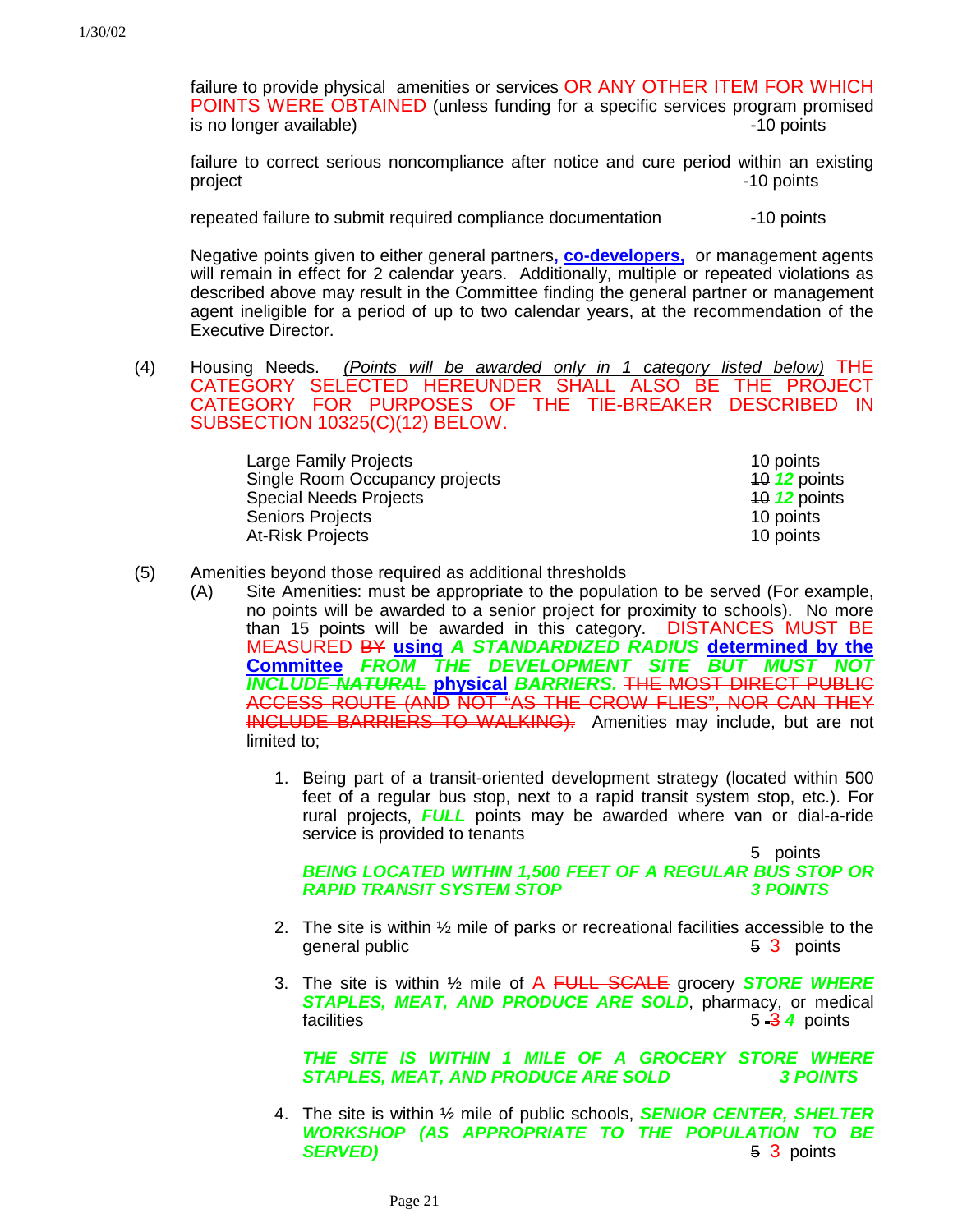#### SITE IS WITHIN 1/2 MILE OF A PHARMACY

6. *5.* THE SITE IS WITHIN ½ MILE OF A MEDICAL CLINIC, *PHARMACY (NOT TO BE COMBINED WITH ANY CATEGORIES ABOVE FOR ADDITIONAL POINTS)* OR HOSPITAL (NOT MERELY A PRIVATE DOCTOR'S OFFICE)

*THE SITE IS WITHIN 1 MILE OF A MEDICAL CLINIC, PHARMACY (NOT TO BE COMBINED WITH ANY CATEGORIES ABOVE FOR ADDITIONAL POINTS) OR HOSPITAL (NOT MERELY A PRIVATE* **DOCTOR'S OFFICE)** 

To receive points in this category, the amenity must be already existing or if not already existing, the applicant must demonstrate that the amenity is planned, that funds for it are committed, and that it will be in existence no later than 2 years after the development is placed in service, A scaled for distance map showing the location of the project and the site amenities must be provided in the application.

(B) Service Amenities: must be appropriate to the population to be served and committed for a minimum of 10 years. *PHYSICAL SPACE FOR SUCH AMENITIES* AND MUST BE AVAILABLE WHEN THE DEVELOPMENT IS PLACED IN SERVICE, *AND THE AMENITIES MUST BE AVAILABLE WITHIN 6 MONTHS OF THE PROJECT'S PLACED IN SERVICE DATE.* To receive points in this category, programs must be of a regular, ongoing nature and provided to tenants free of any but a nominal charge, except for day care services. Services must be provided on-site except for THAT projects applying as Small Developments, or OTHER projects that MAY use off site services within  $\frac{1}{4}$ mile of the development PROVIDED and that THEY have a written agreement with the service provider enabling the development's tenants to use the services free of all but nominal charge (except for day care) and that demonstrate that provision of on site services would be duplicative. REFERRALS WILL NOT BE<br>ELIGIBLE FOR POINTS. Further, evidence that physical space will be Further, evidence that physical space will be provided, and a budget reflecting how the services will be paid for must be included in the application. No more than 10 points will be awarded in this category. Amenities may include, but are not limited to:

| 1. After school programs of an ongoing nature                 | 5 points |
|---------------------------------------------------------------|----------|
| 2. Educational classes (such as ESL, computer training, etc.) | 5 points |
| 3. Licensed child care                                        | 5 points |
| 4. Contracts for services, such as assistance with activities |          |
| of daily living                                               | 5 points |
| 5. Provision of Senior Counseling services                    | 5 points |

### (6) Neighborhood Revitalization

A development to be located in a Neighborhood Revitalization area, as defined in Section 10302(s) of these regulations where demonstrable evidence, satisfactory to the Executive Director, is submitted showing that a neighborhood revitalization plan has been adopted and specific efforts towards achieving the plan's goals have occurred. Plans should be specific to the neighborhood, and efforts undertaken may include, but are not limited to, existing partnership coalitions with public entities, private sector enterprises, nonprofit community organization; financing commitments for work to be done in the neighborhood; commencement of a specific neighborhood project. Each application for neighborhood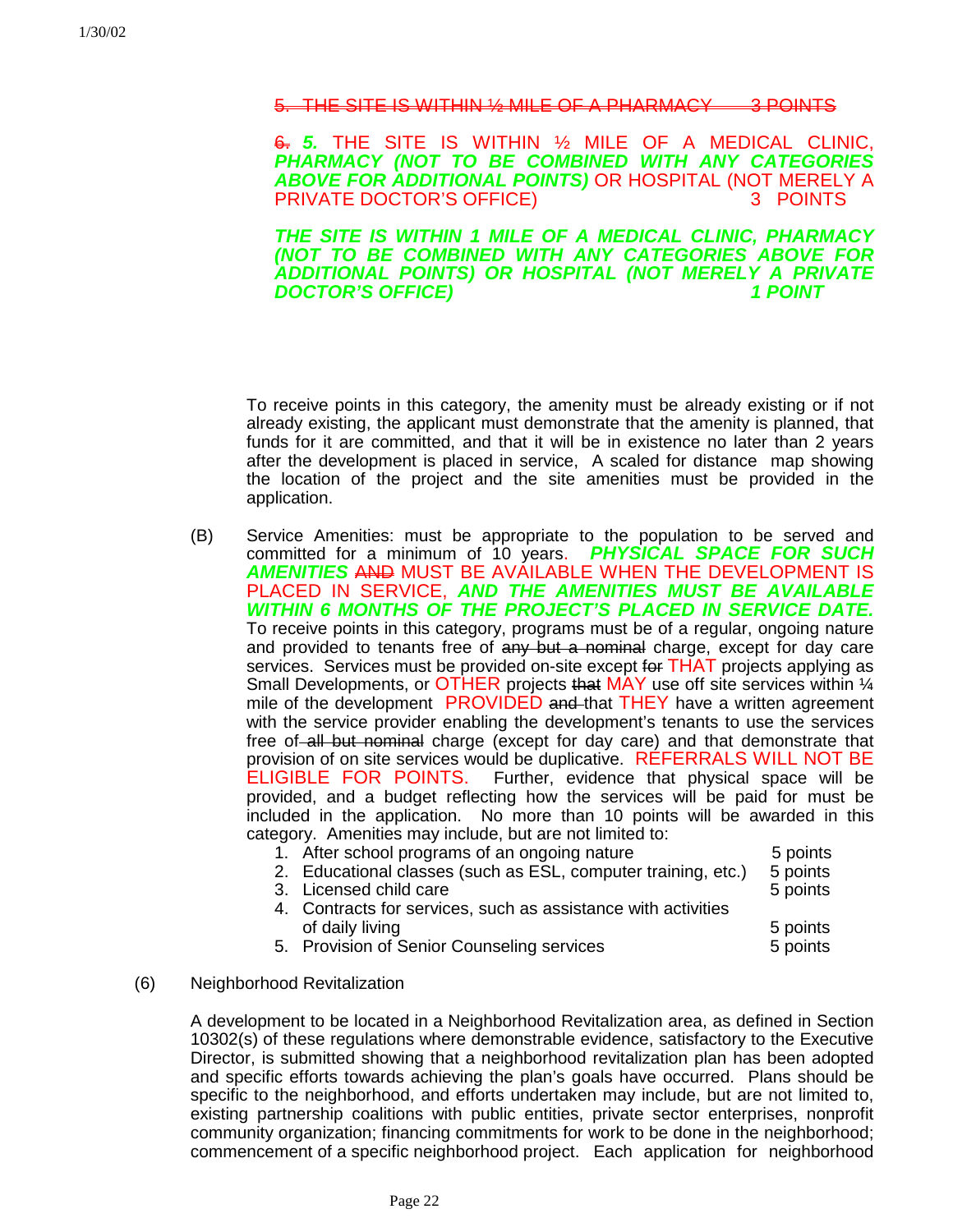revitalization points must include a drawn-to-scale map identifying the project and neighborhood revitalization efforts already undertaken as well as those planned. Applications that have received HOPE awards from the U.S. Department of Housing and Urban Development*,* or are planned base re-use projects, *OR ARE FOR PROJECTS LOCATED ON TRIBAL LANDS* will automatically be granted the full maximum points in this category. A PROJECT REQUESTING NEIGHBORHOOD REVITALIZATION POINTS WILL NOT BE ELIGIBLE TO RECEIVE POINTS IN THE BALANCED COMMUNITIES SUBSECTION BELOW.

Points for neighborhood revitalization will be awarded as follows, to a maximum of 10 points:

Submission of a plan adopted by the jurisdiction, including evidence that the plan for neighborhood revitalization is still in effect. The plan should include findings of need or identification of problems requiring revitalization efforts.

UP TO 2 points

Projects located in qualified census tracts where evidence is submitted that the development will contribute to a concerted community revitalization plan, as demonstrated through submission of that plan. UP TO 2 points

*PROJECTS LOCATED IN QUALIFIED CENSUS TRACTS* **or in federally designated neighborhood revitalization areas or other federally designated areas with criteria similar to that for designation as a Qualified Census Tract, as approved by the Executive Director,** *WHERE EVIDENCE IS SUBMITTED THAT THE DEVELOPMENT WILL CONTRIBUTE TO A CONCERTED COMMUNITY REVITALIZATION PLAN, OR PROJECTS LOCATED IN FEDERALLY DESIGNATED EMPOWERMENT ZONES OR ENTERPRISE COMMUNITIES WHERE EVIDENCE IS SUBMITTED OF ACCOMPLISHMENTS MADE IN THE NEIGHBORHOOD UNDER THE STRATEGIC PLANS OF THOSE EZS OR ECS*

### *UP TO 2 POINTS*

for 3rd party letters from governmental entities or non-profit organizations**,** documenting and substantiating funds committed or expended within the past five years in the neighborhood. UP TO 2 *3* points

for 3rd party evidence of projects (not including the project applying for credit), planned, undertaken or completed within the past 5 years and since the adoption of the plan.

UP TO 2 *3* points

evidence of grass roots neighborhood revitalization efforts. UP TO 2 points

EVIDENCE OF JOB CREATION OR JOB TRAINING PROGRAMS WITHIN THE REVITALIZATION AREA AND WITHIN 1 MILE OF THE PROPOSED<br>DEVELOPMENT IN THE PAST 3 YEARS. DEVELOPMENT IN THE PAST 3 YEARS.

# (7) BALANCED COMMUNITIES.

TO THE EXTENT THAT A DEVELOPMENT DOES NOT REQUEST NEIGHBORHOOD REVITALIZATION POINTS, AND MEETS THE REQUIREMENT OF THIS SUBSECTION, IT MAY REQUEST POINTS FOR BALANCED COMMUNITIES IF IT IS *OTHER THAN AN ELDERLY PROJECT* A LARGE FAMILY PROJECT AND TO THE EXTENT THAT THE LOCAL GOVERNMENT IS PROVIDING FUNDS *EQUAL TO AT LEAST 5% OF TOTAL PROJECT COSTS* FOR THE PROJECT. POINTS WILL BE AWARDED, TO A MAXIMUM OF 8, AS FOLLOWS: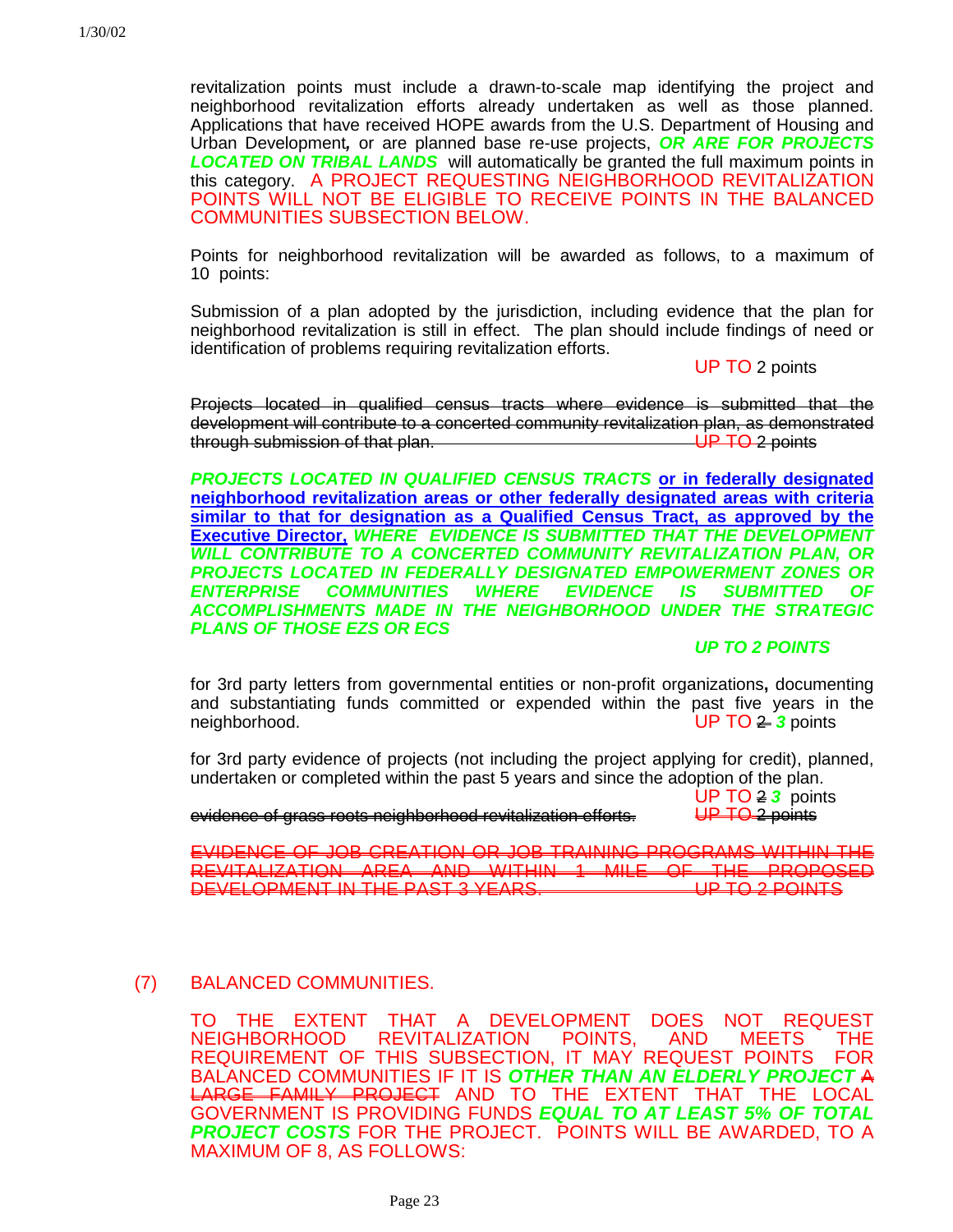SUBMISSION OF EVIDENCE FROM THE LOCAL GOVERNMENT THAT IT HAS UNDERTAKEN *FORMALLY ADOPTED* INITIATIVES TO ENCOURAGE THE CREATION OF AFFORDABLE RENTAL HOUSING IN NEW GROWTH *AND/OR HIGH INCOME* AREAS AND THAT THE PROJECT IS CONSISTENT WITH THOSE LOCALLY ADOPTED INITIATIVES. SUCH INITIATIVES MAY INCLUDE INCLUSIONARY ZONING ORDINANCES, FAIR SHARE REQUIREMENTS, STREAMLINED PROCESSING, AS EXAMPLES, BUT MUST INCLUDE MORE THAN ADOPTION OF A HOUSING ELEMENT.

UP TO 2 3 POINTS

EVIDENCE THAT THE PROJECT WILL ACTUALLY BE BUILT ADJACENT TO *HOUSING OWNED AND OCCUPIED BY UPPER INCOME FAMILIES* UPPER INCOME HOUSEHOLDS AND OWNER-OCCUPIED HOUSING, TO BE SHOWN BY EITHER THE SPECIFIC PLAN DEMONSTRATING THE PROXIMITY OF LAND USES AND COMPARABLE SALES DATA WITHIN ¼ *1/2* MILE RADIUS DEMONSTRATING THAT SALES PRICES ARE ABOVE 100% OF AREA SALES PRICES, OR CENSUS DATA DEMONSTRATING THAT THE AVERAGE INCOME OF THAT CENSUS TRACT IS AT OR ABOVE 80% *100%* OF AREA UP TO 2 POINTS

WHERE A MASTER PLAN THAT HAS BEEN APPROVED WILL INCLUDE NEW JOB OPPORTUNITIES (MORE THAN RETAIL), NEW OFFICE AND/OR MANUFACTURING WITHIN 1 MILE OF THE PROPOSED HOUSING<br>DEVELOPMENT DEVELOPMENT.

THE PROJECT WILL RESERVE AT LEAST 10% OF ITS UNITS FOR <del>FAMILIES</del> TENANTS WITH INCOMES NOT EXCEEDING 30% OF AREA MEDIAN INCOME.

UP TO 2 POINTS THE PROJECT WILL RESERVE AT LEAST 20% OF ITS UNITS FOR TENANTS WITH INCOMES NOT EXCEEDING 30% OF AREA MEDIAN INCOME 3 POINTS

(8)

(7) Sustainable building methods.Maximum 7 points

A project application that utilizes materials that will increase energy efficiency by at least 15% above the Title 24 energy standards will receive 5 points.

A certification at project completion that this standard has been met or exceeded shall be required of the project's architect or mechanical engineer. Projects receiving points under this category that fail to meet the requirement will be subject to negative points under Section 10325(c)(3)(C) above.

Projects that incorporate items from the following list may receive an additional 1 point for each, to a maximum of 2 points:

Use of energy efficient appliances with the energy star rating (OR EQUIVALENT) for ALL<br>APPLIANCES, INCLUDING refrigerators, dishwashers, <del>COOK-TOPS, OVENS</del>, APPLIANCES, INCLUDING refrigerators, dishwashers, WASHERS AND DRYERS, AND FOR ALL HEATING AND COOLING SYSTEMS, INCLUDING furnaces, and air conditioners THAT WILL BE USED IN THE DEVELOPMENT;

Use of natural gas for cooking and space heating;

Use of no VOC paints and stains on interiors;

Use of occupancy sensors to turn off lights for all bathrooms, garages, and storage spaces,; Use of fluorescent light fixtures for at least 75% of light fixtures **or comparable energy efficient lighting for the project's total lighting throughout the compliance period**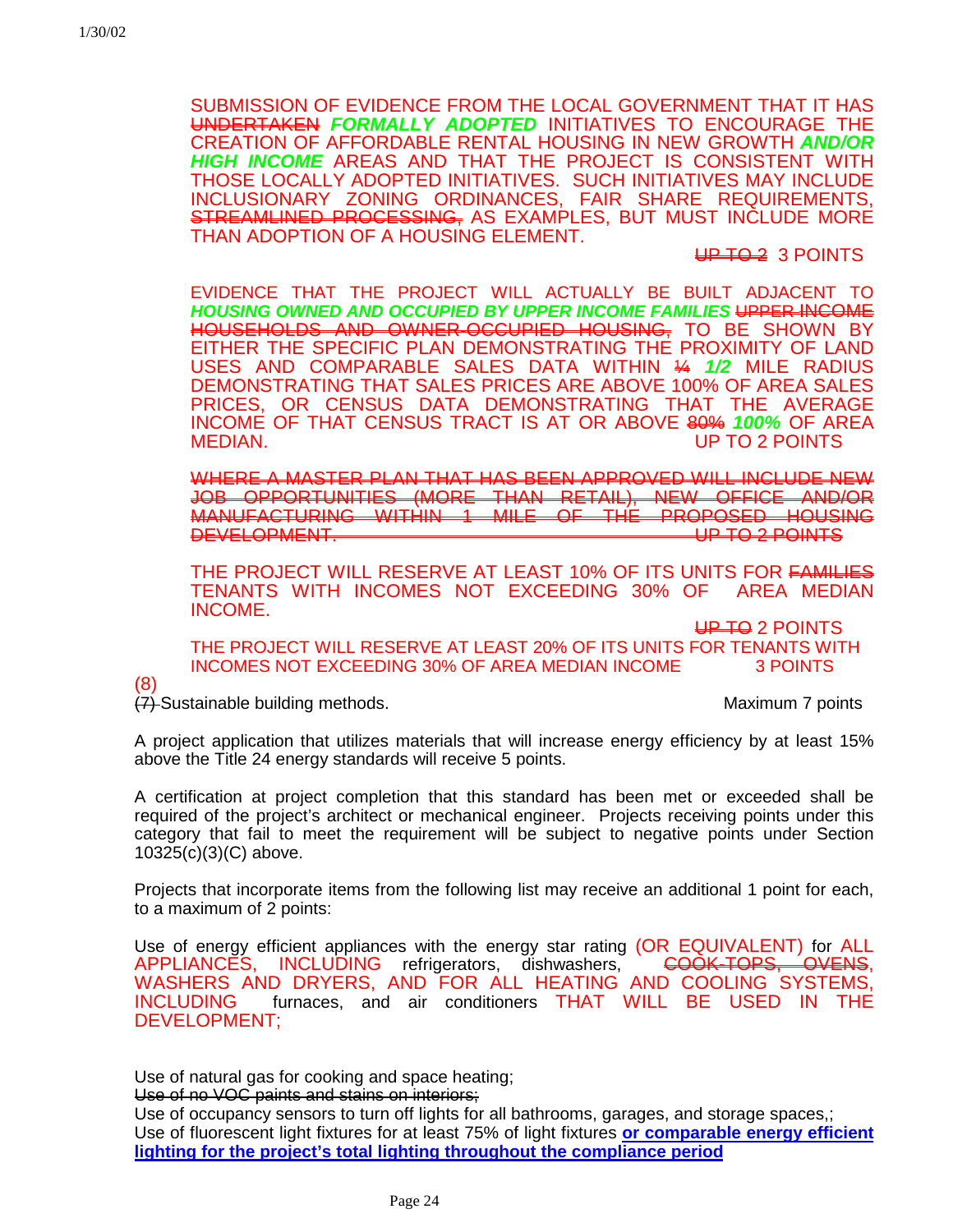To receive these points, the applicant and the project architect must certify, in the application, which of the items will be included in the project's design and specifications, and further must certify at the project's placed in service that the items have been included.

 $(9)$ <br> $(8)$ 

Lowest Income in accordance with the table below Maximum 50 points

The "Percent of Area- Median Income" category may be used only once. For instance, 50% of Income Targeted Units to Total Tax Credit Units at 50% of Area Median Income cannot be used twice for 100% at 50% and receive 50 points, nor can 50% of Income Targeted Units to Total Tax Credit Units at 50% of Area Median Income for 25 points and 40% of Income Targeted Units to Total Units at 50% of Area Median Income be used for an additional 20 points. However, the "Percent of Income Targeted Units" may be used multiple times. For example, 50% of Targeted Units at 50% of Area–Median Income for 25 points may be combined with another 50% of Targeted Units at 45% of Area Median Income to achieve the maximum points. ALL PROJECTS MUST SCORE AT LEAST 45 POINTS IN THIS CATEGORY TO BE ELIGIBLE FOR 9% TAX CREDIT.

To the extent that projects provide between 25% and 49% of the tax credit units as special needs units, they may receive up to 51 points using the affordability matrix; to the extent that projects provide between 50% and 74% of the tax credit units as special needs units, they may receive up to 53 points using the affordability matrix, and to the extent that projects provide at least 75% of the tax credit units as special needs units, they may receive up to 55 points using the affordability matrix. Further, SRO projects may receive up to 55 points using the affordability matrix.

Only projects qualifying for the Rural set aside may use the 55% of Area median income column.

Any points awarded hereunder must also comply with other requirements of these regulations pertaining to rents being at least 10% below market rents and threshold requirements for SRO and Special Needs projects.

|                               |    | <b>Percent of Area Median Income</b> |      |      |      |      |      |        |
|-------------------------------|----|--------------------------------------|------|------|------|------|------|--------|
|                               |    | 55                                   | 50   | 45   | 40   | 35   | 30   |        |
|                               | 50 | 22.5                                 | 25   | 27.5 | 30   | 32.5 | 35   | points |
|                               | 45 | 20                                   | 22.5 | 25   | 27.5 | 30   | 32.5 | points |
|                               | 40 | 17.5                                 | 20   | 22.5 | 25   | 27.5 | 30   | points |
| Percent of                    | 35 | 15                                   | 17.5 | 20   | 22.5 | 25   | 27.5 | points |
| Income                        | 30 | 12.5                                 | 15   | 17.5 | 20   | 22.5 | 25   | points |
| Targeted                      | 25 | 10                                   | 12.5 | 15   | 17.5 | 20   | 22.5 | points |
| Units To                      | 20 | 7.5                                  | 10   | 12.5 | 15   | 17.5 | 20   | points |
| <b>Total Tax Credit Units</b> | 15 | 5                                    | 7.5  | 10   | 12.5 | 15   | 17.5 | points |
| (exclusive of mgr.'s units)   | 10 | 2.5                                  | 5    | 7.5  | 10   | 12.5 | 15   | points |

All projects, except those applying under section 10326 of these regulations, will be subject to the minimum low income percentages chosen for a period of 55 years, unless they receive federal housing tax credit only and are intended for eventual tenant homeownership, in which case they must submit, at application, evidence of a financially feasible program, incorporating, among other items, an exit strategy, home ownership counseling, funds to be set aside to assist tenants in the purchase of units, and a plan for conversion of the facility to home ownership at the end of the initial 15 year compliance period. In such a case, the regulatory agreement will contain provisions for the enforcement of such covenants.

### (10)

(9) Readiness to Proceed. 20 points will be available to projects that meet ALL of the following, and are able to begin construction within 150 days of the Credit Reservation, as evidenced by submission, within that time of, recorded deeds of trust for all construction financing, except for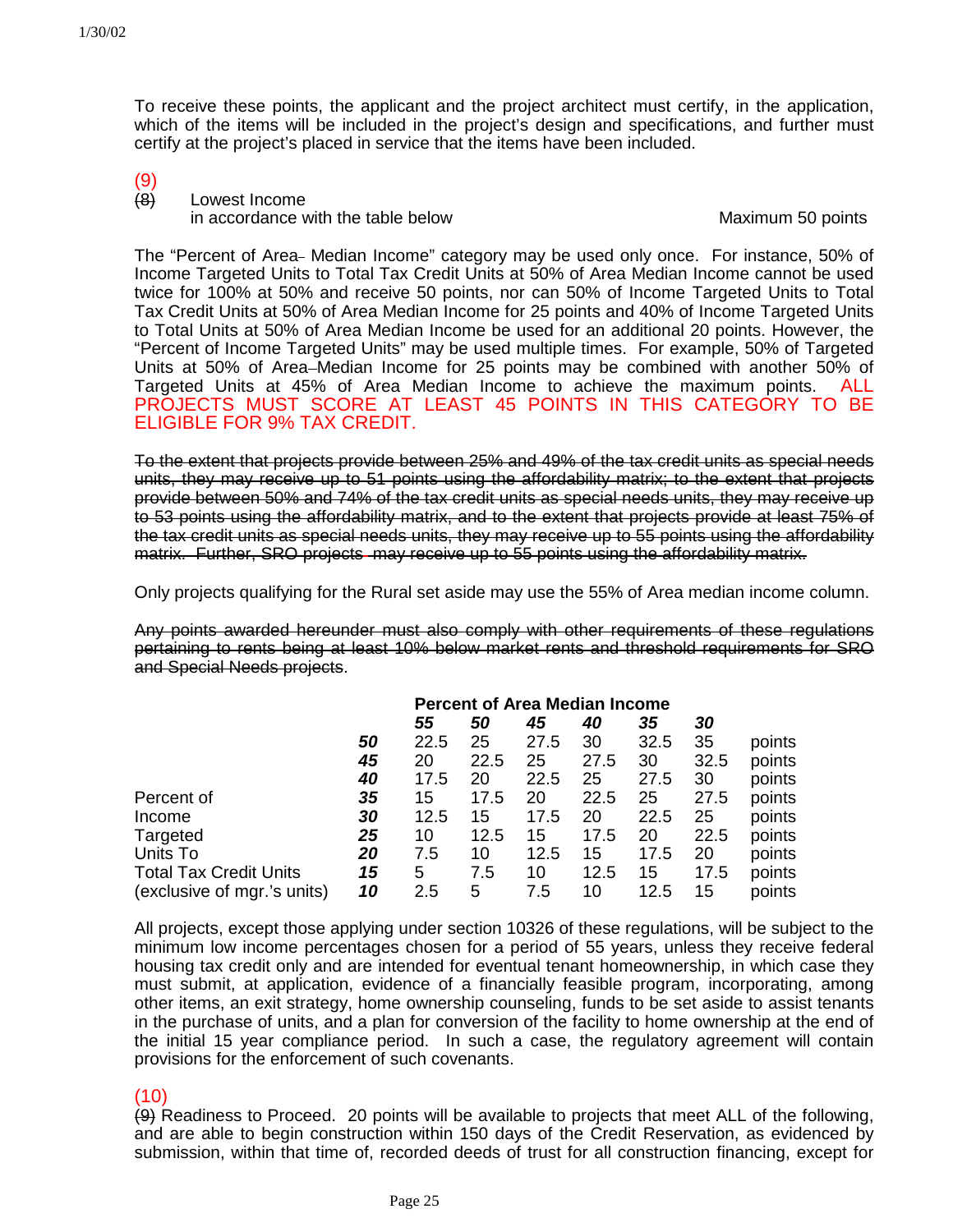AHP and MHP funds, payment of all construction lender fees, issuance of building permits **(a grading permit does not suffice to meet this requirement)** and notice to proceed delivered to the contractor. If no construction lender is involved, evidence must be submitted within 150 days after the Reservation is made that the equity partner has been admitted to the ownership entity, and that an initial disbursement of funds has occurred. Failure to meet this timeline will result in rescission of the Credit Reservation.

- (A) enforceable commitment for all construction financing, as evidenced by executed commitment and payment of commitment fee
- (B) evidence, as verified by the appropriate officials, of site plan approval and that all necessary environmental review clearance (CEQA and NEPA) NECESSARY TO BEGIN CONSTRUCTION are either finally approved or unnecessary
- (C) all necessary public approvals except building permits
- (D) evidence that the exact parcel already exists

design review approval

In the event that less than all of the above criteria have been met, 5 points may be awarded for each of the above, to a maximum of 15 points. In such cases, the 150-day requirements shall not apply.

#### **Land**

For 2001, projects where the land is already purchased, donated, or leased, as evidenced by a recorded deed or lease, will receive 5 points, except for re-applications, which must submit evidence that plans have been submitted for plan check in order to receive these points

### (11) LOCATION IN AREA WITHOUT RECENT TAX CREDIT DEVELOPMENTS.

FOR APPLICATIONS COMPETING IN THE RURAL SET-ASIDE *AND IN THE ALL OTHER COUNTIES GEOGRAPHIC AREA* ONLY, THE FOLLOWING POINTS WILL BE AVAILABLE;

FOR PROJECTS LOCATED IN MUNICIPALITIES *AREAS, INCLUDING INCORPORATED CITIES, TOWNS, OR UNINCORPORATED COMMUNITIES LANDS WITHIN A COUNTY OR PROJECTS LOCATED ON TRIBAL LANDS* THAT HAVE NOT RECEIVED A COMPETITIVE (9%) CREDIT, BUT HAVE RECEIVED A NON-<br>COMPEITITIVE (4%) CREDIT IN 2000 OR 2001. [1 POINT] COMPEITITIVE (4%) CREDIT IN 2000 OR 2001.

FOR PROJECTS LOCATED IN MUNICIPALITIES, *AREAS, INCLUDING INCORPORATED CITIES, TOWNS, OR UNINCORPORATED COMMUNITIES WITHIN A COUNTY OR PROJECTS LOCATED ON TRIBAL LANDS* THAT HAVE NOT RECEIVED EITHER A COMPETITIVE (9%) OR A NON-COMPETITIVE (4%) CREDIT IN 2000 OR 2001.

FOR PROJECTS LOCATED IN MUNICIPALITIES *AREAS, INCLUDING INCORPORATED CITIES, TOWNS, OR UNINCORPORATED COMMUNITIES WITHIN A COUNTY OR PROJECTS LOCATED ON TRIBAL LANDS* THAT HAVE NEVER RECEIVED A HOUSING TAX CREDIT DEVELOPMENT.

(12) *STATE CREDIT SUBSTITUTION*. *FOR APPLICANTS THAT AGREE THAT THE COMMITTEE MAY EXCHANGE UP TO \$200,000 IN FEDERAL CREDIT FOR AN EQUIVALENT AMOUNT IN STATE CREDIT* **in an amount that will yield an equivalent of equity as if only federal credit were awarded** *2 POINTS*

(12) *(13)* Tie Breakers

 $\frac{(D)}{(E)}$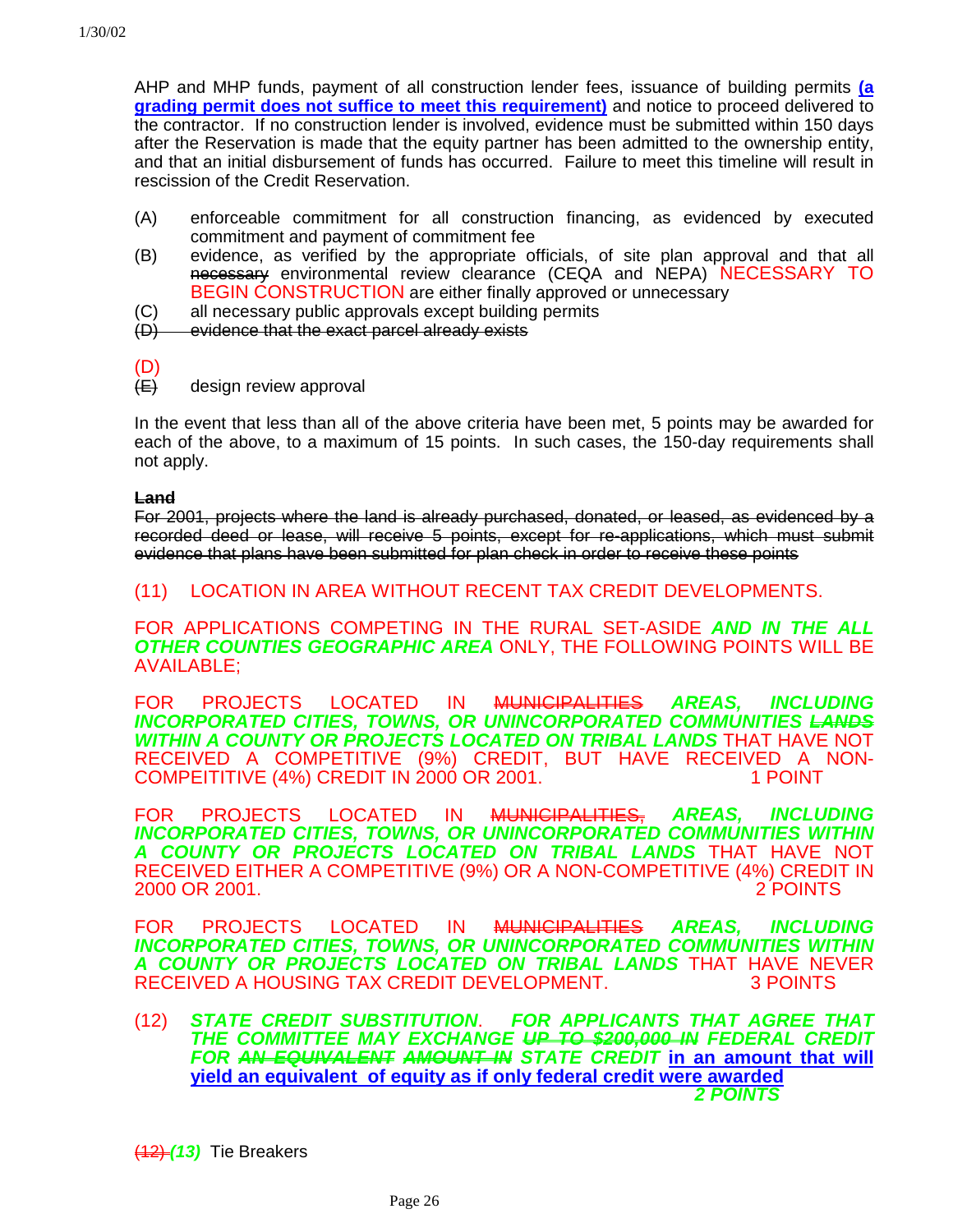Should multiple applications receive the same score, the following tie breakers shall be employed: First, to the extent that the housing type goal for large family projects set forth in section 10315(e) of these regulations has not been met, *TO THE EXTENT THAT THE HOUSING TYPE GOALS HAVE NOT BEEN MET, TO MEET THOSE HOUSING TYPE GOALS* IN THE ORDER IN WHICH THEY ARE LISTED IN SECTION 10315(e) ABOVE<del>, an application</del> for a large family project shall be selected over any other housing type; second, an application for a project located in a Qualified Census Tract that has demonstrated that it will contribute to a concerted neighborhood revitalization plan, as evidenced by a score of  $s$ ix  $(6)$  EIGHT  $(8)$  or more points under section 10325(c)(6) of these regulations, shall be selected over an application not meeting this criterion; third, the application with the lowest requested eligible basis per bedroom prior to calculating any boost in basis attributable to being located in a qualified census tract or difficult to develop area shall be selected.

- (d) Application selection for evaluation. Following the scoring and ranking of project applications in accordance with the above criteria, subject to conditions described in these regulations, reservations of Credit shall be made for those applications of highest rank in the following manner.
	- (1) Set-aside application selection. Beginning with the top-ranked application from the Nonprofit set-aside (including the homeless assistance apportionment), followed by the Rural set-aside (including the RHS program apportionment), the Small Development setaside, and finally, the At Risk set-aside, the highest scoring applications will have Credit reserved. Credit *AMOUNTS TO BE* reserved in the set-asides *WILL BE ESTABLISHED AT THE EXACT PERCENTAGES SET FORTH IN SECTION 10315. TO THE EXTENT THAT THERE IS MORE CREDIT RESERVED* **to the last project** *IN A SET-ASIDE THAN HAS BEEN ESTABLISHED FOR THAT SET-ASIDE, SUCH OVERAGES WILL BE COUNTED AGAINST THE AMOUNTS AVAILABLE FROM THE GEOGRAPHIC AREA IN WHICH THE PROJECT IS LOCATED. EXCEPT FOR THOSE AMOUNTS DESCRIBED IN THE PRECEDING SENTENCE, CREDIT AMOUNTS RESERVED IN THE SET-ASIDES* shall not **NOT** be counted within the geographic allotments, Credit reserved in all set-asides shall be counted within the housing type minimums GOALS.
		- (A) For an application to receive a reservation within a statutory set-aside, there shall be at least one dollar of Credit not yet reserved in the set-aside.
		- (B) If there is a zero or negative amount of Credit in either the federal or state credit categories requested by the applicant, the application shall be by-passed in favor of the next highest-ranking application.
		- (C) EXCEPT FOR PROJECTS COMPETING IN THE RURAL SET-ASIDE, WHICH SHALL NOT BE ELIGIBLE TO COMPETE IN GEOGRAPHIC AREAS. A After a set-aside is fully reserved, all remaining applications competing within the set-aside shall compete in the geographic areas.
		- (D) To the extent that, during the first funding round, more credit is reserved in a set aside than is available in that set aside, such amount as was overdrawn will be subtracted from that set aside in determining the amount to be available in the set aside for the second funding round.
	- (2) Geographic Areas selection. Credit remaining following reservations to all set-asides shall be reserved to projects within the geographic areas, beginning with the geographic area having the smallest apportionment and proceeding upward according to size **in the first funding round and in reverse order in the second funding round**, assuring that each geographic area receives funding for at least one project IN THE FIRST **each** FUNDING ROUND.
		- (A) IN THE FIRST **each** FUNDING ROUND, THE HIGHEST SCORING PROJECT WILL BE AWARDED A RESERVATION. FOR SUBSEQUENT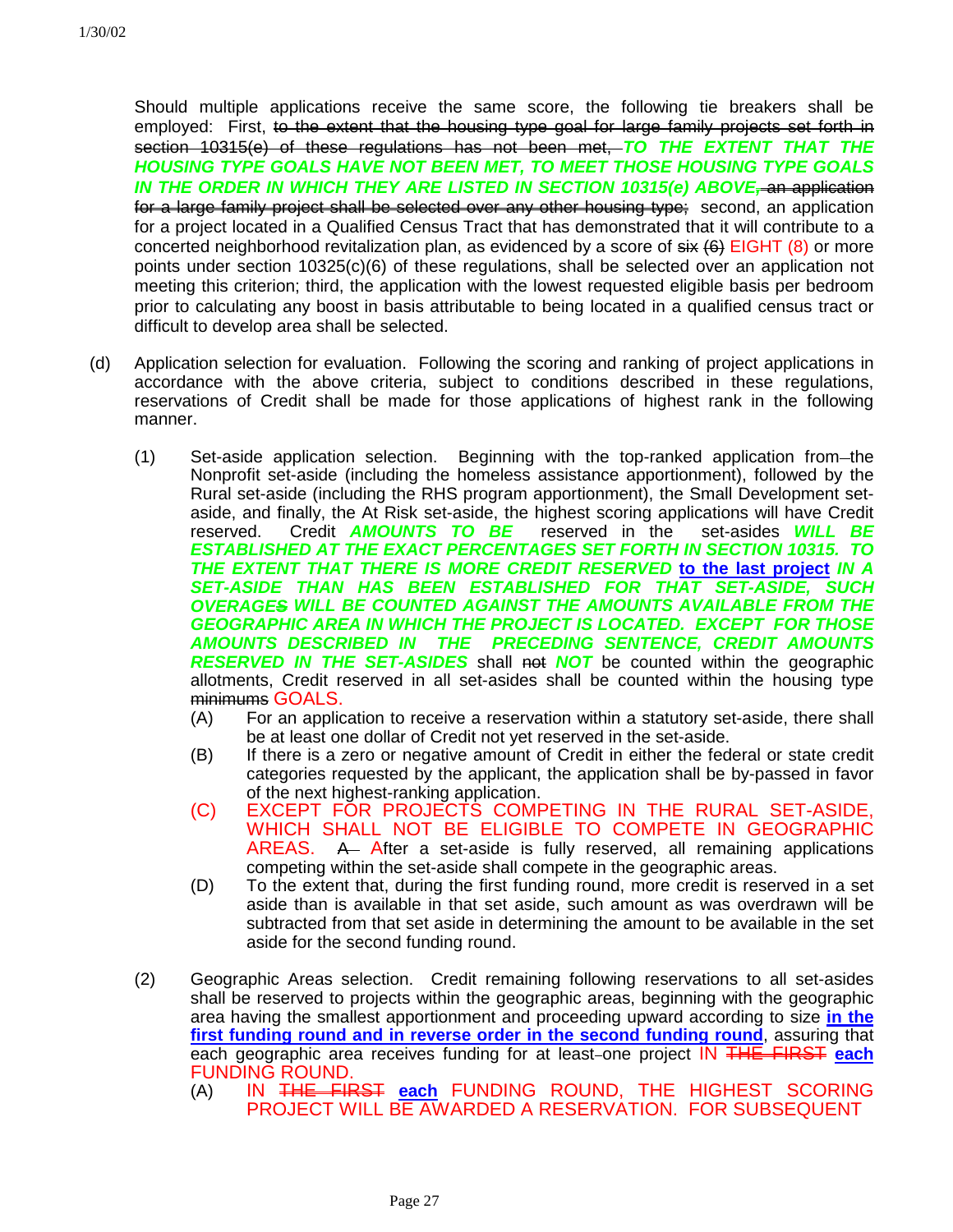- (B) AWARDS IN THE FIRST FUNDING (IF THERE ARE FUNDS REMAINING AFTER FUNDING THE HIGHEST SCORING PROJECT) AND FOR THE SECOND FUNDING ROUND Tto be awarded a reservation under this subsection, at least 50% of the total combined federal and state Credit for which the project has applied and is eligible must remain available to be reserved. Should less than 50% of the Credit for which the next project is eligible remain available in the geographic area, Credit shall be awarded to the highest ranking project in the geographic area that meets the 50% criterion.
- (C) If there is zero or **a** negative amount of credit in either the federal or state credit **in a** category *SET-ASIDE OR GEOGRAPHIC REGION* requested by the applicant, the application shall be by-passed in favor of the next highest ranking application.
- (D) To the extent that this results in Credit remaining in any geographic apportionment, such Credit will be added together from all geographic areas and will then be awarded first to fill any remaining minimum housing type applications and next to the remaining highest ranked projects, irrespective of their geographic location
- (e) Application evaluation. To receive a reservation of Credit, applications selected pursuant to subsection (d) of this Section, shall be evaluated, pursuant to IRC Section 42, H & S Code Sections 50199.4 through 50199.22, R & T Code Sections 12206, 17058, and 23610.5, and these regulations to determine if; eligible, by meeting all program eligibility requirements; complete, which includes meeting all basic threshold and additional threshold requirements; and financially feasible. The Committee shall make available to the general public a written explanation for any allocation of credit that is not made in accordance with the established priorities and selection criteria of these Regulations.
- (f) Basic thresholds. An application shall be determined to be complete by demonstration of meeting the following basic threshold requirements. All basic thresholds shall be met at the time the application is filed through a presentation of conclusive, documented evidence to the Executive Director's satisfaction.
	- (1) Housing need and demand. Applicants shall provide evidence that the type of housing proposed, including proposed rent levels, is needed and affordable to the targeted population within the community in which it is located. Evidence shall be conclusive, and include the most recent documentation available (prepared within 180 DAYS *1 YEAR AND UPDATED, IF NECESSARY*). Evidence of housing need and demand shall include: (A) evidence of public housing waiting lists, by bedroom size and tenant type, if available, from the local housing authority; and, either (B) or (C) below, whichever is applicable, AND

(B)detailed descriptions of three comparable rental properties within one mile of the subject property with similar unit sizes, submitted in a format prescribed by the Committee and as described in Section 10322(h)(10) of these regulations, accompanied by an area map with rent comparable locations, or

- $(B)$  A market study as described in Section 10322(h)(10) of these regulations.
- (2) Demonstrated site control. Applicants shall provide evidence that the subject property isand will remain within the control of the applicant. from the time of application submission FOR A MINIMUM PERIOD OF 5 MONTHS.
	- (A) Site control may be evidenced by:
		- (i) a current title report (within 90 days of application) showing the applicant holds fee title;
		- (ii) an executed lease agreement or lease option for the length of time the project will be regulated under this program between the applicant and the owner of the subject property;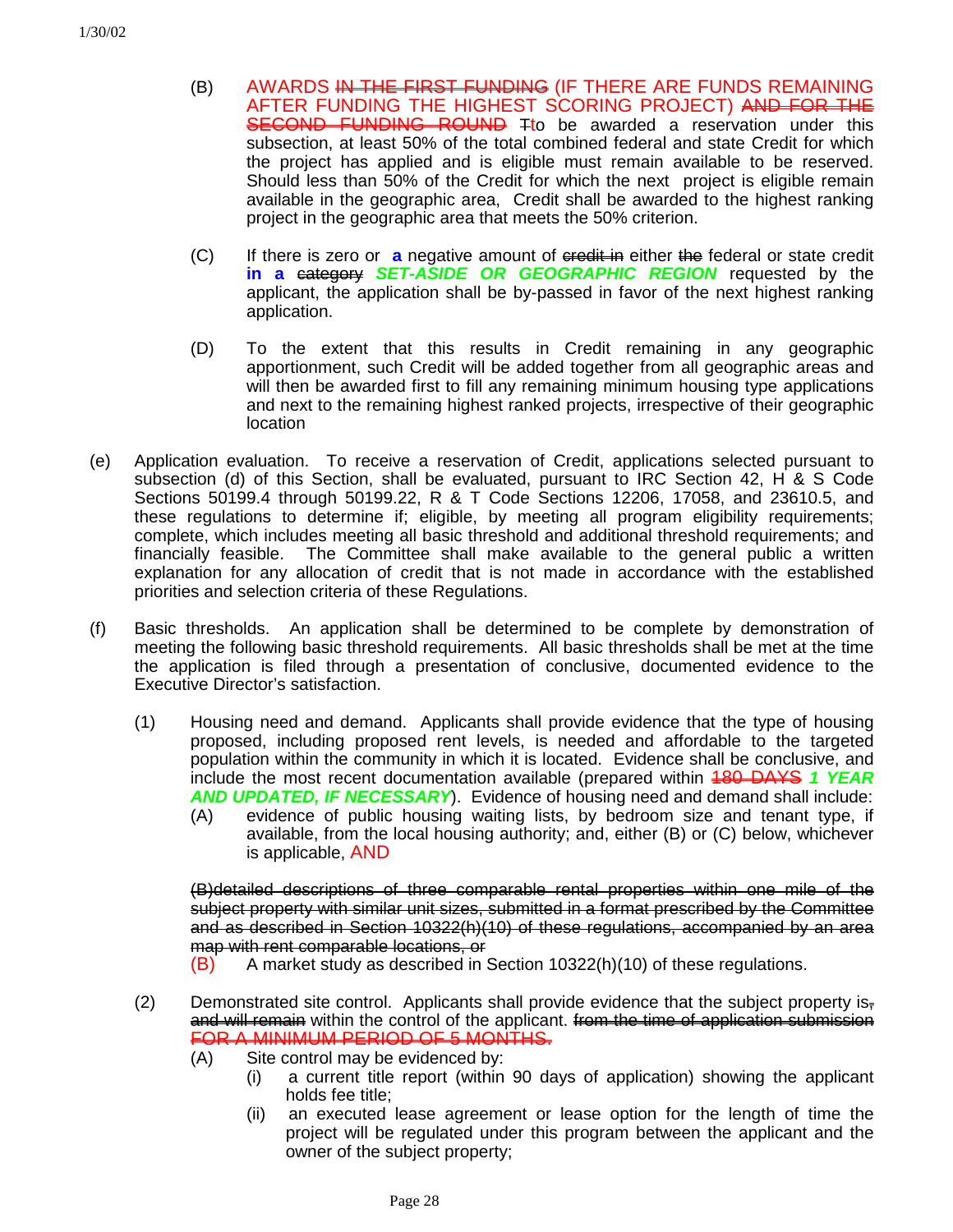- (iii) an executed disposition and development agreement between the applicant and a public agency; or,
- (iv) a valid, current, enforceable contingent purchase and sale agreement or option agreement between the applicant and the owner of the subject property. Evidence that all extensions necessary to keep the agreement current through the application filing deadline have been executed and must be included in the application.
- (B) A current title report (within 90 days of application) shall be submitted with all applications for purposes of this threshold requirement.
- (C) The Executive Director may determine, in her/his sole discretion, that site control has been demonstrated where a local agency has demonstrated its intention to acquire the site, or portion of the site, through eminent domain proceedings.
- (3) Enforceable financing commitment. Applicants shall provide evidence of enforceable financing commitments for at least fifty percent (50%) of the construction financing, or at least fifty percent (50%) of the permanent financing, of the proposed project's estimated total construction or total permanent financing requirements. An "enforceable financing commitment" shall meet the following conditions, EXCEPT THAT THE SUBMISSION OF A MULTIFAMILY ACCELERATED PROCESSING INVITATION LETTER FROM THE U.S. DEPARTMENT OF HOUSING AND URBAN DEVELOPMENT, TOGETHER WITH THE SUBMISSION OF A MULTIFAMILY ACCELERATED PROCESSING FIRM COMMITMENT APPLICATION WILL SUFFICE TO SATISFY THE REQUIREMENTS OF THIS ENFORCEABLE FINANCING COMMITMENT REQUIREMENT:
	- (A) be in writing, state the rate and terms and may be in the form of a loan or grant;
	- (B) subject only to conditions within the control of the applicant, but for obtaining other financing sources including an award of Credit;
	- (C) if permanent financing, shall have a term of at least fifteen (15) years;
	- (D) if a variable or adjustable interest rate permanent loan is proposed, shall demonstrate feasibility for fifteen (15) years at the ceiling interest rate; and,
	- (E) shall be from a lender other than a mortgage broker, the applicant, or an identity of interest of the applicant, unless the applicant is a lending institution actively and regularly engaged in residential lending.
	- (F) Substitution of such funds may be permitted only when the source of funding is similar to the original funding, for example, bank loan to substitute for bank loan, public funds for public funds.
	- (G) be accepted in writing by the proposed mortgagor or grantee, if private financing.
- (4) Local approvals and Zoning. Applicants shall provide evidence, at the time the application is filed, that the project, as proposed is zoned for the intended use, and has obtained all applicable local land use approvals which allow the discretion of local elected officials to be applied. Examples of such approvals include, but are not limited to, general plan amendments, rezonings, conditional use permits. Notwithstanding the first sentence of this subsection, local land use approvals not required to be obtained at the time of application include, design review, initial environmental study assessments, variances, and development agreements. The Committee may require, as evidence to meet this requirement, submission of a Committee-provided form letter to be signed by an appropriate local government planning official of the applicable local jurisdiction.
- (5) Financial feasibility. Applicants shall provide the financing plan for the proposed project, and shall demonstrate the proposed project is financially feasible and viable as a qualified low income housing project throughout the extended use period. A fifteen-year pro forma of all revenue and expense projections is required, along with a comparable operating budget from a similar existing occupied project, with detailed information as requested on Committee forms. The financial feasibility analysis shall use all underwriting criteria specified in Section 10327 of these regulations.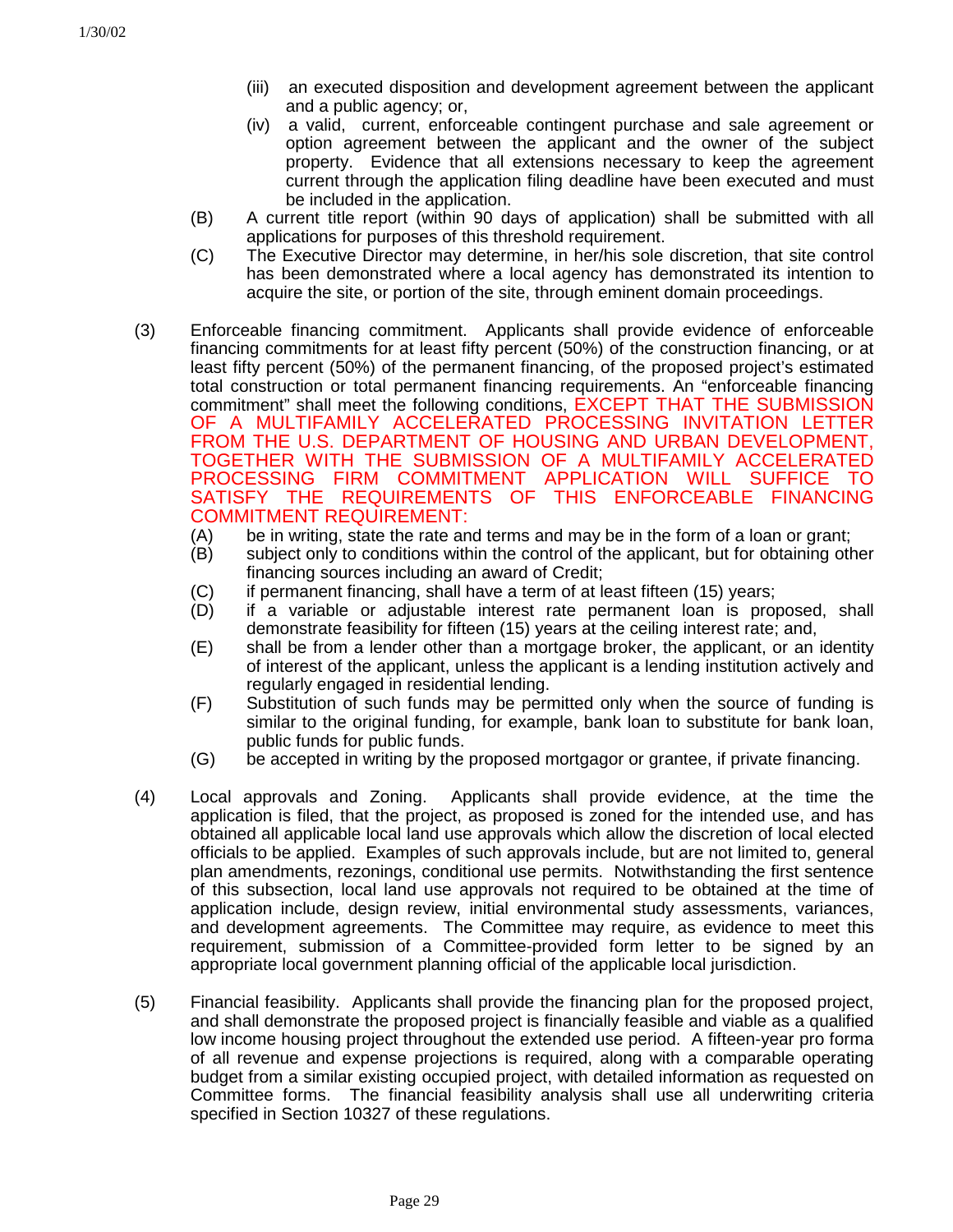- (6) Sponsor characteristics. Applicants shall provide evidence that as a team, proposed project participants possess the knowledge, skills, experience and financial capacity to successfully develop, own and operate the proposed project. The Committee may conduct an investigation into an applicant's background that it deems necessary, in its sole discretion, and may determine if any of the evidence provided shall disqualify the applicant from participating in the Credit programs, or if additional team members need be added to appropriately perform all program requirements. The following documentation is required to be submitted at the time of application:
	- (A) current financial statement(s) for the general partner(s), principal owner(s), and developer(s);
	- (B) for all participants, a description of other Credit and all other affordable, multifamily rental project involvement in California or other states, on forms provided by the Committee together with a release form permitting inquiry into the status of such developments;
	- (C) for each of the following participants, a copy of a contract to provide services related to the proposed project:
		- (i) Attorney(s) and or Tax Professional(s)
		- (ii) Architect
		- (iii) Property Management Agent
		- (iv) Consultant
		- (v) Market Analyst
	- (D) for the applicant and all general partners of the project, a description of any circumstances that would require negative points to be assessed by the Committee and any defaults or foreclosures on residential rental properties, or a signed statement affirming that no such defaults or foreclosures occurred.
- (7) Minimum construction standards. Applicants shall provide a statement of their intent to utilize landscaping and construction materials which are compatible with the neighborhood in which the proposed project is to be located, and that the architectural design and construction materials will provide for low maintenance and durability, as well as be suited to the environmental conditions to which the project will be subjected. Additionally, the statement of intent shall note that the following minimum specifications will be incorporated into the project design for all new construction projects:
	- (A) Landscaping. A variety of plant and tree species shall be provided in sufficient quantities based on landscaping practices in the general market area and low maintenance needs.
	- (B) Roofs. Shingle roofing shall carry a three-year subcontractor guarantee and a 20 year manufacturer's warranty.
	- (C) Exterior doors. Solid core, flush, paint or stain grade exterior doors shall be made of metal clad or hardwood faces, with a standard one year guarantee and all six sides factory primed.
	- (D) Appliances. A garbage disposal shall be provided in units with full kitchens, except for those projects utilizing septic systems. Energy efficient appliances, including frost-free refrigerators shall be provided unless waived by the Executive Director.
	- (E) Window coverings. Window coverings shall be provided and may include fire retardant drapes or blinds.
	- (F) Water heater. For units with individual water heaters, minimum capacities are to be 30 gallons for one- and two-bedroom units and 40 gallons for three-bedroom units or larger. All individual water heaters shall be gas fired and equipped with pressure and temperature relief valves unless waived by the Executive Director.
	- (G) Floor coverings. For light and medium traffic areas vinyl tile shall be at least 3/32" thick; for heavy traffic areas it shall be a minimum 1/8" thick. Carpet complying with U.S. Department of Housing and Urban Development/Federal Housing Administration UM 44C shall be provided at all spaces with the exception of the kitchen, bathroom, and entry areas.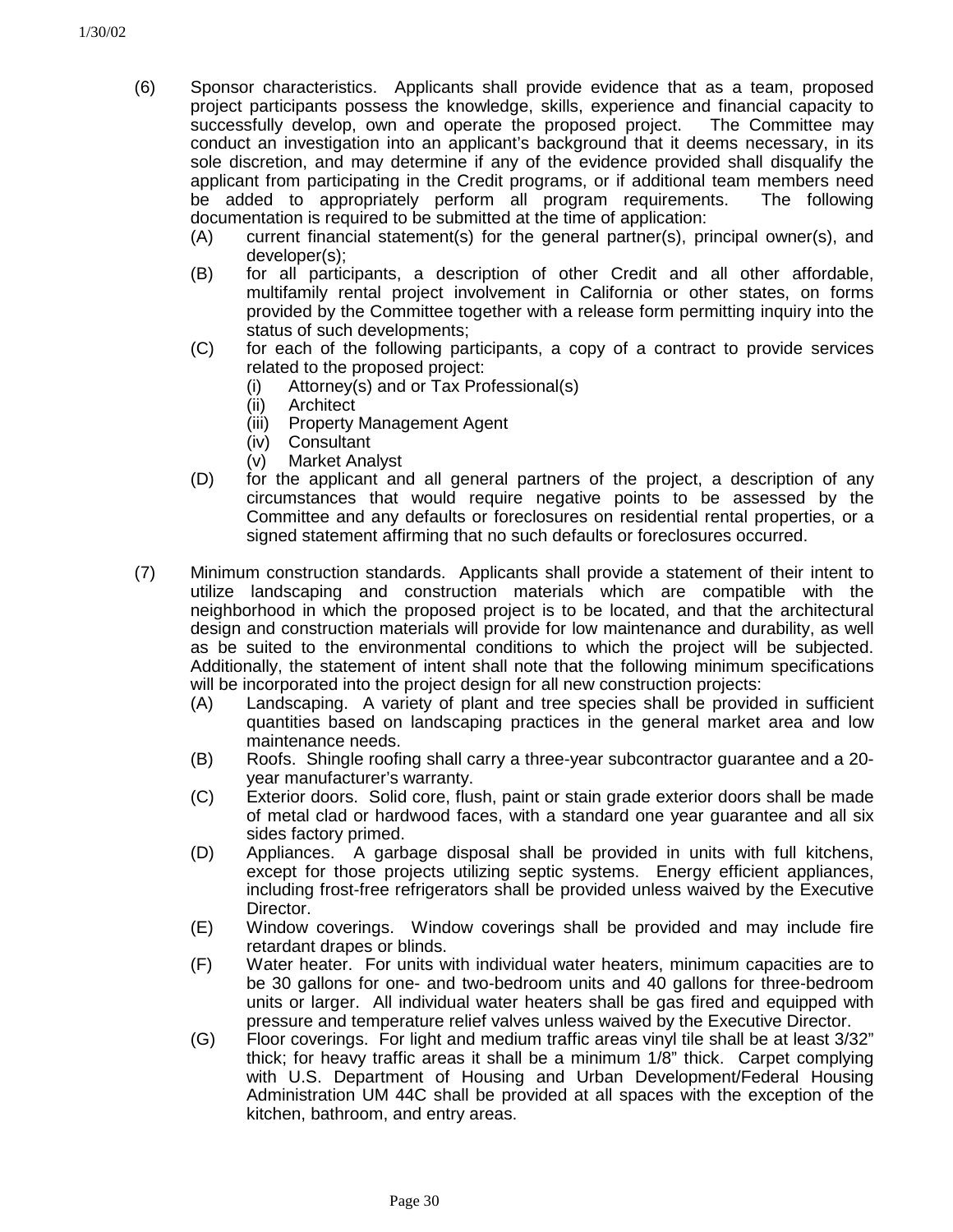A project proposing rehabilitation of existing structures shall be exempt from the provisions of subsection (D) and (F) above. To the extent it does not propose to meet the other requirements of this subsection, its capital needs assessment must show that the standards not proposed to be met are either unnecessary or excessively expensive.

- (8) Deferred-payment financing, grants and subsidies. Applicants shall provide evidence that all deferred-payment financing, grants and subsidies shown in the application are "committed" at the time of application, except as permitted in subsection (E) and (F) below.
	- (A) Evidence provided shall signify the form of the commitment, the loan, grant or subsidy amount, the length of the commitment, conditions of participation, and express authorization from the governing body, or an official expressly authorized to act on behalf of said governing body, committing the funds, as well as the applicant's acceptance in the case of privately committed loans.
	- (B) Commitments shall be final and not preliminary, and only subject to conditions within the control of the applicant, with one exception, the attainment of other financing sources including an award of Credit.
	- (C) Fund commitments shall be from funds within the control of the entity providing the commitment at the time of application.
	- (D) Substantiating evidence of the value of local fee waivers, exemptions or land write-downs is required.
	- (E) Substitution or an increase of such funds may be permitted only when the source of funding is similar to the original funding, for example, private loan to substitute for private loan, public funds for public funds. Funds may be increased only in an amount necessary to achieve project feasibility. This provision shall include projects that have already received a reservation or allocation of credit in prior years.
	- (F) Funds anticipated but not yet awarded under *THE* following programs shall be exempt from the provisions of this subsection: the Affordable Housing Program (AHP) provided pursuant to a program of the Federal Home Loan Bank; RHS Section 514, 515, or 516 or 538 programs*;* California Housing Finance Agency's Proposition 1A school facility fee reimbursement program; the Department of Housing and Urban Development's Supportive Housing Program (SHP); THE CALIFORNIA DEPARTMENT OF MENTAL HEALTH'S SUPPORTIVE HOUSING INITIATIVE ACT PROGRAM; or to projects receiving housing tax credit in 1999 and thereafter AND FUNDING under the Department of Housing and Community Development's Multifamily Housing Program.
- (9) Project size limitations. Project size limitations shall apply to all applications filed, pursuant to this Section.
	- (A) Unit number limits are as follows:
		- i. Rural set-aside applications eighty (80) units maximum
		- ii. Other than rural set-aside applications two-hundred (200) units maximum
	- (B) Units, for purposes of this subsection, shall:
		- i. include low-income units:
		- ii. not include market rate units or manager's units.
	- (C) The total "units" in one or more separate applications, filed by Related parties, proposing projects within one-fourth (1/4) mile of one another, filed at any time within a twelve (12) month period, shall, for purposes of this subsection be subject to the above project size limitations, except when specifically waived by the Executive Director in unusual circumstances such as HOPE VI or large neighborhood redevelopment proposals pursuant to a specific neighborhood plan.
- (10) Projects involving rehabilitation of existing buildings shall be required to complete a minimum of \$7,500 hard construction costs per unit (meaning, in this context, the amount of the construction contract excluding contractor profit and overhead) except for those projects defined as "at risk" pursuant to these regulations, which may spend the minimum amount required by Section 42 of the Internal Revenue Code.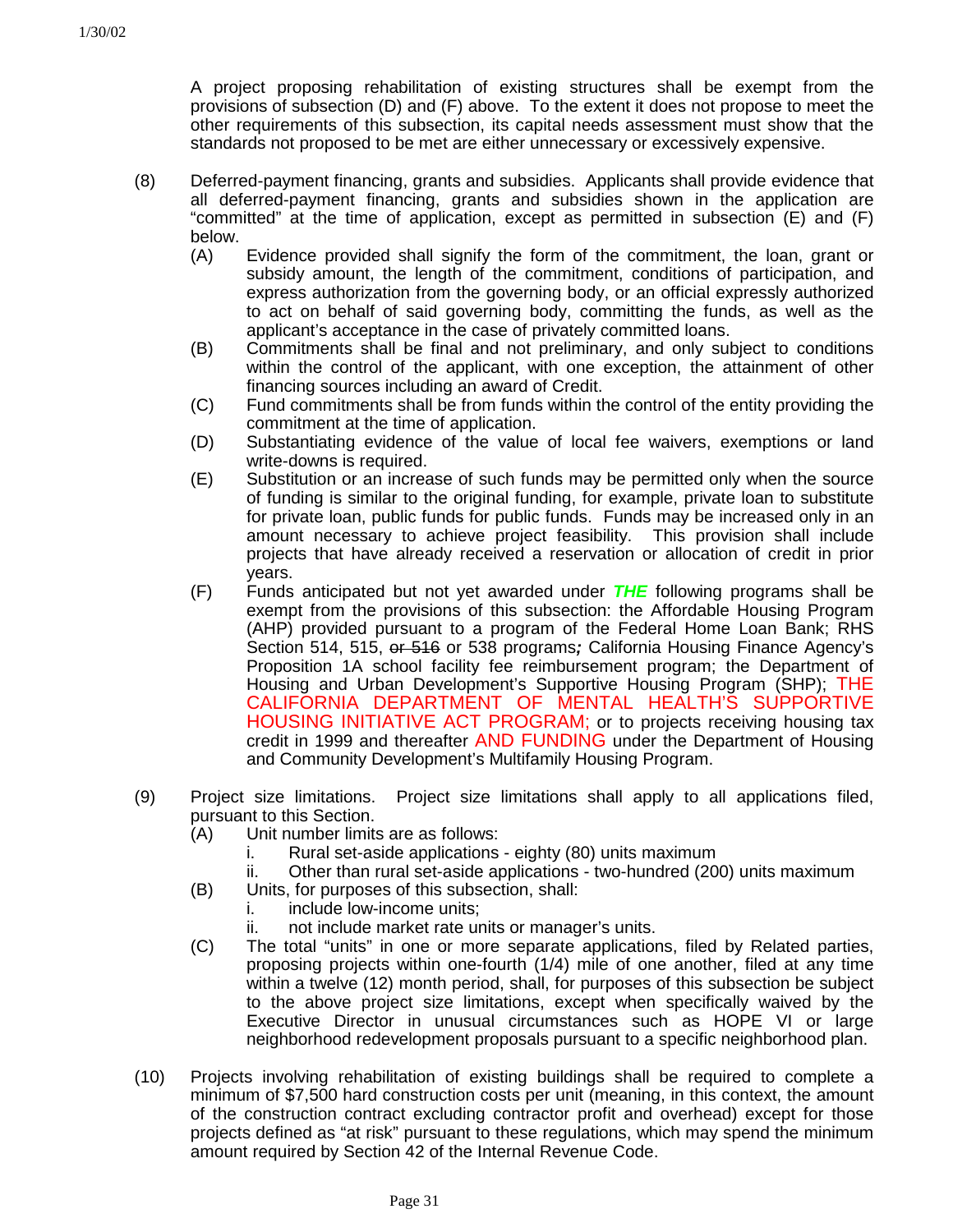- (g) Additional threshold requirements. To qualify for Credit as a housing type, as described in Section 10315(e), or to receive points as a housing type, the application shall meet the following additional threshold requirements:
	- (1) Large Family projects. To be considered large family housing, the application shall meet the following additional threshold requirements.
		- (A) At least thirty percent (30%) of the tax Credit units in the project shall be threebedroom or larger units, with the remaining units configured based on the demand established in the basic threshold requirements;
		- (B) Three-bedroom units shall include at least 1,000 square feet of living space and four-bedroom units shall include at least 1,200 square feet of living space, unless these restrictions conflict with the requirements of another governmental agency to which the project is subject to approval (bedrooms shall be large enough to accommodate two persons each and living areas shall be adequately sized to accommodate families based on two persons per bedroom);
		- (C) Four-bedroom and larger units shall have a minimum of two full bathrooms;
		- (D) The project shall provide outdoor play/recreational facilities suitable and available to all tenants, for children of all ages, except for small developments as defined in Section 10315(c). The Executive Director, in her/his sole discretion may waive this requirement upon demonstration of nearby, readily accessible, recreational facilities.
		- (E) The project shall provide an appropriately sized common area(s). For purposes of this part, common areas shall include all interior common areas, such as the rental office and meeting rooms, but shall not include laundry rooms or manager living units, and shall meet the following size requirement: projects comprised of 30 or less total units, at least 600 square feet; projects from 31 to 60 total units, at least 1000 square feet; projects from 61 to 100 total units, at least 1400 square feet; projects over 100 total units, at least 1800 square feet. Small developments, defined in Section 10315(d), are exempt from this requirement;
		- (F) A public agency shall provide direct or indirect long-term financial support for at least fifteen percent (15%) of the total project development costs, or the owner's equity (includes syndication proceeds) shall constitute at least thirty percent (30%) of the total project development costs;
		- (G) Adequate laundry facilities shall be available on the project premises, with no fewer than one washer/dryer per 10 units. *TO THE EXTENT THAT TENANTS WILL BE CHARGED FOR THE USE OF CENTRAL LAUNDRY FACILITIES, WASHERS AND DRYERS MUST BE EXCLUDED FROM ELIGIBLE BASIS.* If no centralized laundry facilities are provided, washers and dryers shall be provided in each unit, SUBJECT TO THE FURTHER PROVISION THAT GAS CONNECTIONS FOR DRYERS SHALL BE PROVIDED WHERE GAS IS OTHERWISE AVAILABLE AT THE PROPERTY. DISHWASHERS SHALL BE PROVIDED IN ALL UNITS *UNLESS A WAIVER IS GRANTED BY THE EXECUTIVE DIRECTOR* **because of planning or financial impracticality.**
		- (H) Projects are subject to a minimum low-income use period of 55 years.
	- (2) Senior projects. To be considered senior housing, the application shall meet the following additional threshold requirements:
		- (A) All units shall be restricted to households having all members ELIGBLE UNDER THE PROVISIONS OF CALIFORNIA CIVIL CODE 51.3 55 years of age or older (except for projects utilizing federal funds whose programs have differing definitions for senior projects)**,** and further be subject to state and federal fair housing laws with respect to senior housing ;
		- (B) The project shall be on a suitable site. Access to basic services shall be available by other than resident-owned transportation;
		- (C) Projects over two stories shall have an elevator;
		- (D) No more than twenty percent (20%) of the low-income units in the project shall be larger than one-bedroom units, unless waived by the Executive Director, when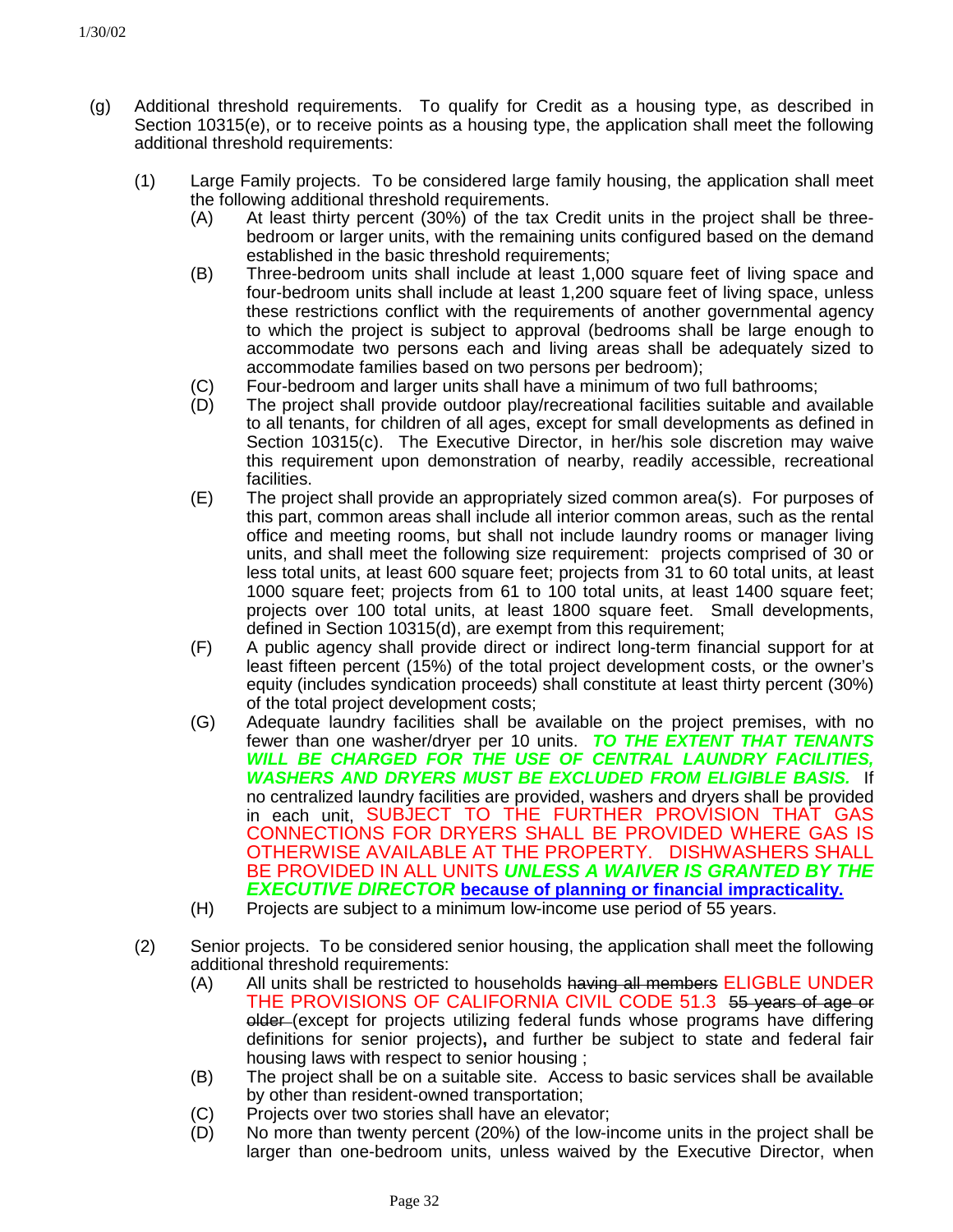supported by a full market study. One larger unit may be included for use as a manager's unit without a waiver.

- (E) For projects receiving credit after 2000, emergency call systems shall only be required in units intended for occupancy by frail elderly populations requiring assistance with activities of daily living, and/or applying as special needs units. When required, they shall provide 24-hour monitoring, unless an alternative monitoring systems is approved by the Executive Director;
- (F) Common area(s) shall be provided on site, or within approximately one-half mile of the subject property. For purposes of this part, common areas shall be allowed to include all interior common areas, such as the rental office and meeting rooms, but shall not include laundry rooms or manager living units, and shall meet the following size requirement: projects comprised of 30 or less total units, at least 600 square feet; projects from 31 to 60 total units, at least 1000 square feet; projects from 61 to 100 total units, at least 1400 square feet; projects over 100 total units, at least 1800 square feet. Small developments, defined in Section 10315(d), are exempt from this requirement;
- (G) A public agency shall provide direct or indirect long-term financial support for at least fifteen percent (15%) of the total project development costs, or the owner's equity (includes syndication proceeds) shall constitute at least thirty percent (30%) of the total project development costs;
- (H) Adequate laundry facilities shall be available on the project premises, with no fewer than one washer/dryer per 15 units. *TO THE EXTENT THAT TENANTS WILL BE CHARGED FOR THE USE OF CENTRAL LAUNDRY FACILITIES, WASHERS AND DRYERS MUST BE EXCLUDED FROM ELIGIBLE BASIS.* If no centralized laundry facilities are provided, washers and dryers shall be provided in each of the units SUBJECT TO THE FURTHER PROVISION THAT GAS CONNECTIONS FOR DRYERS SHALL BE PROVIDED WHERE GAS IS OTHERWISE AVAILABLE AT THE PROPERTY.
- (I) Projects are subject to a minimum low-income use period of 55 years.
- (3) SRO projects. To be considered Single Room Occupancy (SRO) housing, the application shall meet the following additional threshold requirements:
	- (A) Average income is no more than forty-five percent  $(45%) (40%)$  of the area median income
	- (B) SRO units are efficiency units that may include a complete private bath and kitchen but generally do not have a separate bedroom, unless the configuration of an already existing building being proposed to be used for an SRO dictates otherwise. The maximum size for an SRO unit shall be 500 square feet. At least 90% of the units in the project must meet these requirements.
	- (C) At least one bath shall be provided for every eight units;
	- (D) If the project does not have a rental subsidy committed, the applicant shall demonstrate that the target population can pay the proposed rents. For instance, if the target population will rely on General Assistance, the applicant shall show that those receiving General Assistance are willing to pay rent at the level proposed;
	- (E) The project configuration, including community space and kitchen facilities, shall meet the needs of the population;
	- (F) A public agency shall provide direct or indirect long-term financial support for at least fifteen percent (15%) of the total project development costs, or the owner's equity (includes syndication proceeds) shall constitute at least thirty percent (30%) of the total project development cost;
	- (G) Adequate laundry facilities shall be available on the project premises, with no fewer than one washer/dryer per 15 units;
	- (H) Projects are subject to a minimum low-income use period of 55 years;
	- (I) A ten percent (10%) vacancy rate shall be used unless otherwise approved by the Executive Director. Justification of a lower rate shall be included.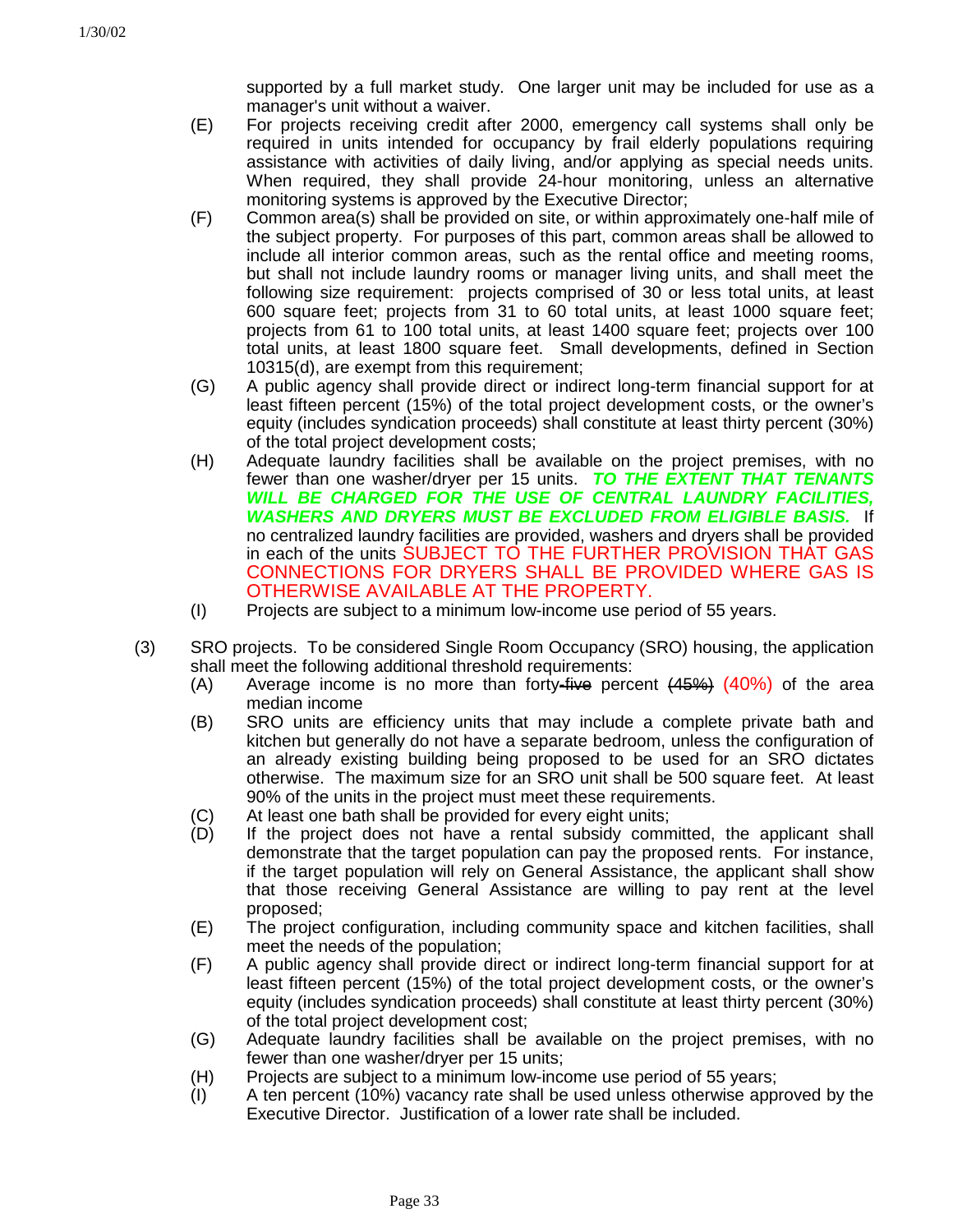- (J) A signed contract or memorandum of understanding between the developer and the service provider, together with the resolution of the service provider, must accompany the tax credit application.
- (K) A summary of the experience of the developer and the service provider in providing for the population to be service must accompany the tax credit application
- (4) Special Needs projects. To be considered Special Needs housing, at least 25% *AT LEAST* 50% of the tax credit units in the project shall serve populations who meet one of the following: are developmentally disabled, are survivors of physical abuse, are homeless or at risk of becoming homeless; are farmworkers; have chronic illness, including HIV and mental illness, are displaced teenage parents (or expectant teenage parents) or another specific group determined by the Executive Director to meet the intent of this housing type. The Executive Director shall have sole discretion in determining whether or not an application meets these requirements. **In the case of a development that is less than 75% special needs, the non-special needs units must meet another housing type (for example, large family), although the project will be considered as a special needs project for purposes of Section 10325.** The application shall meet the following additional threshold requirements:
	- (A) Average income **for the special needs units** is no more than forty-five percent  $(45%) (40%)$  of the area median income;
	- (B) Third party verification from a federal, state or local agency of the availability of services appropriate to the targeted population;
	- (C) The units/building configurations (including community space) shall meet the specific needs of the population;
	- (D) If the project does not have a rental subsidy committed, the applicant shall demonstrate that the target population can pay the proposed rents. For instance, if the target population will rely on General Assistance, the
	- (E) applicant shall show that those receiving such assistance are willing to pay rent at the level proposed;
	- (F) A public agency shall provide direct or indirect long-term financial support for at least fifteen percent (15%) of the total project development costs, or the owner's equity (includes syndication proceeds) shall constitute at least thirty percent (30%) of the total project development costs;
	- (G) Adequate laundry facilities shall be available on the project premises, with no fewer than one washer/dryer per 15 units;
	- (H) Projects are subject to a minimum low-income use period of 55 years;
	- (I) A ten percent (10%) vacancy rate shall be used for proforma purposes unless otherwise approved by the Executive Director. Justification of a lower rate shall be included;
	- (J) Where services are required as a condition of occupancy, special attention shall be paid to the assessment of service costs as related to maximum allowable Credit rents. See IRS Notices 89-6 and IRC Revenue Ruling 91-38, available upon request from the Committee. A tax professional's opinion as to compliance with IRC Section 42 may be required by the Executive Director.

 $(K)$  $\leftrightarrow$  A signed contract or memorandum of understanding between the developer and the service provider, together with the resolution of the service provider, must accompany the tax credit application

- 
- $(L)$ <br>(K) A summary of the experience of the developer and the service provider in providing for special needs populations must accompany the tax credit application
- *(M) A PRELIMINARY SERVICE PLAN THAT SPECIFICALLY IDENTIFIES THE SERVICES TO BE PROVIDED TO THE SPECIAL NEEDS POPULATION. THE EXECUTIVE DIRECTOR SHALL, IN HIS/HER SOLE DISCRETION, DETERMINE WHETHER THE PLAN IS ADEQUATE TO QUALIFY THE PROJECT AS A SPECIAL NEEDS PROJECT.*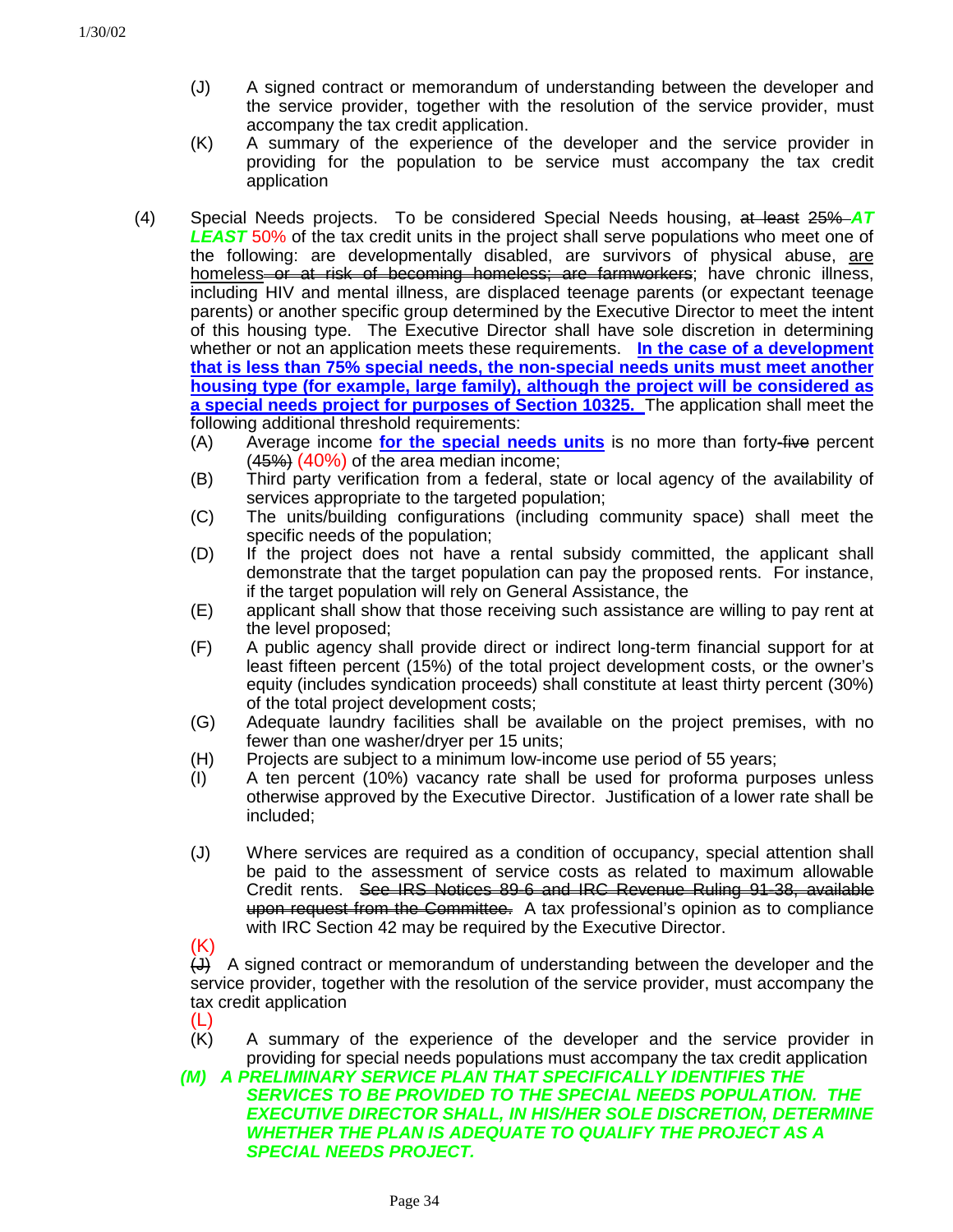- (5) At-risk projects. To be considered At-risk housing, the application shall meet the requirements of R  $\&$  T Code subsection 17058(c)(4), except as further defined in subsection (B)(i) below, as well as the following additional threshold requirements, and other requirements as outlined in this subsection:
	- (A) Projects are subject to a minimum low-income use period of 55 years; and,
	- (B) Project application eligibility criteria include:
		- (i) before applying for Credit, the project must meet the At-risk eligibility requirements under the terms of applicable federal and state law, except that a project that has been acquired by a qualified nonprofit organization within the past two years of the date of application with interim financing in order to preserve its affordability and that meets all other requirements of this section, shall be eligible to be considered an "at risk" project under these regulations. A project application will not qualify in this category unless it is determined by the Committee that the project is at-risk of converting due to market or other conditions;
		- (ii) the project must currently possess or have had within the past two years from the date of application, either federal mortgage insurance, a federal loan guarantee, federal project-based rental assistance, or, have its mortgage held by a federal agency, or be owned by a federal agency OR BE IN RECEIPT OF, CURRENTLY *SUBJECT TO*, OR *HAVE BEEN SUBJECT TO,* WITHIN 2 YEARS PRECEDING THE APPLICATION DEADLINE, FEDERAL LOW INCOME HOUSING TAX CREDIT RESTRICTIONS WHOSE COMPLIANCE PERIOD IS EXPIRING AND *AT LEAST 50% OF* WHOSE UNITS ARE NOT SUBJECT TO ANY OTHER RENTAL RESTRICTIONS BEYOND THE TERM OF THE TAX CREDIT RESTRICTIONS.
		- (iii) as of the date of application filing, the applicant shall have sought available federal incentives to continue the project as low-income housing, including, direct loans, loan forgiveness, grants, rental subsidies, renewal of existing rental subsidy contracts, etc.;
		- (iv) subsidy contract expiration,  $\theta$  mortgage prepayment eligibility, OR THE EXPIRATION OF HOUSING TAX CREDIT RESTRICTIONS shall occur no later than two calendar years after the year in which the application is filed;
		- (v) The applicant agrees to renew all Section 8 HAP contracts or equivalent project based subsidies for their full term and shall seek additional renewals throughout the project's useful life, if applicable;
		- (vi) At least seventy percent (70%) of project tenants shall, at the time of application, have incomes at or below sixty percent (60%) of area median income;
		- (vii) The gap between total development costs (excluding developer fee), and all loans and grants to the project (excluding Credit) is greater than fifteen percent (15%) of total development costs; and,
		- (viii) A public agency shall provide direct or indirect long-term financial support of at least fifteen percent (15%) of the total project development costs, or the owner's equity (includes syndication proceeds) shall constitute at least thirty percent (30%) of the total project development cost.
- (h) Waiting list. At the conclusion of the last reservation cycle of any calendar year, and at no other time, the Committee shall establish a waiting list of pending applications already scored, ranked and evaluated in anticipation of utilizing any Credit which may be returned to the Committee. The waiting list shall expire on the date specified in the Committee's resolution establishing the waiting list. If no date is specified, the waiting list shall expire at midnight on December 31 of the year the list is established.
	- (1) To the extent that the set-asides have not been fully utilized OR THAT A RESERVATION OR ALLOCATION OF CREDIT IS RETURNED AND THAT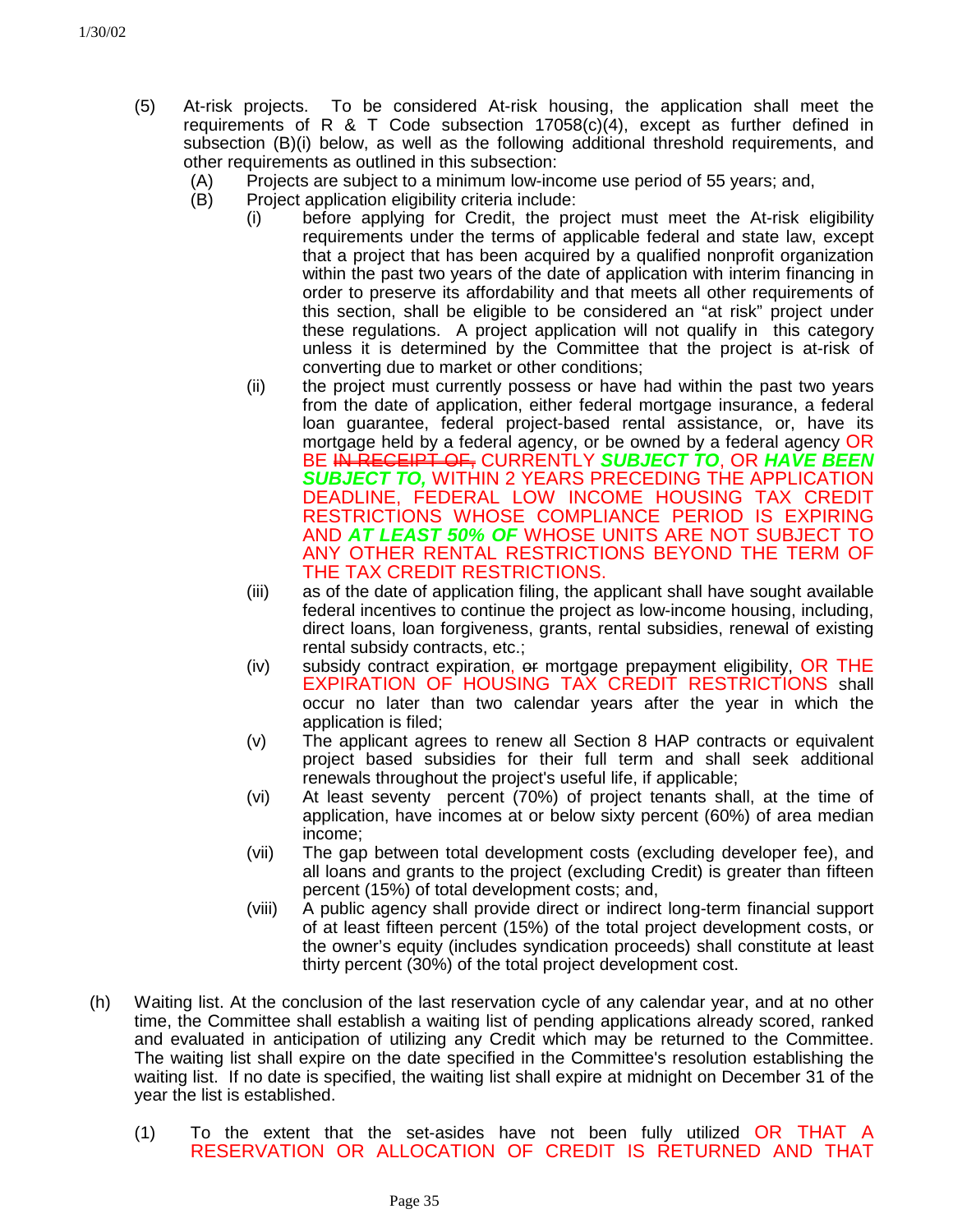THERE IS THEREBY CREDIT AVAILABLE BOTH IN THE SET-ASIDE AND OVERALL, applications qualifying hereunder shall be at the top of the waiting list in their order of ranking. Otherwise, FOR DEVELOPMENTS NOT IN A SET-ASIDE, the waiting list shall be comprised of all applicants in their order of ranking, without respect to set-asides or GEOGRAPHIC apportionments. IN ORDER TO RECEIVE A RESERVATION FROM THE WAITING LIST, THERE MUST BE A POSITIVE AMOUNT OF CREDIT REMAINING FOR THE YEAR.

- $(2)$  In the event federal Credit become S available for a waiting list application requesting both federal and state Credit, and state Credit is not at that time available, the Committee shall allow said applicants to substitute other funds from any source in an amount equivalent to the amount of funds anticipated from the sale of requested state Credit. In no case shall the tax Credit factor, loan and grant interest rates and terms, or the total project development cost in any way be altered from that in the application for purposes of achieving project feasibility through the option to substitute state Credit.
	- (A) At the earlier of the date upon which a request is made for a carryover allocation or tax forms, the applicant shall evidence the availability of said funds according to application requirements of these regulations pertaining to the type of fund source.
	- (B) The option to substitute state Credit with other funds shall be limited to applications receiving an offer of federal Credit that are returned to the Committee on or before November 1 of the year of the applicable waiting list. For purposes of this subsection, federal credit returned prior to November 1, and offered to, but not accepted by, an applicant may be offered to the next eligible waiting list project after November 1. Any such offer after November 1 shall be limited to only the next eligible waiting list project and the federal credit shall not be available thereafter to other waiting list projects under the option to substitute state credit with other funds. After being offered a reservation of federal Credit, the applicant shall be allowed ten (10) days to provide the Committee with evidence of the availability and willingness of a financing source, that shall not be substituted at a later date with another source, to cover the financing gap remaining due to the absence of state Credit (e.g. a letter of interest). At such time as is required for filing of a carryover allocation, the availability of funds to cover said financing gap shall be evidenced in accordance with subsection 10325(f)(8). Once a reservation of federal Credit has been accepted for an application pursuant to this subsection, the application shall not be eligible for state Credit should additional state Credit become available for waiting list applications.
- (3) Should there not be sufficient returned Credit to fully fund the next ranked application on the waiting list, a reservation of all remaining Credit may be made to that application, and any first recaptured or otherwise available Credit in the following year may be reserved for that application up to the maximum amount previously approved by the Committee.
- (i) Carry forward of Credit. Pursuant to federal and state statutes, the Committee may carry forward any unused Credit or Credit returned to the Committee for allocation in the next calendar year.

Authority: Section 50199.17, Health & Safety Code.

Reference: Sections 12206, 17058, and 23610.5, Revenue & Taxation Code; Sections 50199.4-- 50199.22, Health & Safety Code.

### **Section 10326. Application Selection Criteria - Tax-exempt bond applications**

(a) General. All applications (including reapplications) requesting federal Credit under the requirements of IRC Section 42(h)(4) for buildings and land, the aggregate basis (including land) of which is financed at least fifty percent (50%) by tax-exempt bonds, and not requesting state Credit, shall be eligible to apply under this Section for a reservation and allocation of federal Credit.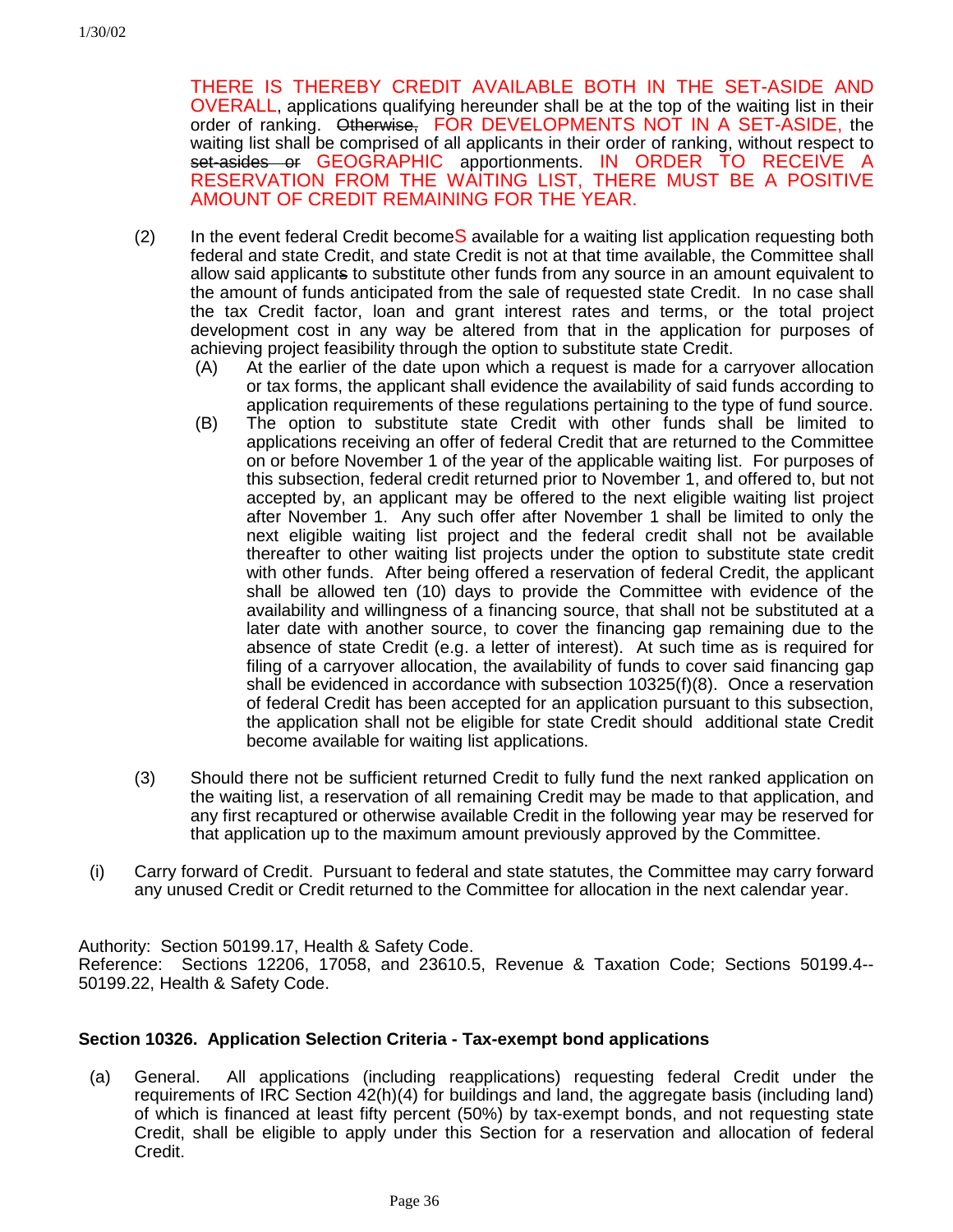- (b) Applicable criteria. Selection criteria for applications reviewed under this Section shall include those required by IRC Section 42(m), this Section, and Sections 10300, 10302, 10305, 10320, 10322, 10327, 10328(e), 10330, 10335, and 10337 of these regulations. Other sections of these regulations shall not apply.
- (c) Application review period. The Committee may require up to forty-five (45) days to review an application, and an additional fifteen (15) days to consider the application for a reservation of Credit.
- (d) Issuer determination of Credit. The issuer of the bonds may determine the federal Credit amount, with said determination verified by the Committee and submitted with the application. The issuer may request the Committee determine the Credit amount by including such request in the application.
- (e) Additional application requirements. Applications submitted pursuant to this Section shall provide the following additional information:
	- (1) The name, phone number and contact person of the bond issuer; and,
	- $(2)$  Verification provided by the bond issuer of the availability of the bond financing, the actual or estimated bond issuance date, and the actual or estimated percentage of aggregate basis (including land) financed or to be financed by the bonds, and a certification provided by a tax professional as to the expected or actual aggregate basis (including land) financed by the proceeds of tax exempt bonds.
	- (3) The name, phone number and contact person of any entity providing credit enhancement and the type of enhancement provided
- (f) Application evaluation. To receive a reservation of Credit, applications submitted under this Section shall be evaluated, pursuant to IRC Section 42, H & S Code Sections 50199.4 through 50199.22, R & T Code Sections 12206, 17058, and 23610.5, and these regulations to determine if : eligible, by meeting all program eligibility requirements; complete, which includes meeting all basic threshold requirements; and financially feasible.
- (g) Basic thresholds. An application shall be determined to be complete by demonstration of meeting the following basic threshold requirements. All basic thresholds shall be met at the time the application is filed through a presentation of conclusive, documented evidence to the Executive Director's satisfaction.
	- (1) Housing need and demand. Applicants shall provide evidence that the type of housing proposed, including proposed rent levels, is needed and affordable to the targeted population within the community in which it is located. Evidence shall be conclusive, and include the most recent documentation available (prepared within 180 days). Evidence of housing need and demand shall include;
		- (A) evidence of public housing waiting lists by bedroom size and tenant type, if available, from the local housing authority; and,
		- (B) detailed descriptions of three comparable rental properties within one mile of the subject property with similar unit sizes, submitted in a format prescribed by the Committee, accompanied by an area map with rent comparable locations.
		- (B)
		- (C) A modified market study prepared by an independent third party, and paid for by the applicant as described in Section 10322(h)(10) of these regulations.
	- (2) Demonstrated site control. Applicants shall provide evidence that the subject property is, and will remain within the control of the applicant from the time of application submission.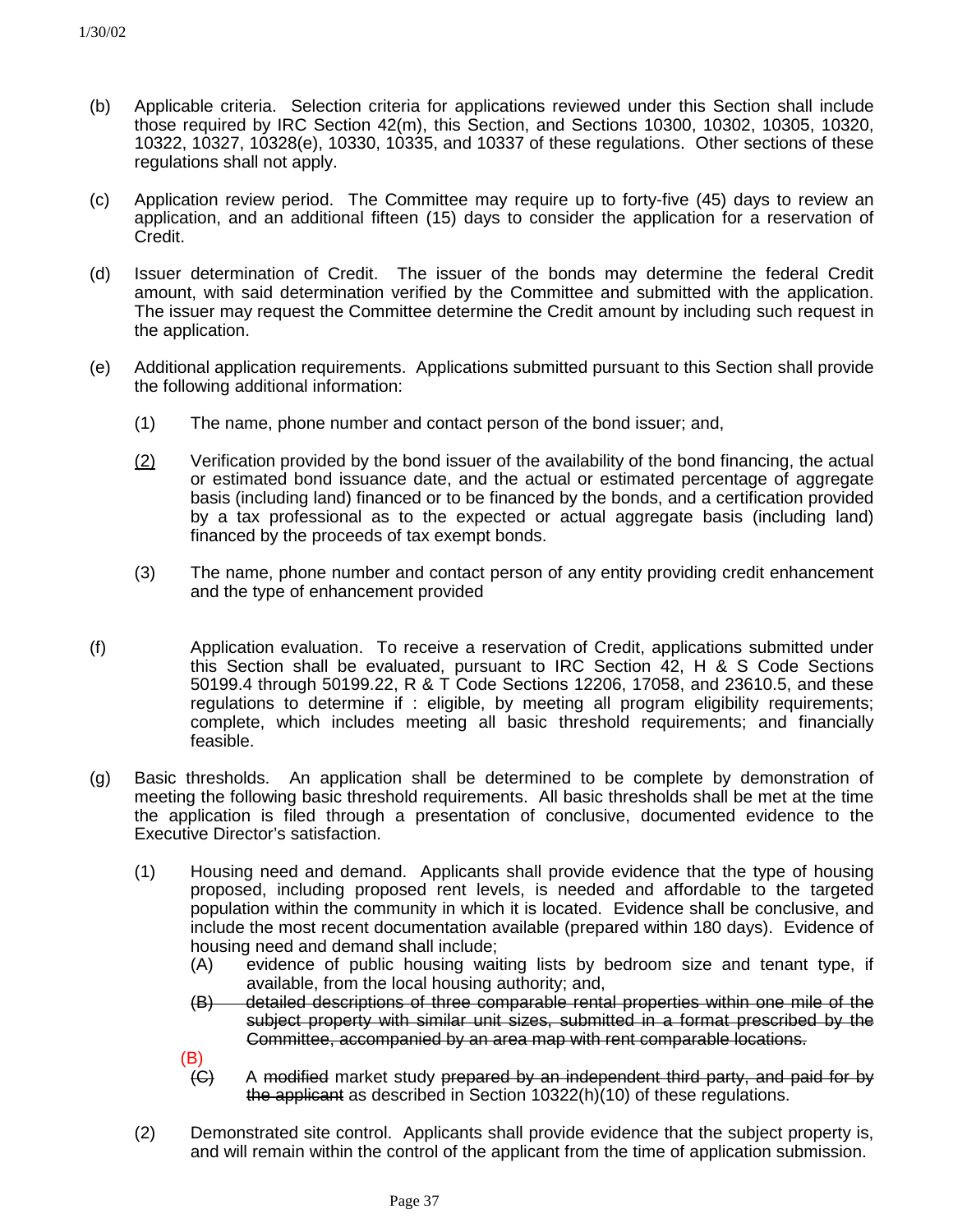- (A) Site control may be evidenced by:
	- (i) a current title report (within 90 days of application) showing the applicant holds fee title;
	- (ii) an executed lease agreement or lease option for the length of time the project will be regulated under this program between the applicant and the owner of the subject property;
	- (iii) an executed disposition and development agreement between the applicant and a public agency; or,
	- (iv) a valid, current, enforceable contingent purchase and sale agreement or option agreement between the applicant and the owner of the subject property. Evidence that all extensions necessary to keep agreement current through the application filing deadline have been executed must be included in the application.
- (B) A current title report (within 90 days of application) shall be submitted with all applications for purposes of this threshold requirement.
- (3) Local approvals and Zoning. Applicants shall provide evidence, at the time the application is filed, that the project, as proposed, is zoned for the intended use, and has obtained all applicable local land use approvals which allow the discretion of local elected officials to be applied. Examples of such approvals include, but are not limited to, general plan amendments, rezonings, conditional use permits. Notwithstanding the first sentence of this subsection, local land use approvals not required to be obtained at the time of application include, design review, initial environmental study assessments, variances, and development agreements. The Committee may require, as evidence to meet this requirement, submission of a Committee-provided form letter to be signed by an appropriate local government planning official of the applicable local jurisdiction.
- (4) Financial feasibility. Applicants shall provide the financing plan for the proposed project, and shall demonstrate the project's financial feasibility and viability as a qualified low income housing project throughout the extended use period. A 15-year pro forma of all revenue and expense projections is required, along with a comparable operating budget from a similar existing occupied project, with detailed information as requested on Committee forms. The financial feasibility analysis shall use all underwriting criteria specified in Section 10327 below.
- (5) Sponsor characteristics. Applicants shall provide evidence that as a team, proposed project participants possess the knowledge, skills, experience and financial capacity to successfully develop, own and operate the proposed project. The Committee shall, in its sole discretion, determine if any of the evidence provided shall disqualify the applicant from participating in the Credit programs, or if additional team members need be added to appropriately perform all program requirements. The following documentation is required to be submitted at the time of application:
	- (A) current financial statement(s) for the general partner(s), principal owner(s), and developer(s);
	- (B) for all participants, a description of other Credit project involvement in California or other states, on forms provided by the Committee *OR BY PROVIDING A FIRM RESUME:*
	- (C) for each of the following participants, a copy of a contract to provide services related to the proposed project:
		- (i) Attorney(s) and or Tax Professional(s)
		- (ii) Architect
		- (iii) Property Management Agent
		- (iv) Consultant
		- (v) Market Analyst
	- (D) for the applicant and all general partners of the project, a description of any defaults or foreclosures on residential rental properties, or a signed statement affirming that no such defaults or foreclosures occurred.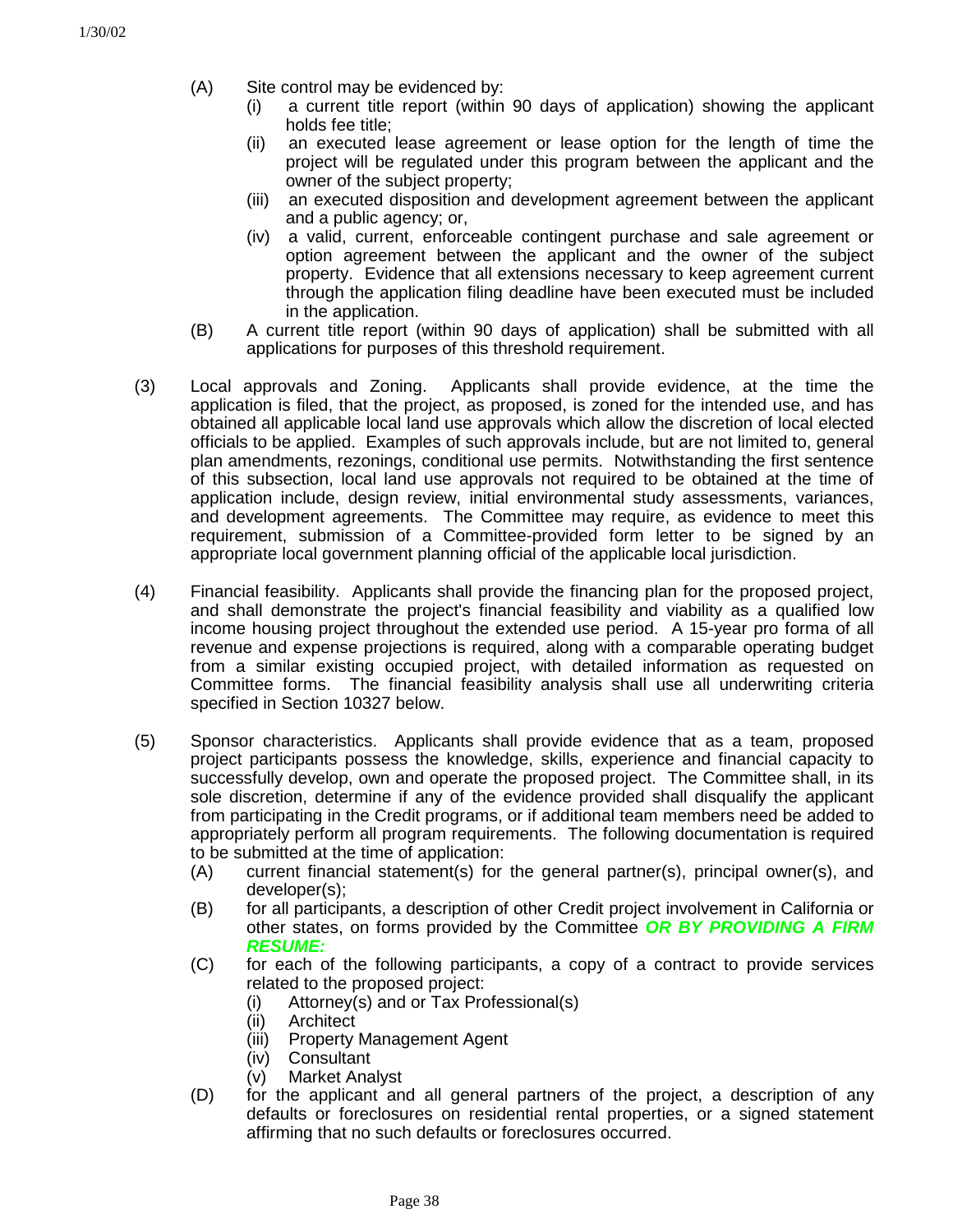- (6) Minimum construction standards. Applicants shall provide a statement of their intent to utilize landscaping and construction materials which are compatible with the neighborhood in which the proposed project is to be located, and that the architectural design and construction materials will provide for low maintenance and durability, as well as be suited to the environmental conditions to which the project will be subjected. Additionally, the statement of intent shall note that the following minimum specifications will be incorporated into the project design of new construction projects:
	- (A) Landscaping. A variety of plant and tree species shall be provided in sufficient quantities based on landscaping practices in the general market area and low maintenance needs.
	- (B) Roofs. Shingle roofing shall carry a three-year subcontractor guarantee and a 20 year manufacturer's warranty.
	- (C) Exterior doors. Solid core, flush, paint or stain grade exterior doors shall be made of metal clad or hardwood faces, with a standard one year guarantee and all six sides factory primed.
	- (D) Appliances. A garbage disposal shall be provided in units with full kitchens except for those projects utilizing septic systems. Energy efficient appliances, including frost-free refrigerators shall be provided unless waived by the Executive Director.
	- (E) Window coverings. Window coverings shall be provided and may include fire retardant drapes or blinds.
	- (F) Water heater. For units with individual water heaters, minimum capacities are to be 30 gallons for 1 and 2 bedroom units and 40 gallons for 3 bedroom units or larger. All individual water heaters shall be gases fired and equipped with pressure and temperature relief valve unless waived by the Executive Director.
	- (G) Floor coverings. For light and medium traffic areas vinyl tile shall be at least 3/32" thick; for heavy traffic areas it shall be a minimum 1/8" thick. Carpet complying with U.S. Department of Housing and Urban Development/Federal Housing Administration UM 44C shall be provided at all spaces with the exception of the kitchen, bathroom, and entry areas.
	- (H) Projects involving rehabilitation of existing buildings shall be required to complete a minimum of \$7,500 hard construction costs per unit, except for those projects defined as "at risk" pursuant to section 10325 (h)(5) and for projects under this Section receiving a tax-exempt bond reservation in 1999 or earlier.

A project proposing rehabilitation of existing structures shall be exempt from the provisions of subsections (D) and (F) above, and to the extent it does not propose to meet the other requirements of this subsection, except for subsection (H), which cannot be waived, its capital needs assessment must show that the standards not proposed to be met are either unnecessary or excessively expensive.

- (h) Additional condition on applications. The following additional condition shall apply to applications for Credit pursuant to this Section: If not currently possessing a bond allocation for the proposed project, at the time the application is considered by the Committee, the applicant shall have either applied for a bond allocation at the California Debt Limit Allocation Committee's (CDLAC) next scheduled meeting, or shall have received an initial loan commitment from the California Housing Finance Agency (CHFA).
- (i) Tax-exempt bond reservations. Reservations of Credit shall be subject to conditions as described in this Section and applicable statutes. Reservations of Credit shall be conditioned upon the Committee's receipt of the reservation fee described in Section 10335 and an executed reservation letter bearing the applicant's signature accepting the reservation within twenty (20) calendar days of the Committee's notice to the applicant of the reservation.
- (j) Additional conditions on reservations. The following additional conditions shall apply to reservations of Credit pursuant to this Section:
	- (1) CDLAC allocation. The applicant shall have received a bond allocation from CDLAC for the proposed project;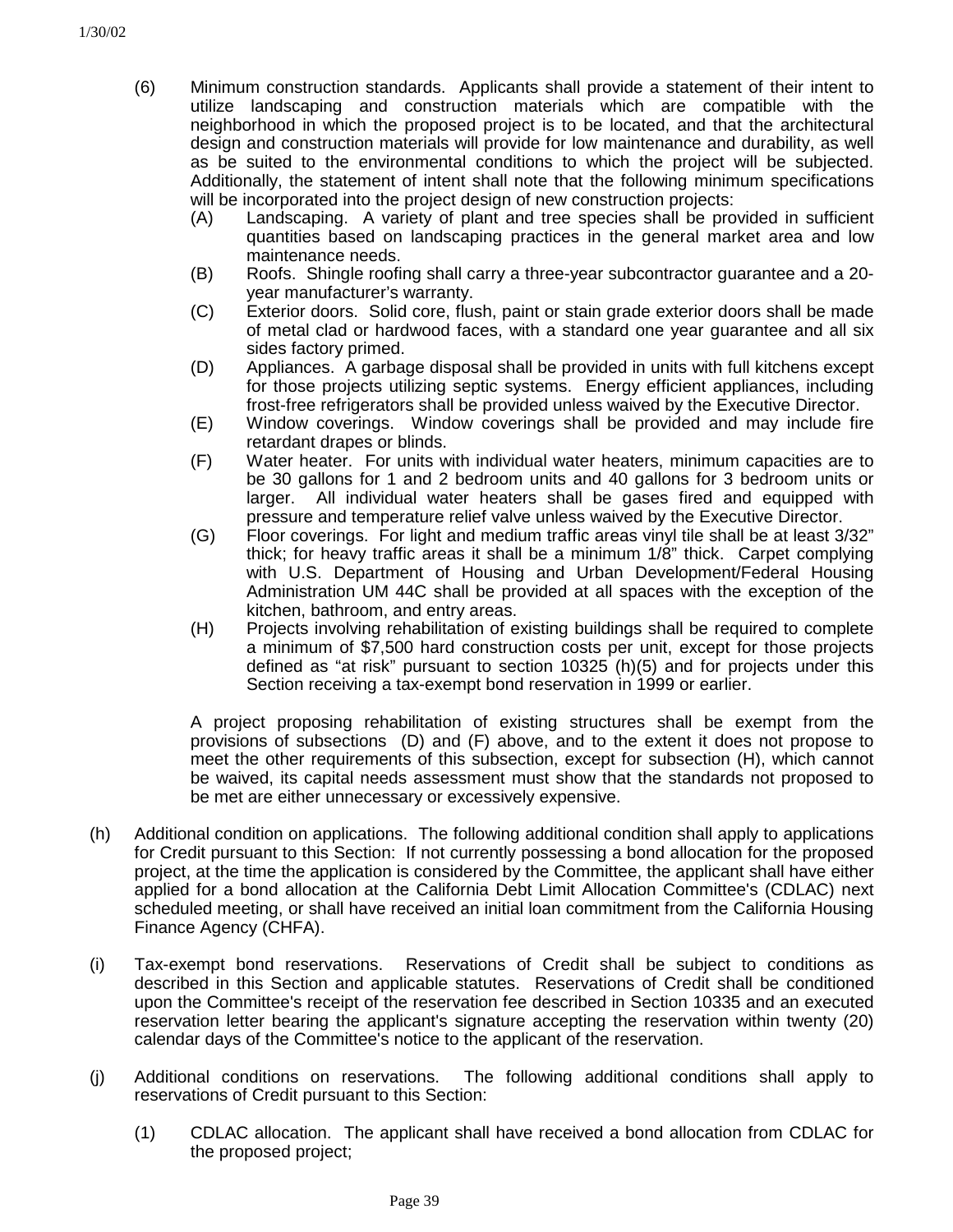- (2) Bonds issued. Bonds shall be issued within the time limit specified by CDLAC, if applicable; and,
- (3) Projects receiving an allocation of private activity bonds after 1999 shall maintain at least 10% of the total units at rents affordable to tenants earning 50% or less of the Area Median Income, and shall maintain a minimum 30 year affordability period.
- (4) Other conditions, including cancellation, disqualification and other sanctions imposed by the Committee in furtherance of the purposes of the Credit programs.
- (k) Placed-in-service. Upon completion of construction of the proposed project, the applicant shall submit documentation required by the conditions of the tax-exempt bond reservation including an executed regulatory agreement, provided by the Committee, and the compliance monitoring fee required by Section 10335, as well as certification as to the percentage of the project's aggregate basis (including land) financed by tax exempt bonds, provided by a tax professional. The owner may certify that the project has not undergone any material changes from the time of the original application, except for experiencing additional costs as explained in the placed in service application.The Executive Director shall determine if all conditions of the reservation have been satisfied. –Changes to the approved application, in particular, changes to the financing plan or costs, need to be explained by the applicant in detail, and may cause the project to be reconsidered by the Committee. If all conditions have been satisfied, tax forms shall be issued reflecting an amount of Credit not to exceed the maximum amount of Credit reserved for the proposed project.

Authority: Section 50199.17, Health & Safety Code. Reference: Sections 12206, 17058, and 23610.5, Revenue & Taxation Code; Sections 50199.4-- 50199.22, Health & Safety Code.

### **Section 10327. Financial Feasibility and Determination of Credit Amounts**

- (a) General. Applicants shall demonstrate THAT the proposed project is financially feasible as a qualified low income housing project. Development and operational costs shall be reasonable and within limits established by the Committee, and may be adjusted by the Committee, at any time prior to issuance of tax forms. Approved sources of funds shall be sufficient to cover approved uses of funds. If it is determined that sources of funds are insufficient, an application shall be deemed not to have met basic threshold requirements and shall be considered incomplete. Following its initial and subsequent feasibility determinations, the Committee may determine a lesser amount of Credit for which the proposed project is eligible, pursuant to the requirements herein, and may rescind a reservation or allocation of Credit in the event that the maximum amount of Credit achievable is insufficient for financial feasibility.
- (b) Limitation on determination. A Committee determination of financial feasibility in no way warrants to any applicant, investor, lender or others that the proposed project is, in fact, feasible.
- (c) Reasonable cost determination. IRC Section 42(m) requires that the housing Credit dollar amount allocated to a project not exceed the amount the housing Credit agency determines is necessary for the financial feasibility of the project. The following standards shall apply:
	- (1) Builder overhead, profit and general requirements. An overall cost limitation of fourteen percent (14%) of the cost of construction *(SITE WORK AND STRUCTURES)* shall apply to builder overhead, profit and general requirements.
	- (2) Developer fee. A cost limitation on developer fees, as defined, shall be as follows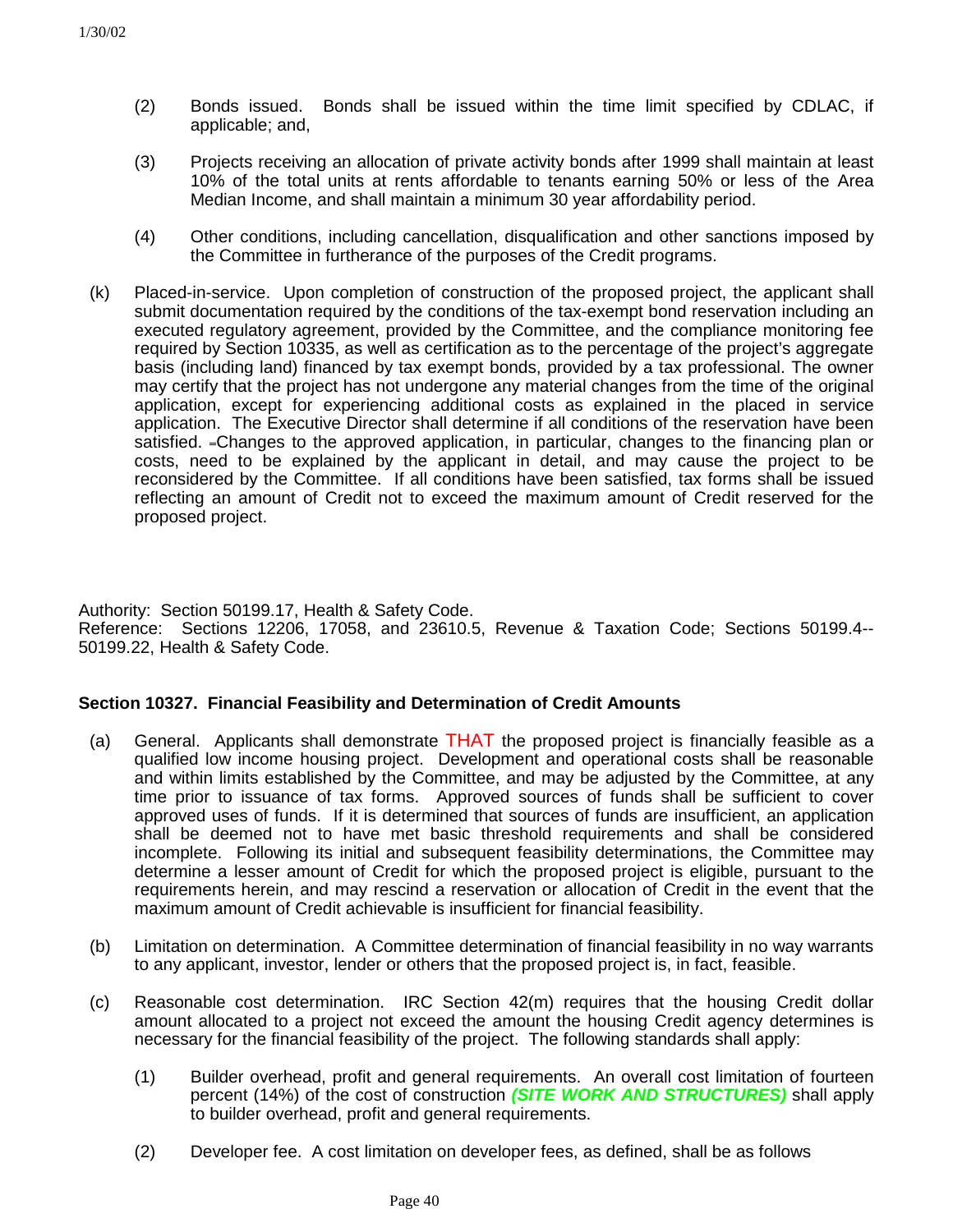(A) For 9% competitive projects of up to and including 200 units, the lesser of fifteen (15%) of unadjusted eligible construction-related basis and five percent (5%) of eligible acquisition basis (notwithstanding the project accountant's final determinations according to generally accepted accounting principles or \$1,200,000.

- (B) For tax exempt *BOND* projects applying under Section 10326 of these Regulations, PROVIDED THAT, IN THE CASE OF REHABILITATION PROJECTS, AT LEAST \$25,000 PER UNIT IN HARD COST IMPROVEMENTS IS UNDERTAKEN, and for projects that have been granted a waiver of the project size limitation under section 10325(f)(9)(C) of these regulations, the *COST LIMITATION ON DEVELOPER FEES SHALL LIMIT THE AMOUNT OF DEVELOPER FEE INCLUDABLE IN QUALIFIED BASIS (PRIOR TO CONSIDERATION OF THE HIGH COST AREA ADJUSTMENT) AND SHALL BE THE* lesser of fifteen percent (15%) of the total unadjusted eligible basis, and
	- (i) \$1,200,000 for projects having a total of 200 or fewer units,
	- (ii) \$1,440,000 for projects having 201 through 250 total units;
	- (iii) \$1,500,000 for projects having 251 through 300 total units;
	- (iv) \$1,560,000 for projects having more than 300 total units *IN ORDER TO QUALIFY FOR AN AMOUNT OVER \$1,200,000 AS LISTED IN SUBSECTIONS (ii), (iii), OR (iv), REHABILITATION PROJECTS MUST EXPEND AT LEAST \$15,000 PER UNIT IN HARD COST IMPROVEMENTS.*

#### *ANY DEVELOPER FEE GREATER THAN THE AMOUNT LIMITED IN QUALIFIED BASIS CANNOT BE PAID FROM PERMANENT SOURCES NOR PAID PRIOR TO OR AT PERMANENT FINANCING.*

This increase in permissible developer fee shall be permitted only for projects applying for the first time subsequent to the adoption of these regulations.

For purposes of this subsection, the unadjusted eligible basis is determined without consideration of the developer fee. Once established at application, the developer fee cannot be increased, but may be decreased, in the event of a modification in basis.

 Separate applications, filed by Related parties, for projects within one-fourth (1/4) mile of one another, proposed within a twelve (12) month period, shall be considered as one application for purposes of this subsection, thereby limiting all fees for all projects, except when specifically waived by the Executive Director in unusual circumstances such as HOPE VI or large neighborhood redevelopment proposals pursuant to a specific neighborhood plan. In cases where a reservation of Credit has already been authorized by the Committee, the terms of the reservation shall remain in force, notwithstanding the location of future projects. Further, the Executive Director may waive this limitation for projects applying under Section 10326 of these Regulations where it is demonstrated that the two projects will have different ownership and will be operated, marketed, and managed as different developments.

(3) Syndication expenses. A cost limitation on syndication expenses, excluding bridge loan costs, shall be twenty percent (20%) of the gross syndication proceeds, if the sale of Credit is through a public offering or private Securities and Commission Regulation D offering, and ten percent (10%) of the gross syndication proceeds, if the sale is through a private offering. The Executive Director may allow exceptions to the above limitation, in amounts not to exceed twenty-four percent (24%) for public offerings and private Securities and Exchange Commission Regulation D offerings, and fifteen percent (15%) for private offerings, should the following circumstances be present: smaller than average project size; complex financing structure due to multiple sources; complex land lease or ownership structure; higher than average investor yield requirements, due to higher than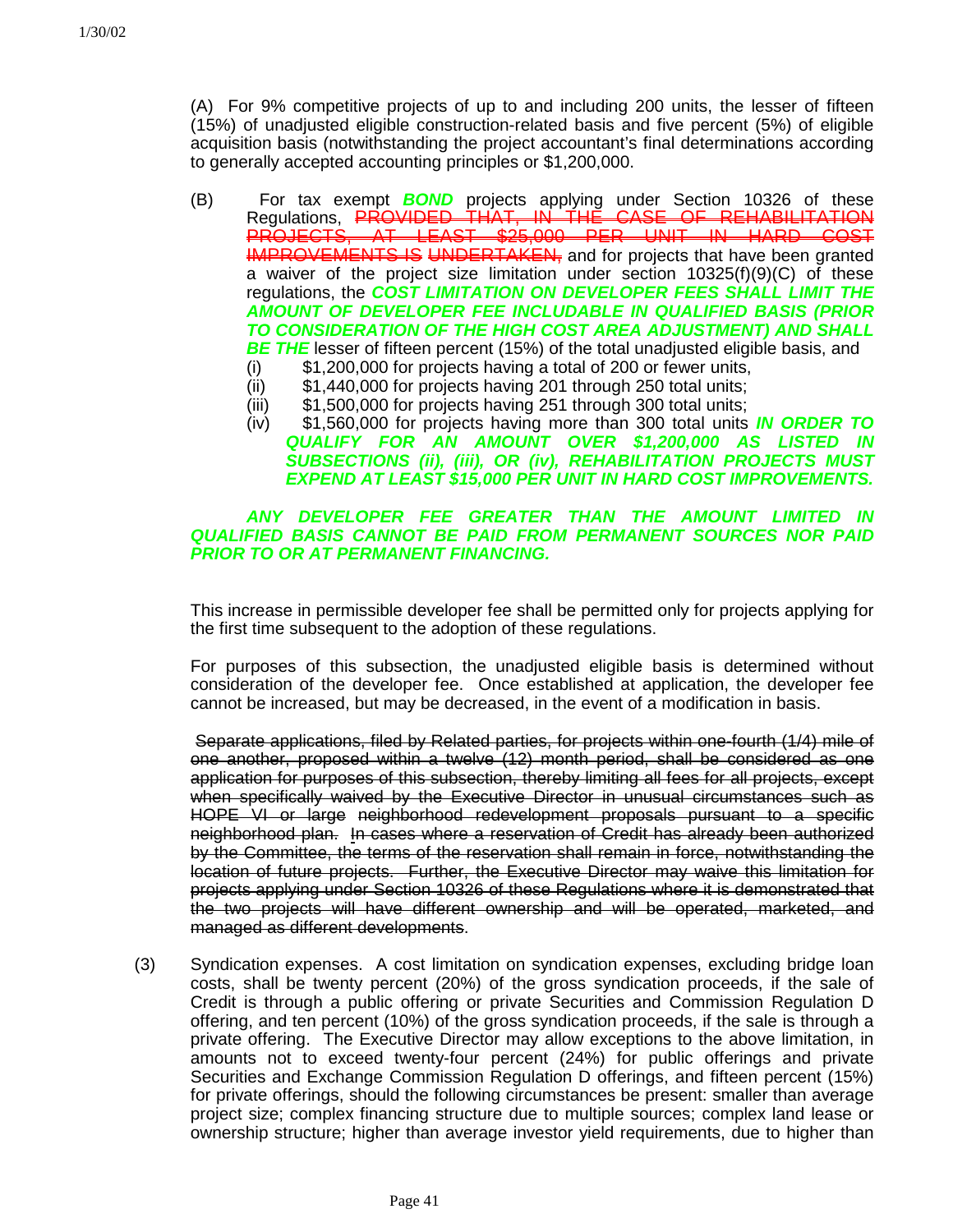average investor risk; and, little or no anticipated project cash allowing lower-than-market investor returns.

- (4) Net syndication proceeds. The Executive Director shall evaluate the net syndication proceeds to ensure that project sources do not exceed uses and that the sale of Credit generates proceeds equivalent to amounts paid in comparable syndication raises. The Executive Director shall determine the minimum tax credit factor to be used in all applications prior to the beginning of a funding cycle for projects applying under Section 10325. The minimum tax credit factor for applications made under Section 10326 shall be .65.
- (5) Threshold Basis Limits. The Committee shall limit the unadjusted eligible basis amount, used for calculating the maximum amount of Credit to amounts published in its Application Supplement in effect at the time of application, and in accordance with the definition in Section 10302 of these regulations. This limitation shall not apply for purposes of calculating the final Credit amount upon issuance of tax forms, including projects that have already received Reservation or allocations of Credit. For projects applying under Section 10326 of these regulations, an increase in the threshold basis limits of up to 25% 40% for projects located in federally designated difficult to develop areas or qualified census tracts, and up to 45% 60% for projects not located in federally designated difficult to develop areas or qualified census tracts, in addition to all other adjustments permitted under these regulations, will be available to the extent the applicant agrees to maintain the affordability period of the project for 55 years. and to limit any developer fee, deferred or otherwise The total developer fee in this circumstance will be the lesser of the developer fee permitted under Section 10327(c)(2) above or 15% of the eligible threshold basis limit prior to the additional increases permitted in this paragraph.

Exceptions to limits. For qualifying projects, an additional fifteen percent (15%) of the Threshold Basis Limit shall be allowed to be added to the unadjusted eligible basis for projects with any one of the following, and 20% for projects with two or more of the following extraordinary features that significantly add to project costs:

- (A) buildings INVOLVING NEW CONSTRUCTION OF with more than three stories *OR REHABILITATION PROJECTS* **of more than three stories** *INVOLVING AT LEAST \$15,000 PER UNIT IN HARD COSTS*
- (B) buildings where parking structures are required to be beneath residential units  $\overline{(he)}$ individual garages) BUT NOT INCLUDING "TUCK UNDER" PARKING **or individual garages except for projects applying under Section 10326 of these Regulations when granted a waiver by the Executive Director upon showing additional costs associated with such parking.**
- (C) projects specifically designed for 100% special needs tenants;
- (D) linkage with mass-transit; (NOT INCLUDING BUS STOPS) WHERE IT IS<br>DEMONSTRATED THAT THERE ARE ADDITIONAL COSTS DEMONSTRATED THAT THERE ARE ADDITIONAL COSTS ASSOCIATED WITH THAT LINKAGE;
- (E) child care facilities with programs;
- (F) fifty percent (50%) or more of units are comprised of three-bedroom or larger units
- (G) rehabilitation projects requiring significant seismic upgrading of an existing structure:
- (H) projects requiring significant toxic or other environmental mitigation.
- (G)
- $H$  projects where the use of federal, state or local subsidies requires that higher than normal wages must be paid, and;.
- (H)
- $\overline{(d)}$  the project is located on an island and the higher costs are justified in writing.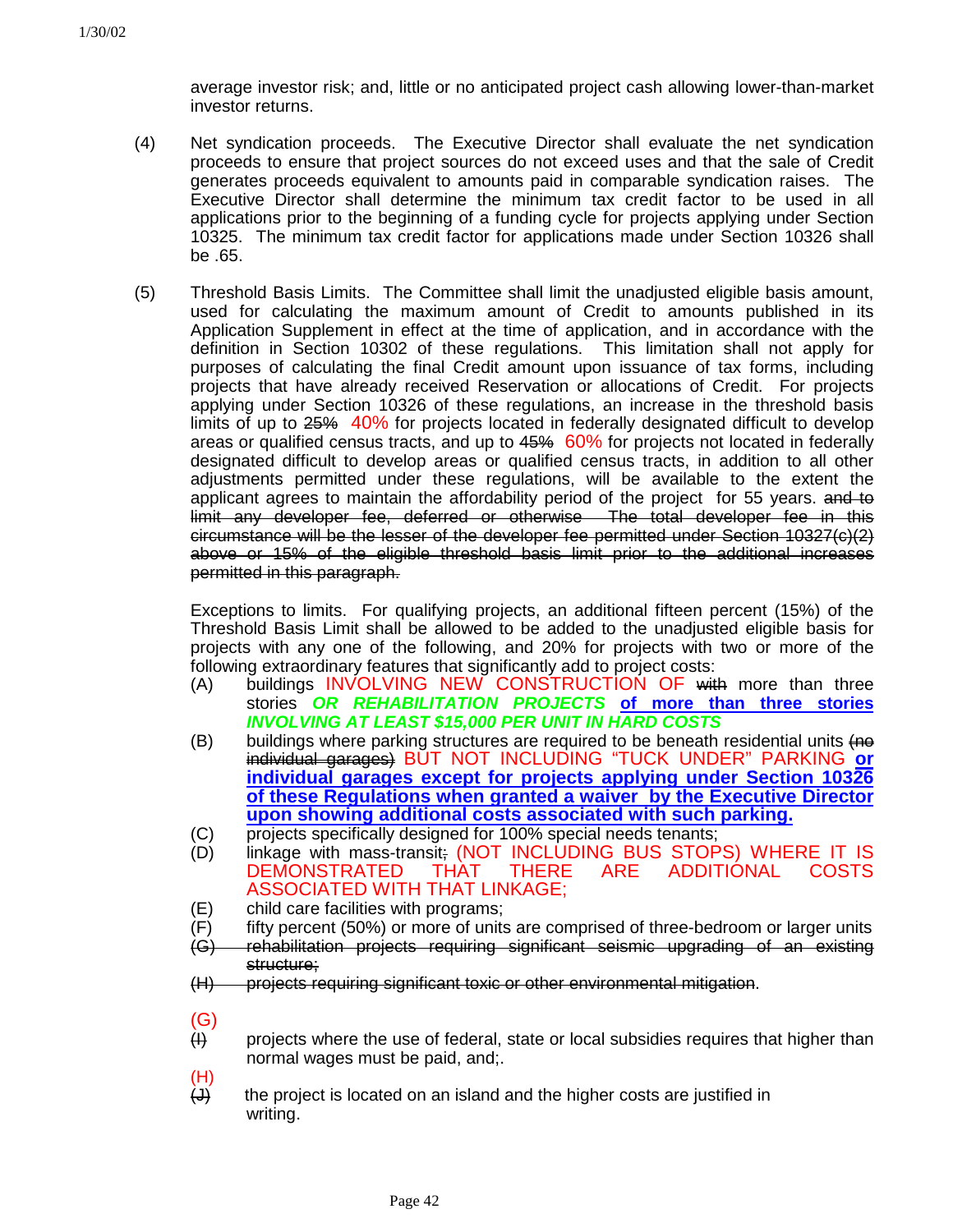PROJECTS REQUIRING SEISMIC UPGRADING OF EXISTING STRUCTURES, AND/OR PROJECTS REQUIRING TOXIC OR OTHER ENVIRONMENTAL MITIGATION WILL BE PERMITTED AN INCREASE IN BASIS EQUAL TO THE *LESSER OF THE* AMOUNT OF COSTS ASSOCIATED WITH THE SEISMIC UPGRADING OR ENVIRONMENTAL MITIGATION *OR 15% OF THE PROJECT'S UNADJUSTED ELIGIBLE BASIS* TO THE EXTENT THAT THE PROJECT ARCHITECT CERTIFIES IN THE APPLICATION TO THE COSTS ASSOCIATED WITH SUCH WORK.

### *THE MAXIMUM EXCEPTIONS TO BASIS THAT CAN BE OBTAINED UNDER SUBSECTIONS (A) THROUGH (H) ABOVE, AND FOR SEISMIC AND ENVIRONMENTAL MITIGATIONS IS EQUAL TO 20% OF THE PROJECT'S UNADJUSTED ELIGIBLE BASIS.*

Further exceptions to limits. For qualifying projects, an additional 3% of the threshold basis limits shall be permitted to be added to the adjusted eligible basis for projects that either exceed Title 24 requirements by 25% **15%** or more, or use all energy star rated APPLIANCES, INCLUDING refrigerators, dishwashers, WASHERS, DRYERS, AND FOR HEATING AND COOLING, INCLUDING furnaces, and air conditioners. TO THE EXTENT THAT A DEVELOPMENT WILL NOT PROVIDE ALL OF THE ABOVE, THE ADDITIONAL BASIS MAY BE PERMITTED, PROVIDED THAT THE APPLICATION CLEARLY STATES WHICH APPLIANCES AND HEATING AND COOLING WILL BE PROVIDED. *DIRECTOR, IN HIS/HER SOLE DISCRETION, MAY PERMIT A FURTHER INCREASE IN BASIS LIMITS TO A MAXIMUM OF 5%, WHERE DISTRIBUTIVE ENERGY TECHNOLOGIES SUCH AS MICROTURBINES AND/OR RENEWABLE ENERGY SOURCES SUCH AS SOLAR WILL BE TO OBTAIN THIS INCREASE, AN APPLICANT MUST SUBMIT EVIDENCE OF THE SAVINGS TO BE CREATED THROUGH THE USE OF THE TECHNOLOGY.*

- (6) Minimum Debt Service Coverage. An initial debt service coverage ratio equal to at least 1.10 to 1 is required, except for RHS projects or projects financed by the California Housing Finance Agency. Additionally, this minimum debt service coverage ratio may not apply to SRO and Special Needs projects without conventional debt.
- (7) Acquisition costs. Applications including acquisition and rehabilitation costs for existing improvements shall be underwritten using the lesser amount of the purchase price or appraised value of the subject property and its existing improvements. If the purchase price is less than the appraised value, the savings shall be proportionally distributed between the land and improvements based on their ratio in the appraisal. The Executive Director may waive this requirement where a local governmental entity is purchasing, or providing funds for the purchase of land for more than its appraised value in a designated revitalization area when the local governmental entity has determined that the higher cost is justified.
- (8) Reserve accounts. All unexpended funds in project reserve accounts shall remain with the project to be used for the benefit of the property and/or its residents, except for amounts designated to be used to pay deferred developer fees, which may be released when available. The Committee shall allow operating reserve amounts in excess of industry norms to be considered "reasonable costs," for purposes of this subsection, only for applications receiving a reservation of Credit from the Nonprofit set-aside homeless assistance apportionment, as described in Section  $10315(a)(2) \oplus SNR$  SRO,  $\oplus$  Special Needs, **HOPE VI, or project based Section 8** projects.
- (9) Applicant resources. If the applicant intends to finance part or all of the project from its own resources (other than deferred fees), the applicant shall be required to prove, to the Executive Director's satisfaction, that such resources are available and committed solely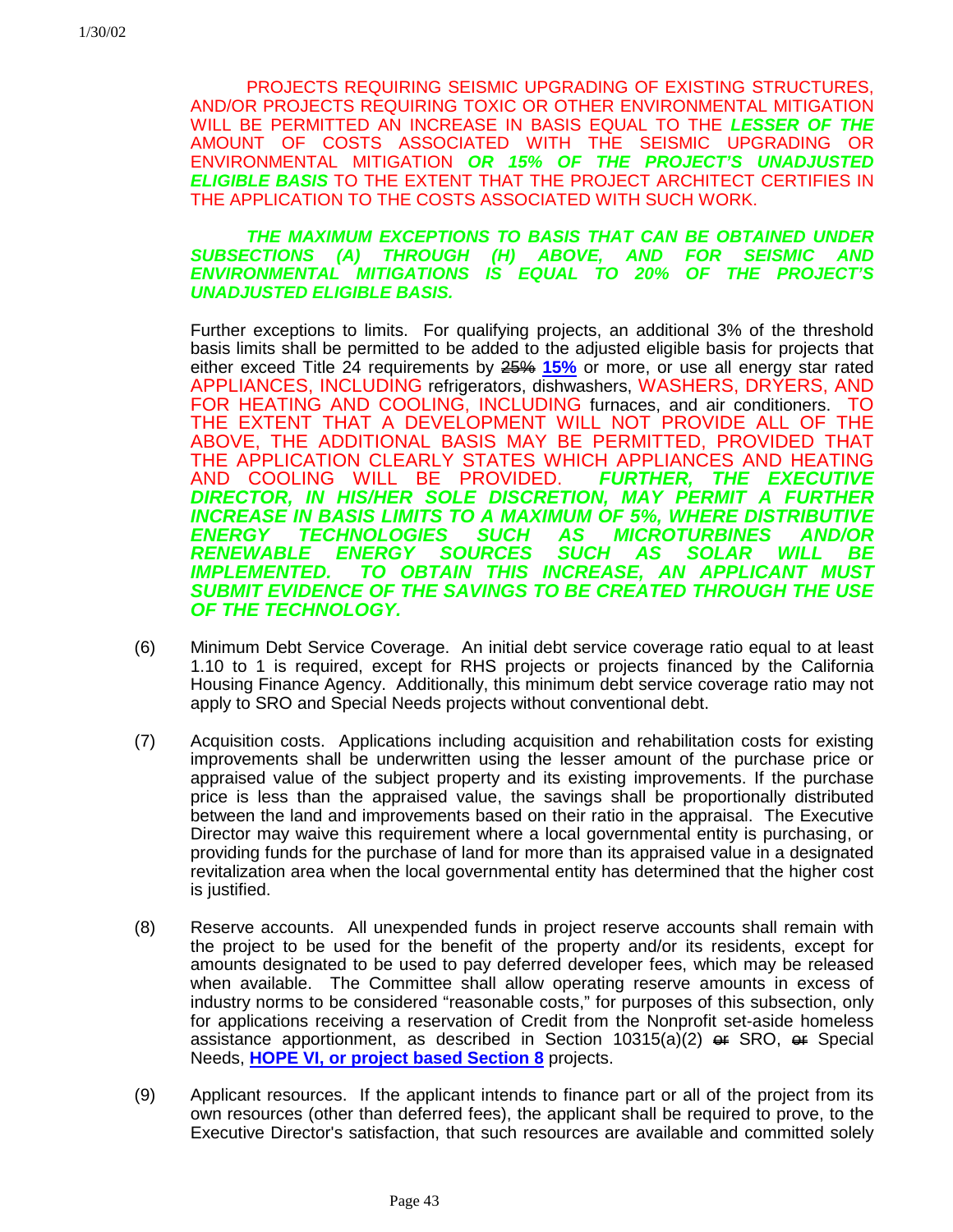for this purpose, including an audited certification from a certified public accountant that applicant has sufficient unencumbered funds to successfully accomplish the financing.

- (d) Determination of eligible and qualified basis. Eligible and qualified basis shall be as defined by the IRC and these regulations. The Committee shall provide forms to assist applicants in determining basis. The Committee shall rely on certification from an independent, qualified Certified Public Accountant for determination of basis; however, the Committee retains the right to disallow any basis it determines ineligible or inappropriate.
	- (1) High Cost Area adjustment to eligible basis. Proposed projects located in a qualified census tract or difficult development area, as defined in IRC Section 42(d)(5), may qualify for a thirty percent (30%) increase to eligible basis, subject to Section 42, applicable California statutes and these regulations.
	- (2) Deferred fees and costs. Deferral of project development costs shall not exceed an amount equal to seven-and-one-half percent (7.5%) of the unadjusted eligible basis of the proposed project prior to addition of the developer fee. Tax-exempt bond projects shall not be subject to this limitation.
- (e) Determination of Credit amounts. The applicant shall determine, and the Committee shall verify, the maximum allowable Credit and the minimum Credit necessary for financial feasibility, subject to all conditions of this Section. For purposes of determining the reservation amount of Credit, the project qualified basis shall be multiplied by an applicable Credit percentage established by the Executive Director, prior to each funding cycle. The percentage shall be determined taking into account recently published monthly Credit percentages.
- (f) Determination of feasibility. To be considered feasible, a proposed project shall exhibit positive cash flow after debt service for a 15-year minimum term. "Cash flow after debt service" is gross income minus vacancy and collection loss, operating expenses, property taxes, replacement reserves and debt service. For applications that qualify for a reservation of Credit from the Nonprofit set-aside homeless assistance apportionment, as described in subsection 10315(a)(1), operating reserves may be added to gross income for purposes of determining "cash flow after debt service."
- (g) Underwriting criteria. The following underwriting criteria shall be employed by the Committee in a proforma analysis of proposed project cash flow to determine the minimum Credit necessary for financial feasibility and the maximum allowable Credit:
	- (1) Minimum operating expenses shall be *INCLUDE ALL MANAGER UNITS AND MARKET RATE UNITS AND* EQUAL **TO** AT LEAST the greater of amounts derived from the comparable operating expense budget required by Section 10322(h)(19), or the following operating expense minimum pertaining to the proposed project, except that at the Committee's final underwriting, and to the extent that the permanent lender(s) and equity investor are in place and present evidence to the Committee that they have agreed to lesser operating expenses, the operating expenses required by this subsection may be reduced by up to 15%. This subsection shall be retroactively effective to credit awards made prior to 2000. The Executive Director may, in his/her sole discretion, utilize operating expenses up to 15% less than required in this subsection for underwriting applications submitted under Section 10326 of these regulations, when the credit enhancer and the permanent lender provide evidence that they have agreed to such lesser operating expenses. These minimum operating expenses may not include property taxes, replacement reserves, or the costs of any service amenities.

|                              | <b>SRO/SPN</b> | <b>FAMILY</b> | <b>SENIOR</b> | <b>AT RISK</b> |
|------------------------------|----------------|---------------|---------------|----------------|
| <b>High Density Projects</b> |                |               |               |                |
| 50 or Less Units             | \$3,500        | \$3,400       | \$3,000       | \$3,200        |
| 51 to 100 Units              | \$3.500        | \$3,200       | \$2,800       | \$3,000        |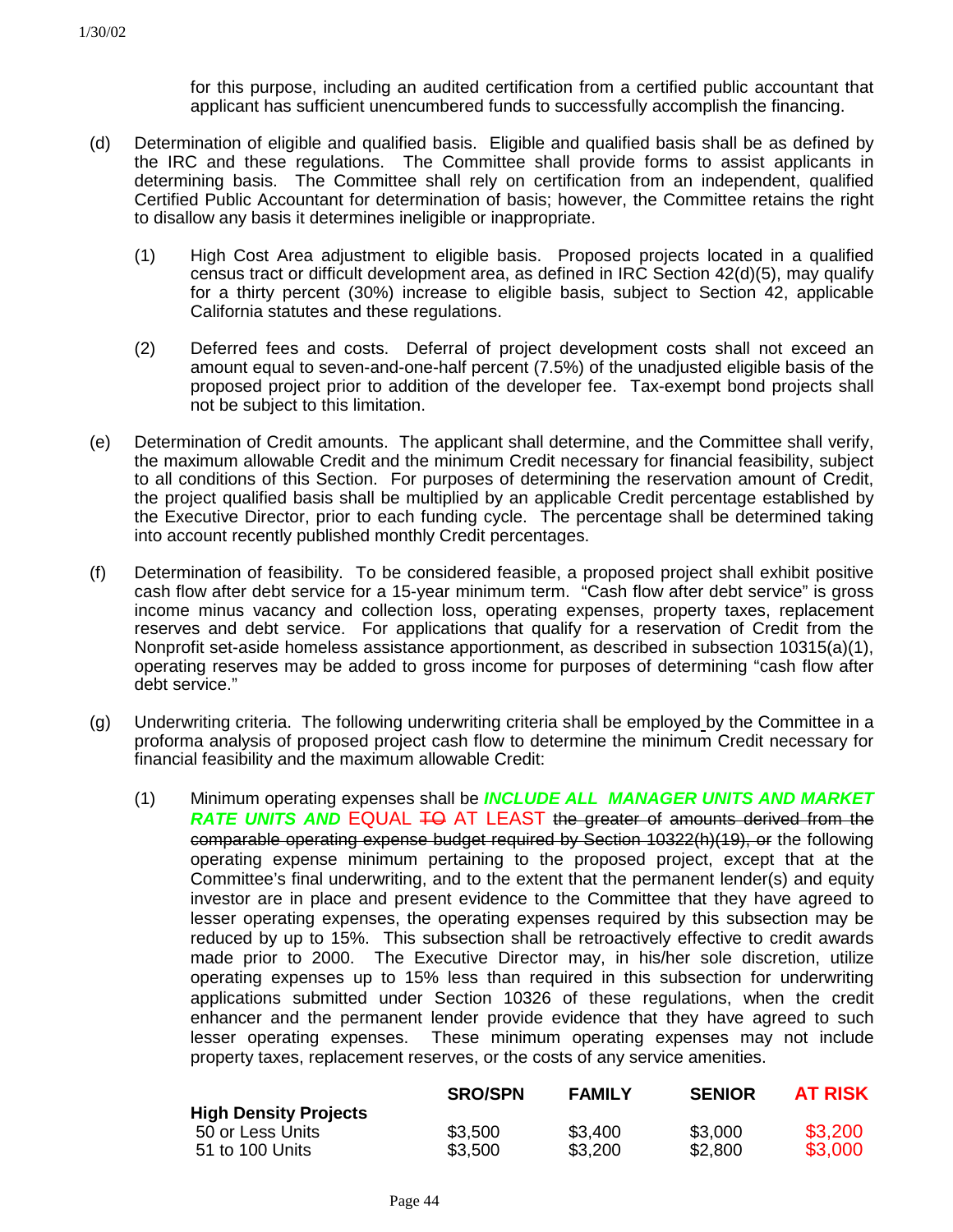| More Than 100 Units   | \$3,400 | \$3,000 | \$2,600 | \$2,800 |
|-----------------------|---------|---------|---------|---------|
| <b>Other Projects</b> |         |         |         |         |
| 50 or Less Units      | \$3,400 | \$3,000 | \$2,600 | \$2,800 |
| 51 to 100 Units       | \$3,400 | \$2,800 | \$2,400 | \$2,600 |
| More Than 100 Units   | \$3,300 | \$2,600 | \$2,200 | \$2,400 |
| <b>Rural Projects</b> |         |         |         |         |
| 50 or Less Units      | \$3,400 | \$2,500 | \$2,100 | \$2,300 |
| 51 to 100 Units       | \$3,400 | \$2,400 | \$2,000 | \$2,200 |
| More Than 100 Units   | \$3,300 | \$2,300 | \$1,900 | \$2,100 |

- (A) High density projects. For purposes of this subsection, "high density projects" shall be those:
	- (i) located in census tracts wherein fifteen (15) or more persons per acre reside, as determined by the most recent U.S. Census; or,
	- (ii) projects designed primarily for families that propose twenty-five (25) or more units per acre, projects designed exclusively for seniors that propose thirtyfive (35) or more units per acre, and projects designed primarily for special needs or other populations that propose thirty (30) or more units per acre.
- (B) Rural projects. For purposes of this subsection, "rural projects" shall be projects located in rural areas as defined in H & S Code Section 50199.21.
- (C) AT RISK PROJECTS THAT DO NOT MEET THE CRITERIA OF BEING EITHER FAMILY OR SENIOR PROJECTS SHALL USE THE AT RISK COLUMN FOR OPERATING EXPENSES.
- **(D) Special needs projects that are less than 100% special needs shall prorate the operating expense minimums, using the special needs operating expenses for the special needs units, and the other applicable operating expense minimums for the remainder of the units.**
- (2) Replacement reserve minimums for rehabilitation projects shall be three hundred dollars (\$300) per unit per year unless a smaller amount is substantiated by the capital needs assessment. However, in no event shall the required amount be less than \$200 per unit per year. For new construction projects replacement reserve minimums shall be \$200 per unit per year.
- (3) Out-year calculations shall be a two-and-one-half percent (2.5%) increase in gross income, a three-and-one-half percent (3.5%) increase in operating expenses (not including taxes and replacement reserves), and a two percent (2%) increase in property taxes.
- (4) Property tax expense minimums shall be one percent (1%) of total replacement cost, unless:
	- (A) the verified tax rate is higher or lower; or,
	- $(B)$  the proposed sponsorship of the applicant includes an identified  $501(c)(3)$ corporate general partner which will pursue a property tax exemption.
- $\overline{45}$  Vacancy and collection loss minimums shall be five percent (5%) for family, seniors, AND at-risk and non-targeted proposals, and ten percent (10%) for special needs and SRO proposals, UNLESS WAIVED BY THE EXECUTIVE DIRECTOR FOR GOOD CAUSE SHOWN. **based on vacancy data in the market area for the population to be served.**
- (6) Loan terms, including interest rate, length of term, and debt service coverage, shall be evidenced as achievable and supported in the application, or applicant shall be subject to the prevailing loan terms of a lender selected by the Committee.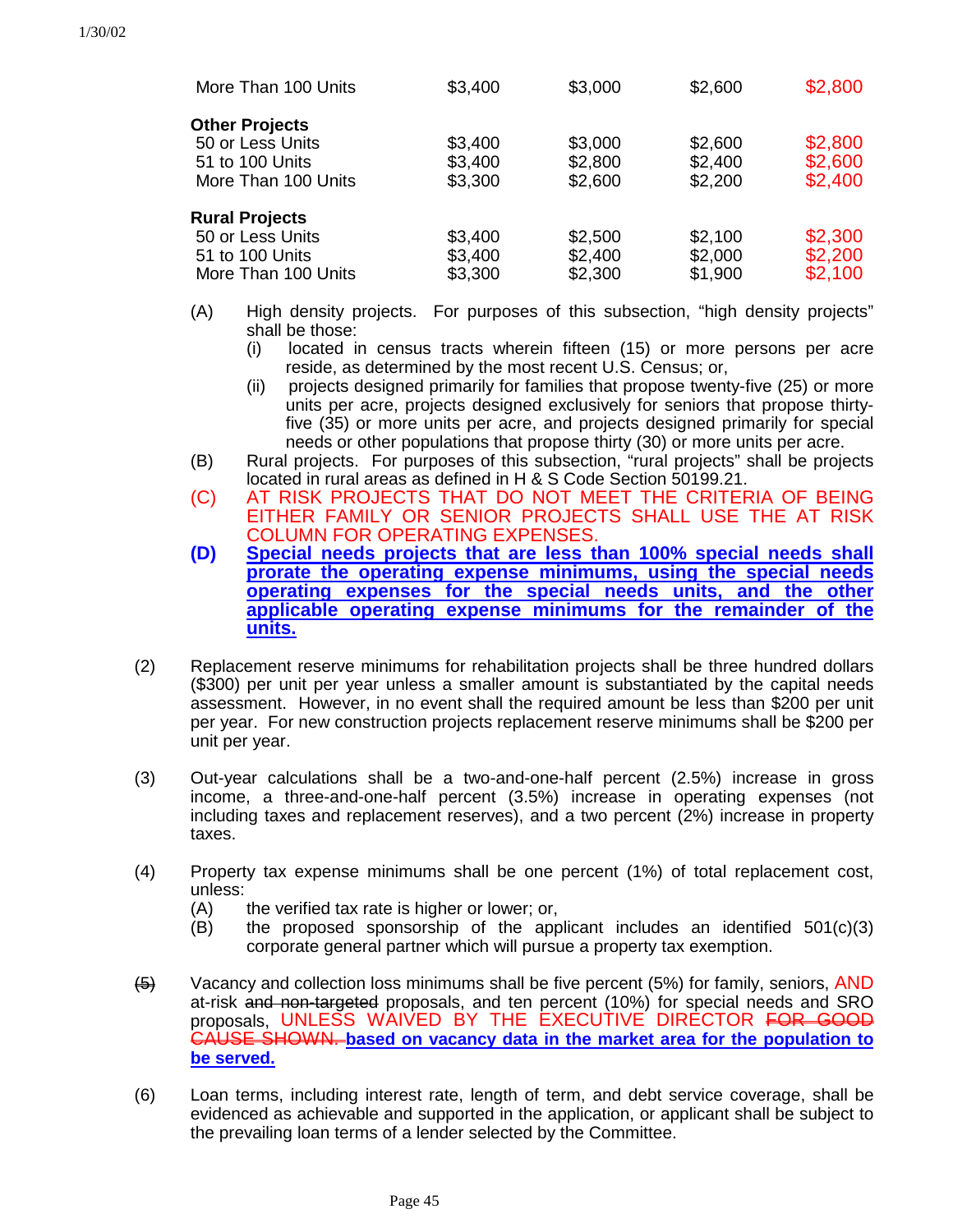- (7) Variable interest rate permanent loans shall be considered at the ceiling interest rate, or, alternatively, at the permanent lender's underwriting rate upon submission of a letter from the lender indicating the rate used by it to underwrite the loan.
- $\left( \frac{1}{2} \right)$  "Cash flow after debt service," shall be limited to the higher of twenty-five percent (25%) of the anticipated annual debt service payment or eight percent (8%) of gross income, during any one of the first three years of project operation, subject to reduction in Credit amounts commensurate with said limit. EXCESS CASH FLOW OVER THESE<br>LIMITATIONS IN THE FIRST THREE YEARS SHALL. FOR TCAC **FIRST THREE YEARS** UNDERWRITING PURPOSES, BE REGARDED AS A FINANCING SOURCE AND SHALL BE APPLIED TO REDUCE THE MAXIMUM ALLOWABLE TAX CREDIT AMOUNT.
- (9) The income from the residential portion of a project shall not be used to support any negative cash flow of a commercial portion. Alternatively, the commercial income shall not support the residential portion, without evidence that adequate security will be provided to substitute for commercial income deficits that may arise.

Authority: Section 50199.17, Health & Safety Code.

Reference: Sections 12206, 17058, and 23610.5, Revenue & Taxation Code; Sections 50199.4-- 50199.22, Health & Safety Code.

### **Section 10328. Conditions on Credit Reservations**

- (a) General. All reservations of Credit shall be conditioned upon:
	- (1) timely project completion;
	- (2) receipt of amounts of Credit no greater than necessary for financial feasibility and viability as a qualified low-income housing project throughout the extended use period;
	- (3) income targets as proposed in the application; and,
- (b) Preliminary reservations. Preliminary reservations of Credit shall be subject to conditions as described in this subsection and applicable statutes. Reservations of Credit shall be conditioned upon the Committee's receipt of the performance deposit described in Section 10335 and an executed reservation letter bearing the applicant's signature accepting the reservation within twenty (20) calendar days of the Committee's notice to the applicant of the preliminary reservation. However, should the 20-day period for returning the executed reservation letter continue past December 15 of any year, an applicant may be required to execute and return the reservation letter in less than twenty (20) days in order that the reservation be effective. Failure to comply with any shortened period would invalidate the reservation offer and permit the Committee to offer a reservation to the next eligible project.
- (c) Final Reservations. No later than February 1 of the year that the building(s) must be placed in service pursuant to Section 42(h)(E)(i) of the Internal Revenue Code of 1986, as amended, the applicant shall provide the Committee a Final Reservation application providing the documentation for the project set forth in Section 10322(i)(1) of these regulations. Failure to provide the documentation at the time required may result in rescission of the Credit reservation and cancellation of a carryover allocation.

Upon receipt of the Final Reservation application and supporting documentation, the Committee shall conduct a financial feasibility and cost reasonableness analysis for the proposed project, and determine if all conditions of the preliminary reservation have been satisfied. Substantive changes to the approved application, in particular, changes to the financing plan or costs, need to be explained by the applicant in detail, and may cause the project to be reconsidered by the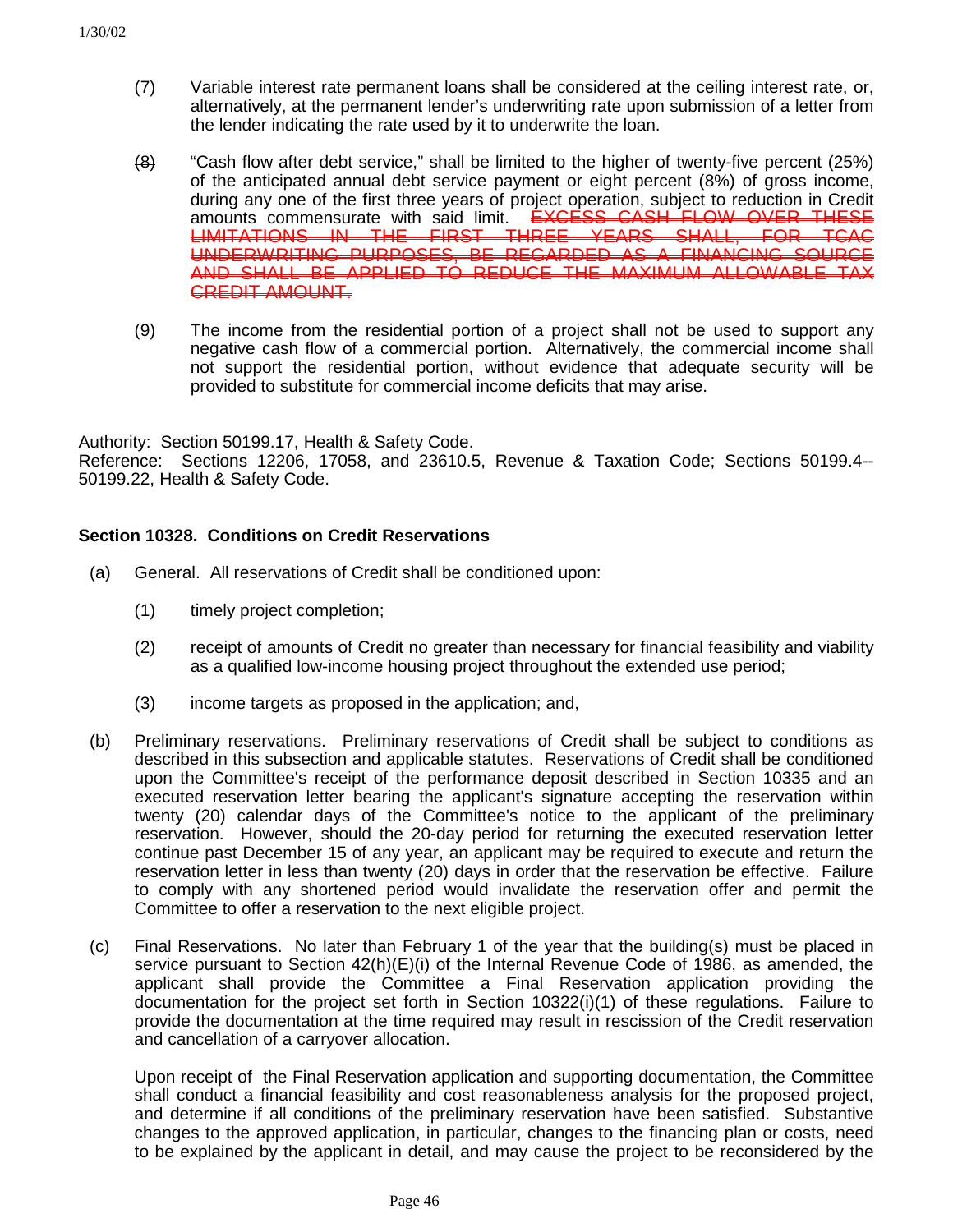Committee. If all conditions have been satisfied, a final reservation of Credit shall be made in an amount not to exceed the maximum dollar amount of Credit stated in the Preliminary Reservation. The Committee shall detail in the final reservation letter additional submission requirements necessary to receive tax forms for claiming Credit.

- (d) Carryover Allocations. Except for those applying under section 10326 of these regulations**,** applicants receiving a Credit reservation shall satisfy either the Placed-in-service requirements pursuant to subsection 10322(i)(2) or carryover allocation requirements in the year the reservation is made, pursuant to IRC Section  $42(h)(1)(E)$  and these regulations, as detailed below. An application for a carryover allocation must be submitted by OCTOBER 31 of the year of the reservation, together with the applicable allocation fee, and all required documentation, except that the time for meeting the "10%" test and submitting related documentation, AND OWNING THE LAND, will be no later than six (6) months after the date of the carryover allocation.
	- (1) Additional documentation and analysis. The Executive Director may request, and the holder of a Credit reservation shall provide, additional documentation required for processing a carryover allocation. Following submission of carryover allocation documents, the Executive Director shall conduct a financial feasibility and cost reasonableness analysis. Substantive changes to the approved application, in particular, changes to the financing plan or costs must be explained by the applicant in detail, and may cause the project to be reconsidered by the Committee. Once the analysis is satisfactorily concluded, a carryover allocation of Credit shall be made in an amount not to exceed the maximum dollar amount of Credit stated in the Preliminary Reservation.
	- (2) Incurred costs and land acquisition. In addition to the requirements of the IRC, to receive a carryover allocation an applicant shall provide evidence that applicant HAS maintained site control from the time of application AND, IF THE LAND IS NOT ALREADY OWNED, WILL CONTINUE TO MAINTAIN SITE CONTROL UNTIL THE TIME FOR SUBMITTING EVIDENCE OF THE LAND'S PURCHASE. (A) incur more than ten percent (10%) of the total basis anticipated upon completion; (B) acquire, or obtain a leasehold on, the subject property; and,
	- (3) Certification. The Committee shall require a certification from an applicant, which has received a reservation, that the facts in the application continue to be true before an allocation is made.
- (e) Placed-in-service. Upon completion of construction of the proposed project, the applicant shall submit documentation required by the conditions of the final reservation and carryover allocation, if applicable, including an executed regulatory agreement, provided by the Committee, and the compliance monitoring fee required by Section 10335. Additionally, the applicant shall provide a signed certification that all applicable minimum construction standards of Section 10325(f)(7) or 10326(g)(6) have been incorporated into the project or that a waiver has been granted. The Executive Director shall determine if all conditions of the final reservation and carryover allocation have been satisfied. Substantive changes to the approved application, in particular, changes to the financing plan or costs, need to be explained by the applicant in detail, and may cause the project to be reconsidered by the Committee. If all conditions have been satisfied, tax forms shall be issued reflecting an amount of Credit not to exceed the maximum amount of Credit stated in the Preliminary Reservation.
- (f) Additional Conditions to Reservations and Allocations of Credit. Additional conditions, including cancellation, disqualification and other sanctions may be imposed by the Committee in furtherance of the purposes of the Credit programs.

Authority: Section 50199.17, Health & Safety Code. Reference: Sections 12206, 17058, and 23610.5, Revenue & Taxation Code; Sections 50199.4-- 50199.22, Health & Safety Code.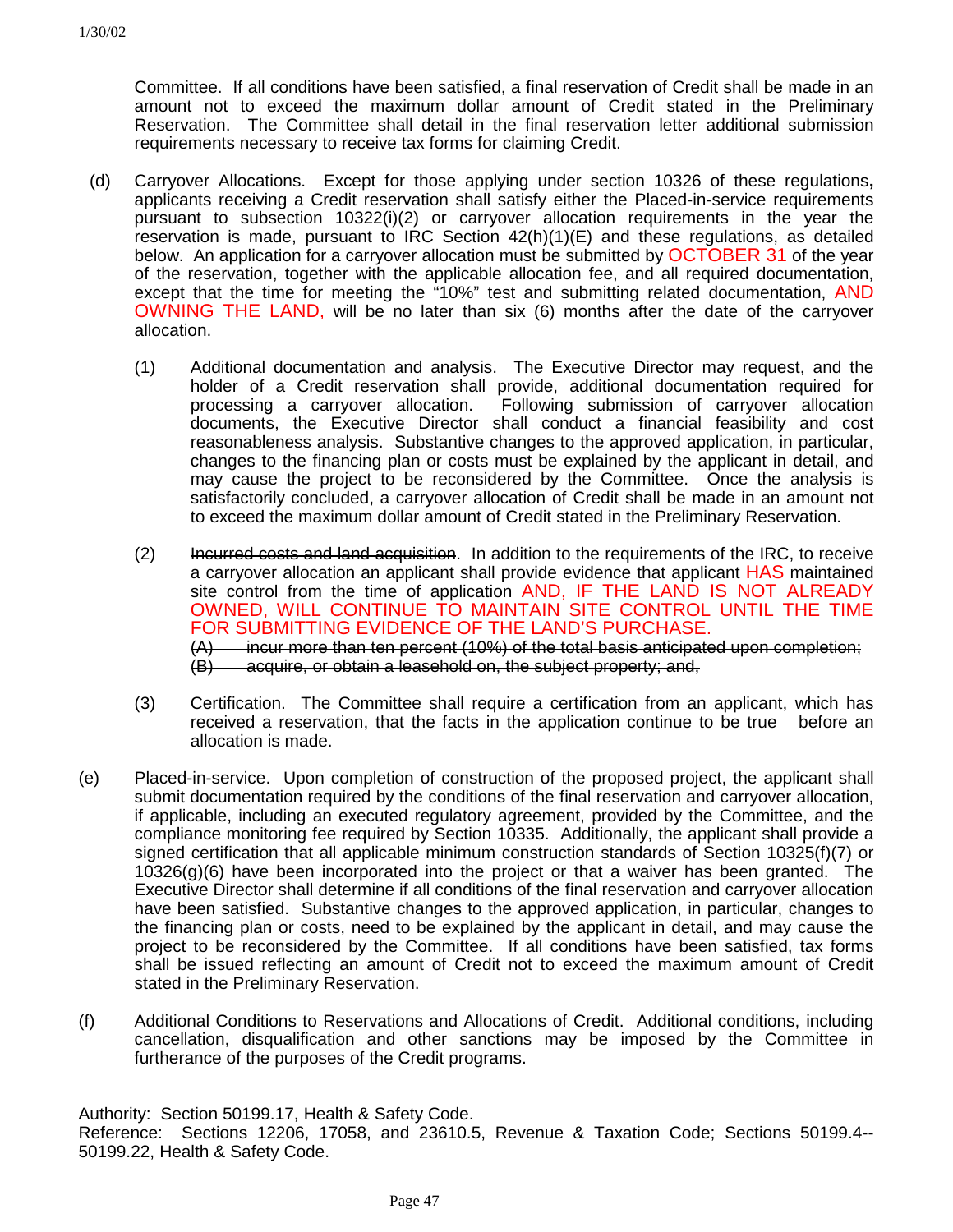### **Section 10330. Appeals**

- (a) Availability. An applicant may file an appeal of a Committee staff evaluation, limited to: determination of the application score, pursuant to subsection 10325(c); qualification for "additional threshold requirements," pursuant to subsection 10325(g); and, determination of the Credit amount, pursuant to Section 10327. No applicant may appeal the Committee staff evaluation of another applicant's application.
- (b) Timing. The appeal shall be submitted in writing and be received by the Committee not later than seven (7) calendar days following the transmittal date of the Committee staff 's point report. The appeal shall identify specifically, based upon existing documentation, the applicant's grounds for the appeal.
- (c) Review. The Executive Director shall respond in writing to the appeal letter, and, if the applicant is not satisfied with that response, the applicant shall be permitted to appeal in writing to the Committee, provided that the appeal is received at least seven (7) calendar days before the Committee meeting at which funding decisions are expected to be made, or, if the determination of the appeal to the Executive Director is made less than seven (7) days prior to the Committee meeting, at least three (3) calendar days before the Committee meeting. The appeal review shall be based upon the existing documentation submitted by the applicant when the application was filed. The Committee staff shall prepare a brief statement of findings as a result of the appeal review. The statement will either uphold the original Committee staff report or will explain the modification recommended. The statement will be made available to the applicant at or before the Committee meeting.

Authority: Section 50199.17, Health & Safety Code.

Reference: Sections 12206, 17058, and 23610.5, Revenue & Taxation Code; Sections 50199.4-- 50199.22, Health & Safety Code.

# **Section 10335. Fees and Performance Deposit**

- (a) Application fee. Every applicant, including tax-exempt bond project applicants, shall be required to pay an application filing fee of \$2,000. This fee shall be paid in a cashier's check payable to the Committee and shall be submitted with the application. This fee is not refundable. Applicants reapplying in the same calendar year for an essentially similar project on the same project site, shall be required to pay an additional \$1,000 filing fee to be considered in a subsequent funding round, regardless of whether any amendments are made to the re-filed application. At the request of the applicant and upon payment of the applicable fee by the application filing deadline, applications remaining on file will be considered as is, or as amended, as of the date of a reservation cycle deadline. It is the sole responsibility of the applicant to amend its application prior to the reservation cycle deadline to meet all application requirements of these regulations, and to submit a "complete" application in accordance with Section 10322.
	- (1) Local Reviewing Agency. One-half of the initial application filing fee shall be provided to an official Local Reviewing Agency (LRA) which completes a project evaluation for the Committee. The Local Reviewing Agency may waive its portion of the application filing fee. Such waiver shall be evidenced by written confirmation from the LRA, either included with the application, or provided to the Committee no later than the Committee's receipt of the LRA evaluation. An application that includes such written confirmation from an LRA may remit an application filing fee of \$1,000
- (b) Allocation fee. Every applicant who receives a reservation of Credit, except tax-exempt bond project applicants, shall be required to pay an allocation fee equal to four percent (4%) of the dollar amount of the first year's federal Credit amount reserved. Reservations of Credit shall be conditioned upon the Committee's receipt of the required fee paid by cashier's check made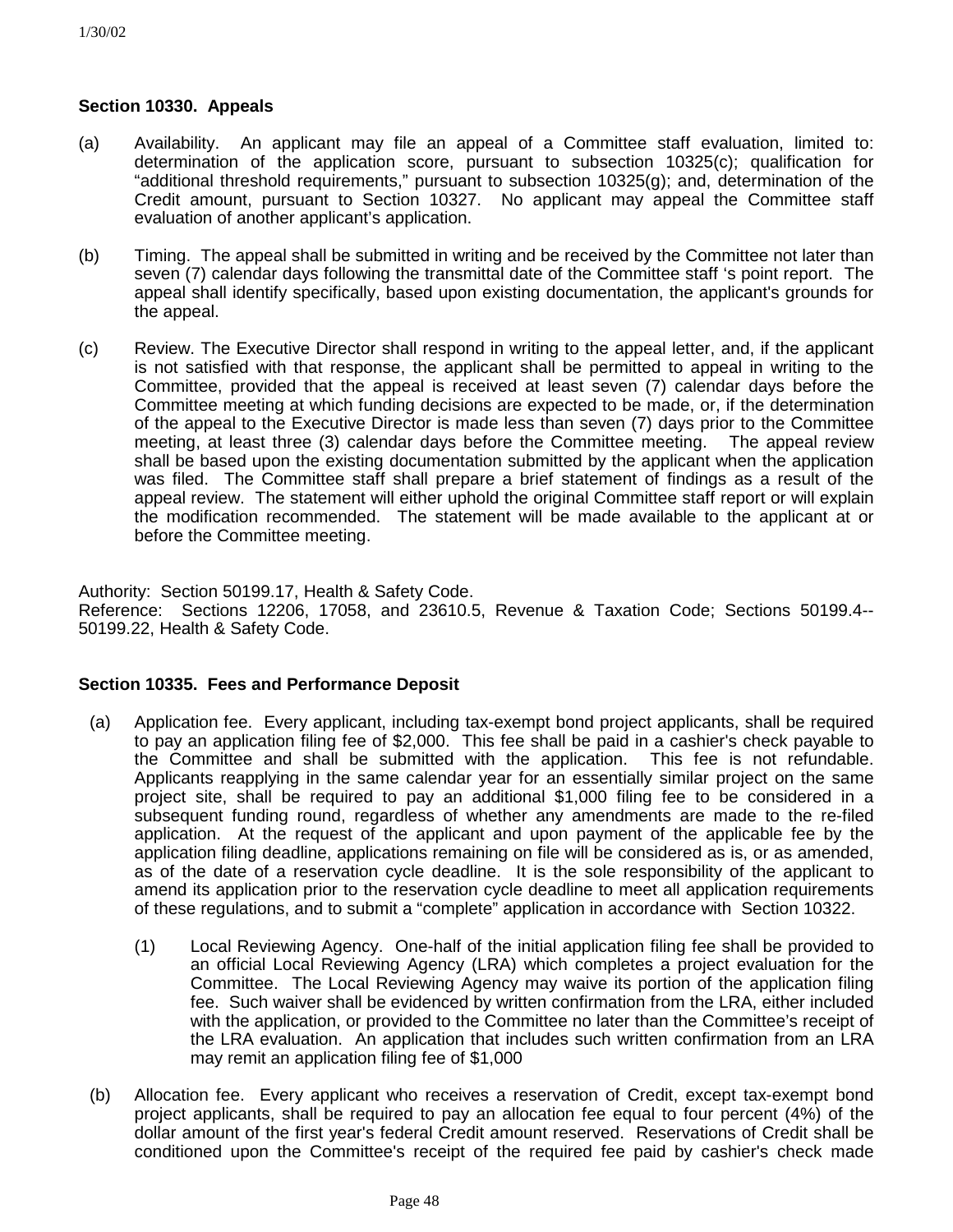payable to the Committee prior to execution of a carryover allocation or issuance of tax forms, whichever comes first. This fee is not refundable.

- (c) Reservation fee. Tax-exempt bond project applicants receiving Credit reservations shall be required to pay a reservation fee equal to one percent (1%) of the annual federal Credit amount reserved. Reservations of Credit shall be conditioned upon the Committee's receipt of the required fee within twenty (20) days of issuance of a tax-exempt bond reservation or prior to the issuance of tax forms, whichever is first.
- (d) Performance deposit. Each applicant receiving a preliminary reservation of federal, or federal and state, Credit shall submit a performance deposit equal to four percent (4%) of the first year's federal Credit amount reserved. Notwithstanding the other provisions of this subsection, an applicant requesting federal Credit not subject to the federal housing Credit ceiling and requesting state Credit, shall be required to submit a performance deposit in an amount equal to four percent (4%) of the first year's state Credit amount reserved for the project. Notwithstanding the other provisions of this Section, an applicant requesting only federal Credit not subject to the federal housing Credit ceiling, shall not be required to submit a performance deposit.
	- (1) Timing and form of payment. The performance deposit shall be submitted in a cashier's check payable to the Committee within twenty (20) calendar days of the Committee's notice to the applicant of a preliminary reservation.
	- (2) Returned Credit. If Credit is returned after a reservation has been accepted, the performance deposit is not refundable, with the following exceptions. Projects unable to proceed due to a natural disaster, a law suit, or similar extraordinary circumstance that prohibits project development may be eligible for a refund. Requests to refund a deposit shall be submitted in writing for Committee consideration. Amounts not refunded are forfeited to the Committee. All forfeited funds shall be deposited in the occupancy compliance monitoring account to be used to help cover the costs of performing the responsibilities described in Section 10337.
	- (3) Refund or forfeiture. To receive a full refund of the performance deposit, the applicant shall do all of the following: place the project in service under the time limits permitted by law; qualify the project as a low-income housing project as described in Section 42; meet all the conditions under which the reservation of Credit was made; certify to the Committee that the Credit allocated will be claimed; and, execute a regulatory agreement for the project.

If the Committee cancels a Credit because of misrepresentation by the applicant either before or after an allocation is made, the performance deposit is not refundable. If the project is completed, but does not become a qualified low-income housing project, the performance deposit is not refundable.

- (4) Appeals. An applicant may appeal the forfeiture of a performance deposit, by submitting in writing, a statement as to why the deposit should be refunded. The appeal shall be received by the Committee not later than seven (7) calendar days after the date of mailing by the Committee of the action from which the appeal is to be taken. The Executive Director shall review the appeal, make a recommendation to the Committee, and submit the appeal to the Committee for a decision.
- (e) Compliance monitoring fee. The Committee shall charge a \$410 per unit fee to cover the costs associated with compliance monitoring throughout the extended-use period. Generally, payment of the fee shall be made prior to the issuance of federal and/or state tax forms. Assessment of a lesser fee, and any alternative timing for payment of the fee, may be approved in the sole discretion of the Executive Director and shall only be considered where convincing proof of financial hardship to the owner is provided. Nothing in this subsection shall preclude the Committee from charging an additional fee to cover the costs of any compliance monitoring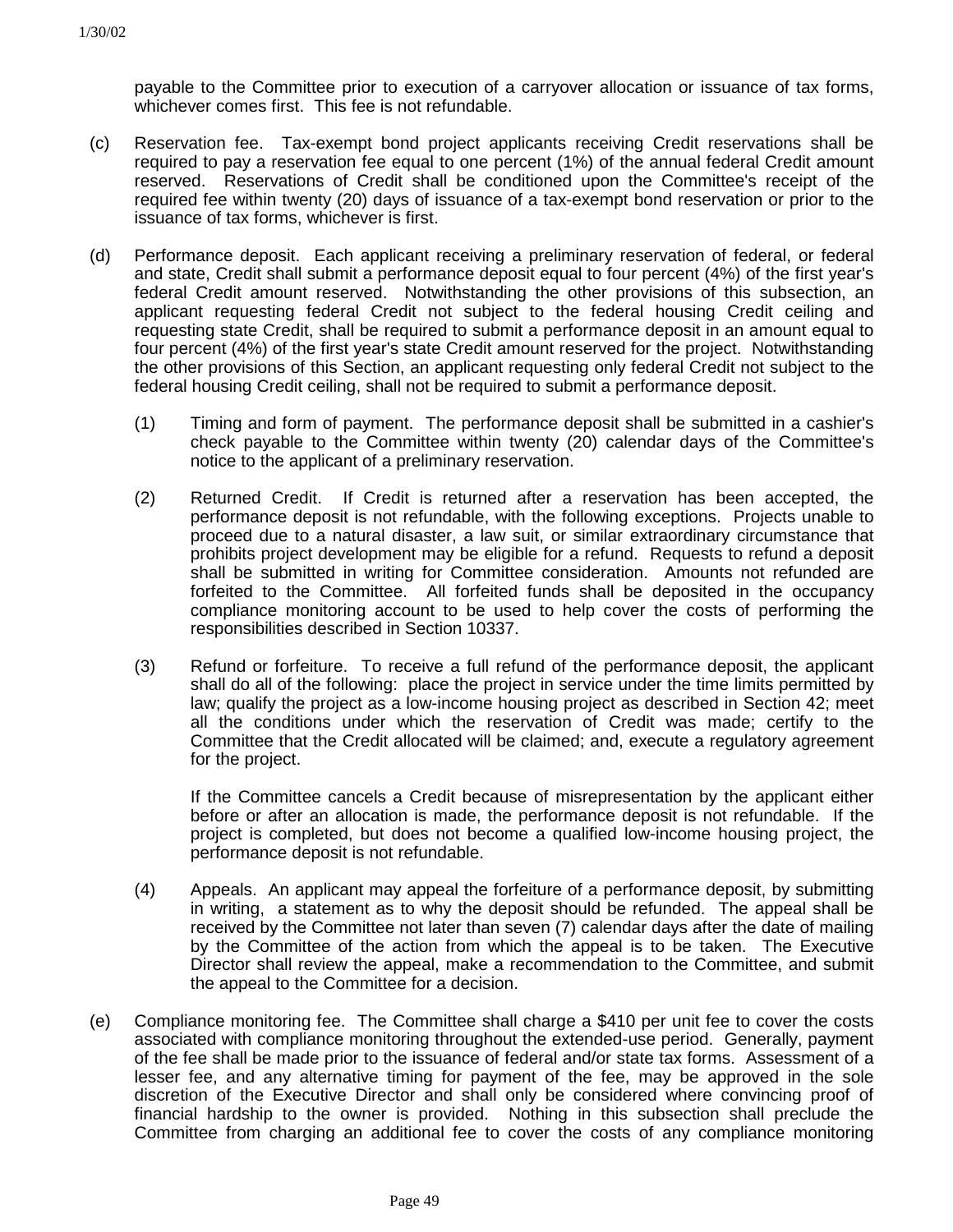required, but an additional fee shall not be required prior to the end of the initial 15 year compliance period.

Authority: Section 50199.17, Health & Safety Code.

Reference: Sections 12206, 17058, and 23610.5, Revenue & Taxation Code; Sections 50199.4-- 50199.22, Health & Safety Code.

### **Section 10337. Compliance**

- (a) Regulatory Contracts. All recipients of Credit, whether federal only, or both federal and state, are required to execute a regulatory contract, as a condition to the Committee's making an allocation, which will be recorded against the property for which the Credit is allocated, and, if applicable, will reflect all scoring criteria proposed by the applicant in the competition for federal and/or state housing Credit ceiling.
- (b) Responsibility of owner. All compliance requirements monitored by the Committee shall be the responsibility of the project owner. Any failure by the owner to respond to compliance reports and certification requirements will be considered an act of noncompliance and shall be reported to the IRS if reasonable attempts by the Committee to obtain the information are unsuccessful.
- (c) Compliance monitoring procedure. As required by Section 42(m), allocating agencies are to follow a compliance monitoring procedure to monitor all Credit projects for compliance with provisions of Section 42. Compliance with Section 42 is the sole responsibility of the owner of the building for which the Credit is allowable. The Committee's obligation to monitor projects for compliance with the requirements of Section 42 does not place liability on the Committee for any owner's noncompliance, nor does it relieve the owner of its responsibility to comply with Section 42.
	- (1) Record keeping. The owner of a Credit project is required to retain records for each qualified low income building in the project for each year in the compliance period showing: the total number of residential rental units in the building (including the number of bedrooms, and unit size in square feet); the percentage of residential rental units in the building that are low-income units; the rent charged for each unit (including utility allowance); the number of household members in each unit; notation of any vacant units; move-in dates for all units; tenant's (i.e., household) income; documentation to support each household's income certification; the eligible basis and qualified basis of the building at the end of the first year of the Credit period; and, the character and use of any nonresidential portion of the building included in the building's eligible basis.
	- (2) Record Retention. For each qualified low-income building in the project, and for each year of the compliance period, owners and the Committee are required to retain records of the information described above in "record keeping requirements."
		- (A) Owners shall retain documents according to the following schedule:
			- (i) for at least six years following the due date (with extensions) for filing the federal income tax return for that year (for each year except the first year of the Credit period); and,
			- (ii) for the first year of the Credit period, at least six years following the due date (with extensions) for filing the federal income tax return for the last year of the compliance period of the building.
			- (iii) for local health, safety, or building code violation reports or notices issued by a state or local governmental entity, until the Committee has inspected the reports or notices and completes the tenant file and unit inspections and the violation has been corrected. This subsection shall take effect beginning January 1, 2001.
		- (B) The Committee shall retain records of noncompliance, or failure to certify, for at least six years beyond the Committee's filing of the respective IRS noncompliance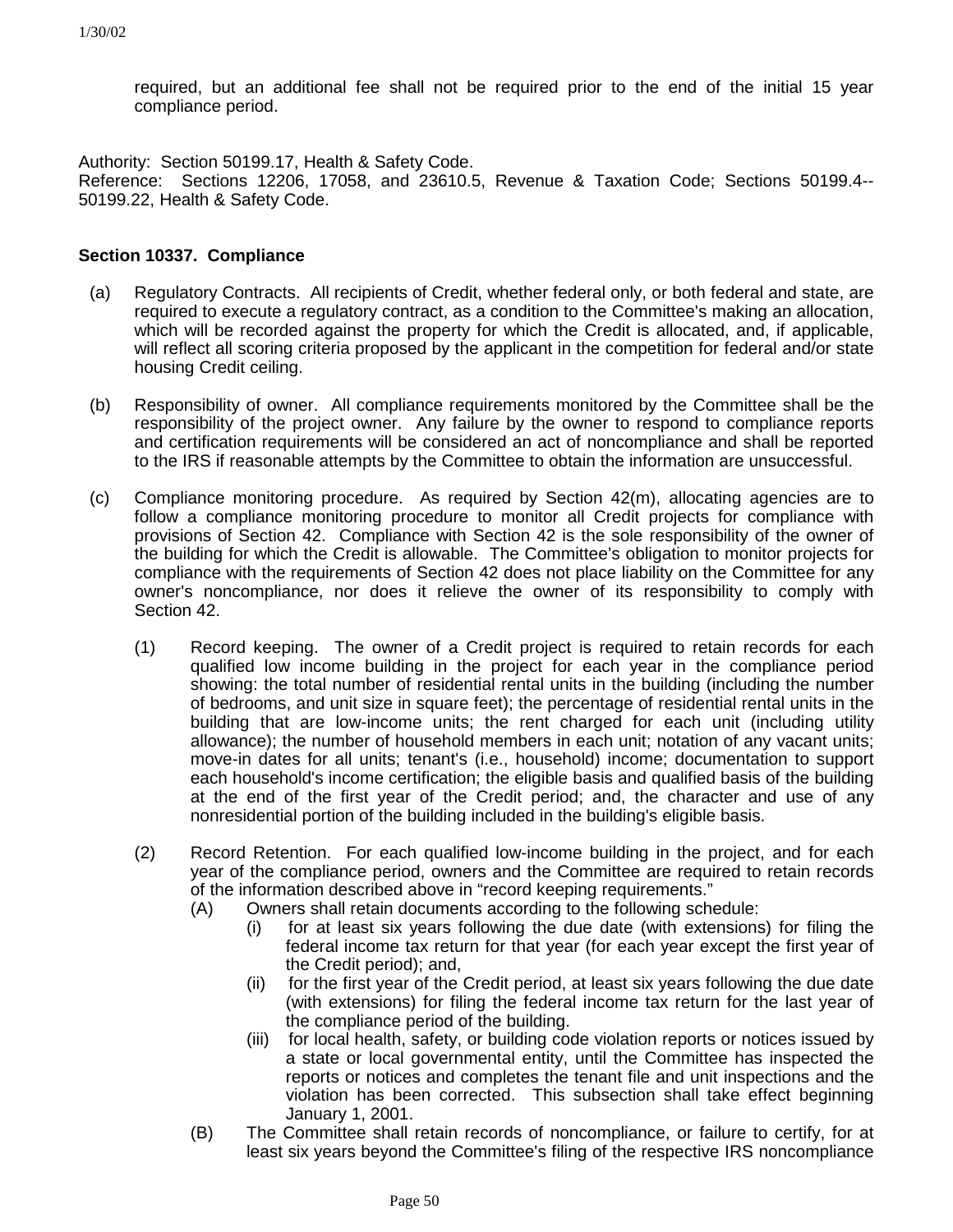Form 8823. Should the Committee require submission of copies of tenant certifications and records, it shall retain them for three years from the end of the calendar year it receives them. Should it instead review tenant files at the management office of the subject project, it shall retain its review notes and any other pertinent information for the same three-year period. the Committee shall retain all other project documentation for the same three-year period.

- (3) Certification requirements. Under penalty of perjury, a Credit project owner is required to annually, during each year of the compliance period, meet the certification requirements of U.S. Treasury Regulations 26 CFR 1.42-5(c), (which beginning January 1, 2001, shall include certifications that no finding of discrimination under the Fair Housing Act, 42 USC 3601 occurred for the project, that the buildings and low income units in the project were suitable for occupancy taking into account local health, safety, and building codes , that no violation reports were issued for any building or low income unit in the property by the responsible state or local government unit, that the owner did not refuse to lease a unit to an applicant because the applicant had a section 8 voucher or certificate, and that except for transitional or single room occupancy housing, all low income units in the project were used on a nontransient basis. The following must also be certified to by the owner:
	- (A) the project met all terms and conditions recorded in its Regulatory Agreement, if applicable;
	- (B) the applicable fraction (as defined in IRC Section  $42(c)(1)(B)$ ) met all requirements of the Credit allocation as specified on IRS Form(s) 8609 (Low-Income Housing Credit Allocation Certification.);
	- (C) no change in ownership of the project has occurred during the reporting period;
	- (D) the project has not been notified by the IRS that it is no longer a "qualified lowincome housing project" within the meaning of Section 42 of the IRC;
	- (E) no additional tax-exempt bond funds or other Federal grants or loans with interest rates below the applicable federal rate have been used in the Project since it was placed in service; and,
	- (F) report the number of units that were occupied by Credit eligible households during the reporting period.
- (4) Status report, file and on site physical inspection. Beginning in 2001, the Committee or its agent will conduct file and on site physical inspections for all projects no later than the end of the second calendar year following the year the last building in the project is placed in service, and once every three years thereafter. These physical inspections will be conducted for all buildings and common areas in each project, and for at least 20% of the low-income units in each project. The tenant file reviews will also be for at least 20% of the low-income units in each project, but may be conducted on site or off site. Each year the Committee shall select projects for which site inspections will be conducted. The projects shall be selected using guidelines established by the Executive Director for such purpose, while the units and tenant records to be inspected shall be randomly selected. Advance notice shall not be given of the Committee's selection process, or of which tenant records will be inspected at selected projects; however, an owner shall be given reasonable notice prior to a project inspection.
	- (A) A Notice of Intent to Conduct Compliance Inspection and a Project Status Report (PSR) form will be delivered to the project owner within a reasonable period before an inspection is scheduled to occur. The completed PSR form shall be submitted to the Committee by the owner prior to the compliance inspection. The Committee will review the information submitted on the PSR for compliance with income, rent and other requirements prior to performing the tenant file inspection.
	- (B) Each project undergoing a file inspection will be subject to a physical inspection to assure compliance with local health, safety, and building codes or with HUD's uniform physical condition standards. Owners shall be notified of the inspection results.
	- (C) The Committee may perform its status report, file inspection procedures and physical inspection on Credit projects even if other governmental agencies also monitor those projects. The Committee's reliance on other review findings may